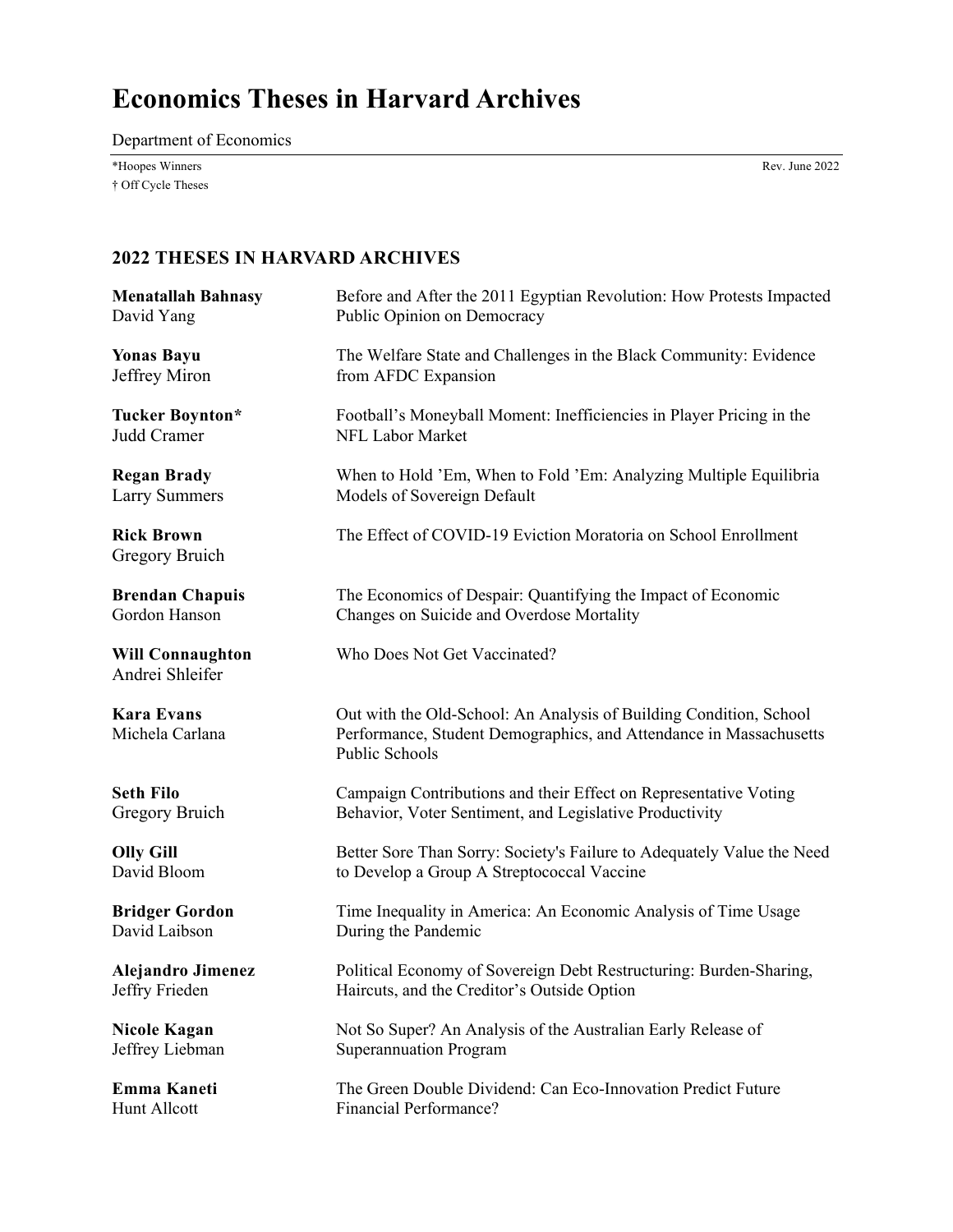Matthew Weinzierl Market

Myrto Kalouptsidi

**Lia Kiam** † No Free Launch: Estimating Price Elasticities in the Satellite Launch

**Olga Kiyan** Working in the Shadows: Determinants and Impacts of Informal Chris Foote **Employment** in Russian Labor Markets Employment in Russian Labor Markets

**Robert Kossmann** Effects of Digital Financial Services on the Microfinance Market: Shawn Cole **Evidence from a Global Dataset** 

**Jack Li** The SPAC Attack: How Does Going Public via SPAC vs IPO Affect Josh Lerner Innovation?

**Jia Lim** The Fault in our Superstars: A Causal Analysis of Patenting and Gregory Bruich Superstar Firm Market Power

**Verena Lin** Music to the Ears: Vox Nativa Children's Choir as a Study of Minority Emily Breza Socioeconomic Development and Culture

**Lucy Lu** The Pipeline to Disaster: Socioeconomic and Community Outcomes of the Flint Water Crisis

**Abhishek Malani\*** Out of Stock? Outage-Induced Demand Loss in Bike Sharing Systems

**Caroline Monahan** † Who Suffers from Occupational Exposure Risk? Quantifying the Greg Mankiw Inequitable Health Impacts of Workplace Exposure Risk to COVID-19

**Yailin Navarro** Going with the Migration Flow: The Effects of States' Licensing Karen Dynan Requirements on Trailing Spouses' Employment

**Emmanuel Ngbemeneh** Shaping Smoke: Measuring the Causal Impact of Urban Form on Air Gabriel Kreindler Pollution in India Pollution in India

**Govind Ramakrishnan** Hedging Funds in Inflationary Emerging Markets: An Analysis of Emil Siriwardane Inflation Betas in India Inflation Betas in India

**Katherine Ricca** Decarbonization in Doubt: Evaluating the Uncertainty of the Indirect James Stock Land Use Change Carbon Intensity Estimates of Corn Ethanol

**Seven Richmond** The Socioeconomic Effects of Displacement from Highway Scott Kominers Construction: Evidence from I-375 in Detroit

**Miya Sakai-Cheng** Are Jake Paul and Charli D'Amelio Paid More Than King Bach and Chiara Farronato Rihanna? An Exploration into the Racial and Gender Wage Gaps of the Influencer Economy

**Priyanka Thapa** † In You I See Myself: Ethnic Homophily between Venture Capitalists and Paul Gompers Entrepreneurs and the Subsequent Effect on Deal Success

**Chung Yi See** A, B, CTC: The Effect of Decreasing the Refundability Threshold of the Karen Dynan Federal Child Tax Credit on the Academic Confidence of Lower-Income Children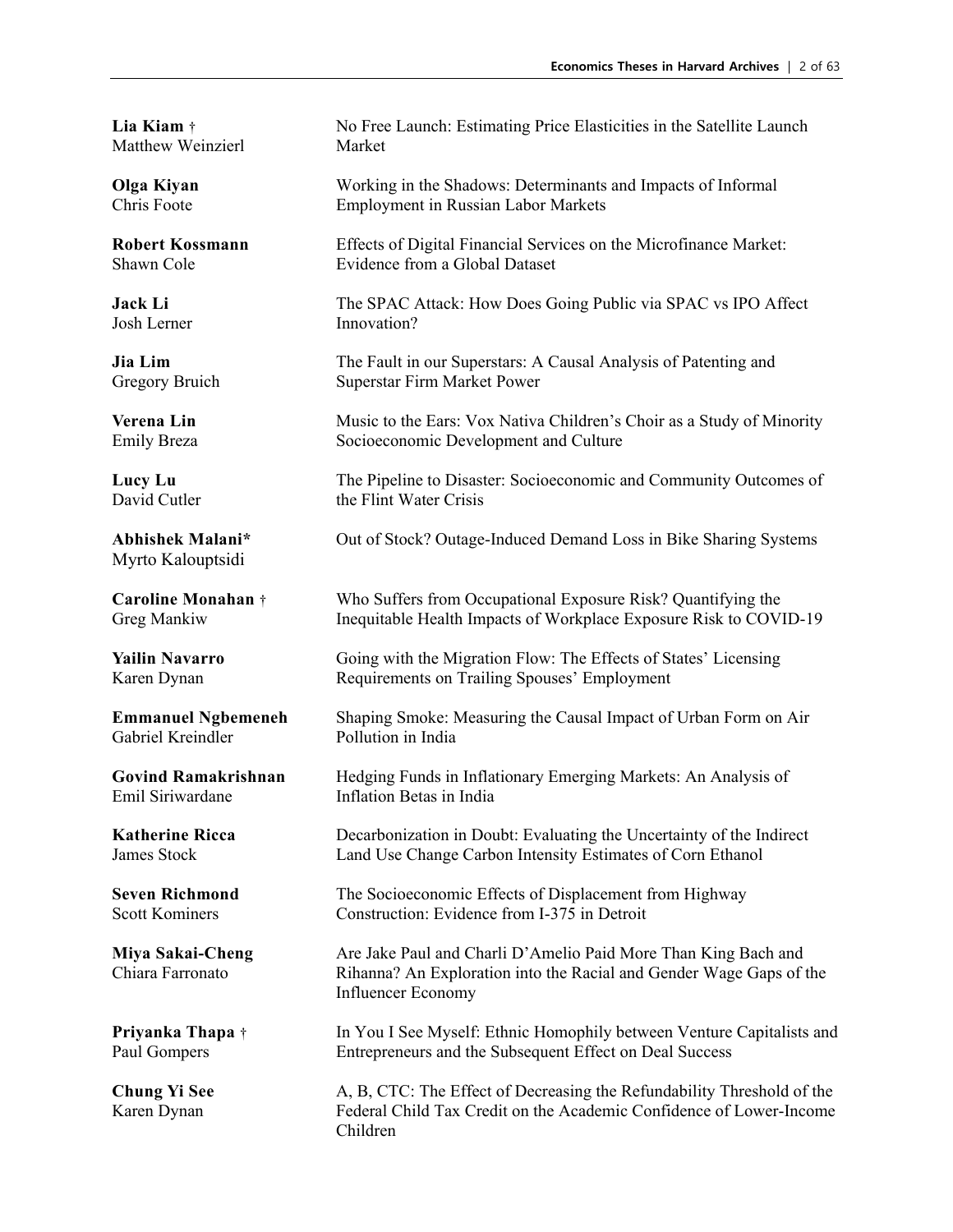| <b>Keith Simien</b> | Does Prestige Matter? An Analysis of the Returns in the NFL to Playing  |
|---------------------|-------------------------------------------------------------------------|
| Gregory Bruich      | for an Elite College Program                                            |
| Lorae Stojanovic    | Where are the Donuts? An Investigation of Pandemic Effects on U.S.      |
| Karen Dynan         | House Prices                                                            |
| <b>Crystal Xue</b>  | Exploring the Integration of Immigration Status into U.S. Census Bureau |
| George Borjas       | Wage Imputation                                                         |
| <b>Yinjie Zhang</b> | A Study of the Relationship Between Provincial SOE Concentration and    |
| Dwight Perkins      | Provincial Economic Growth in China From 1994 to 2009                   |

| <b>Manuel Abecasis</b><br><b>Larry Summers</b> | External Imbalances and the Neutral Rate of Interest                  |
|------------------------------------------------|-----------------------------------------------------------------------|
| <b>Ryan Bayer</b>                              | Teaching with Technology: Understanding the Relationship Between      |
| Chiara Farronato                               | Educational Outcomes and Internet Access through E-Rate Subsidy       |
| <b>Jonah Berger</b>                            | Differential School Discipline In Times of Economic Stress: Evidence  |
| Lawrence Katz                                  | from the Great Recession                                              |
| <b>Joel Byman</b>                              | Is God Online? Estimating the Impact of the Internet on American      |
| Robert Barro                                   | Religion                                                              |
| Jennifer Chen*                                 | Media Representation and Racial Prejudice: Evidence from The Amos     |
| Desmond Ang                                    | 'n' Andy Show                                                         |
| <b>Langston Chen</b>                           | Cooperation or Coercion? Examining the Political and Trade Impacts of |
| <b>Emily Breza</b>                             | Chinese Financial Flows to Africa                                     |
| <b>Matty Cheng</b>                             | Incremental Innovation: An Analysis of Developer Responsiveness on    |
| Andy Wu                                        | Mobile Apps                                                           |
| <b>Wesley Donhauser</b><br>Claudia Goldin      | Morality and Family: Demand as a Function of Moral Attitude           |
| <b>Peyton Dunham</b><br>Nathan Nunn            | The Long-Term Effects of Redlining on Environmental Health            |
| <b>Sophie Edouard</b>                          | Do Judges Violate the 8th Amendment When Setting Bail? Evidence       |
| Chris Foote                                    | from Jail Roster Data                                                 |
| <b>Oliver Erle</b>                             | A Wave of Destruction and New Ideas: Investigating the Impacts of     |
| Josh Lerner                                    | Natural Disasters on Innovation in China                              |
| <b>Zach Fraley</b><br>Hans Helmut Kotz         | Estate Economics: The 20th Century Decline of the English Estate      |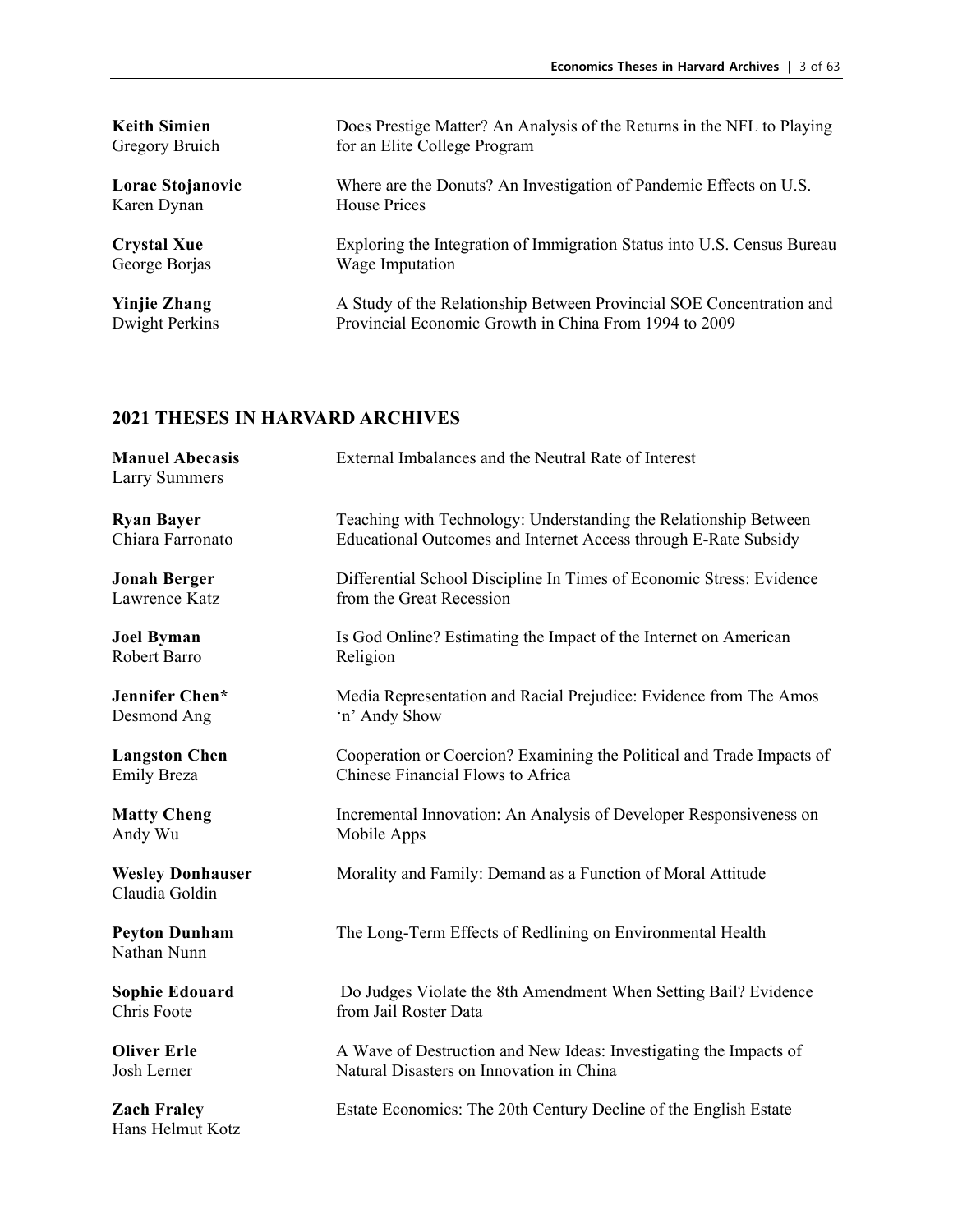Richard Freeman George Floyd

Robin Lee

James Stock

Gabriel Kreindler

**Zoe Gompers** Somewhere to Go: Latrine Construction, Access, and Women and Gautam Rao Children's Well-Being in India Children's Well-Being in India

**Alexander Green** An Investigation of Vote Manipulation in US Corporate Elections: Greg Bruich Agents (Mostly) Come Before Principals

**Neha Gupta A Study of Venezuelan Migration to Colombia and Economic** Ricardo Hausmann Complexity in Receiving Communities

**Charlotte Hutchinson** A Shock to the System: Information and Commodity Prices in Kenneth Rogoff Sovereign Debt Restructurings

**Blake Jones** The Persistent Significance of Race: Evidence from COVID-19 Larry Summers Employment Outcomes

**Sonya Kalara** Gender and Advising in Undergraduate Research: Evidence from the Nathaniel Hendren Harvard Hoopes Prize Harvard Hoopes Prize

**Andrew Lewis** Apathy or Action? Analyzing Corporate Responses to the Death of

**Dory Li** Leveling Up: A Behavioral Nudge to Increase Enrollment in Advanced Chris Avery Coursework

**Cedric Li** In Search of Reaction: Momentum, Information Diffusion, and Post-Jeremy Stein Earnings Announcement Drift

**Linda (Ruiyi) Li** Social Connectedness, Voting Patterns, and Political Polarization

**Nicholas Lore-Edwards** Why Do We Move: How Did Public Statements and Events Influence Andrei Shleifer US Mobility During the COVID-19 Pandemic

**Graham Macklin** The Decision to Close Coal-Fired Power Plants: Our Best Gas

**Alexander McQuilling** Warlords, Sugarcane, and Armed Insurrection: An Exploration of the Nathan Nunn Historical and Contemporary Influences of Geography and Culture in the Dominican Republic

**Beau Meche** The Causal Effect of COVID-19 Policy Responses: Is There a Real Greg Bruich Tradeoff Between Saving Lives and Jobs?

**Ethan Medlin** Eviction Moratoria Effect on Economic Outcomes: Evidence Through Gabriel Chodorow Reich Contiguous County Pairs Across State Borders

**Jenna Moustafa** The Affordable Care Act and Eating Disorders: Does it Care for this Richard Frank Susceptible Population?

**Stephen Nyarko** Transportation Infrastructure Expansion and Job Accessibility in Sao<br>
Gabriel Kreindler Paulo, Brazil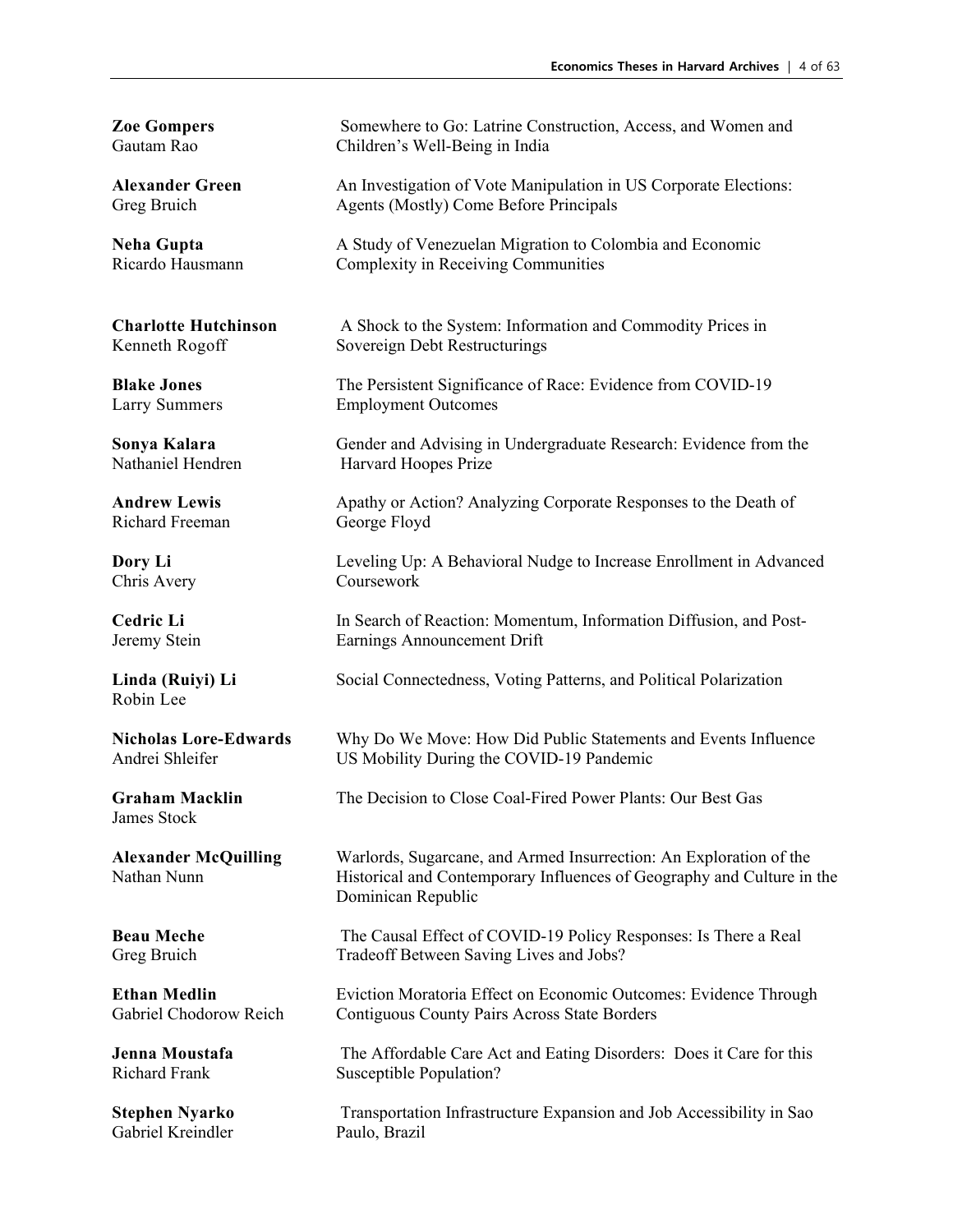David Yang

Emily Breza Rural Nepal

Roberto Rigobon in ESG Ratings

Ed Glaeser by Family Status

David Yang

Emily Breza

James Stock Consumption

Erez Yoeli

**Sewon Park\*** Jobs Saved by the Paycheck Protection Program (PPP): The Importance Greg Bruich of Smaller Loans, Flexible Program Requirements, and Targeting

**Keshav Rastogi** The Effects of Experience and Technological Innovation in the James Stock Offshore Wind Industry Offshore Wind Industry

**Pawel Rybacki** The Persistent Economically Significant Cultural Consequences

**George Solodko** Do stocks with a significant level of exchange traded fund (ETF)<br>Samuel Hanson holdings display higher volatility? holdings display higher volatility?

**Lisa Tertsch** Does My Mate Interfere With My Investments? The Effects of Paul Gompers Homophily on Investment Success in the Venture Capital Industry

**Vivien Thommes** The Promised Land Religion and Assimilation for German Immigrants in Marco Tabellini the United States. 1900 – 1930 the United States,  $1900 - 1930$ 

**Alyssa Truong** The Impact of Risk Preferences on an Individual's Response to Karen Dynan Macroeconomic Experiences

**Chelsea Vuong** Attributing Changes in Teen Sexual Behaviors to Reproductive Health David Cutler Education and Publicly Funded Clinics

**Satish Wasti Health Shocks, Informal Insurance, and Intrahousehold Allocation in** 

**Liam Waterous** Overrated Ratings: A Longitudinal Analysis of the Information Content

**Analysia Watley** Where Parents Live: Preferences for Houses, Safety, Schools, and Rents

**Angus Woods** Successfully Building a New Life in Australia: The Impacts of Lawrence Katz Linguistic Capital on Wage Outcomes of Australian Immigrants

**Derek Wu** Lending for Loyalty: Chinese Vote Buying in the United Nations

**Elizabeth Yang** Rural Roads and Consumption Smoothing

**Oliver York\*** Assessing the Impact of Rooftop Solar on Household Electricity

**Angela You** An Ailing Dragon on the Han River: Drivers of the South Korean Ludwig Straub Household Debt Boom

**Michelle Zhang** Dependence of Irrelevant Alternatives: Cognitive Bandwidth Differs For Stefanie Stantcheva<br>
High and Low Income Individuals in Monetary and Nonmonetary High and Low Income Individuals in Monetary and Nonmonetary Domains **Annie Zhao** Social Justification: Why Cheating Changes Beliefs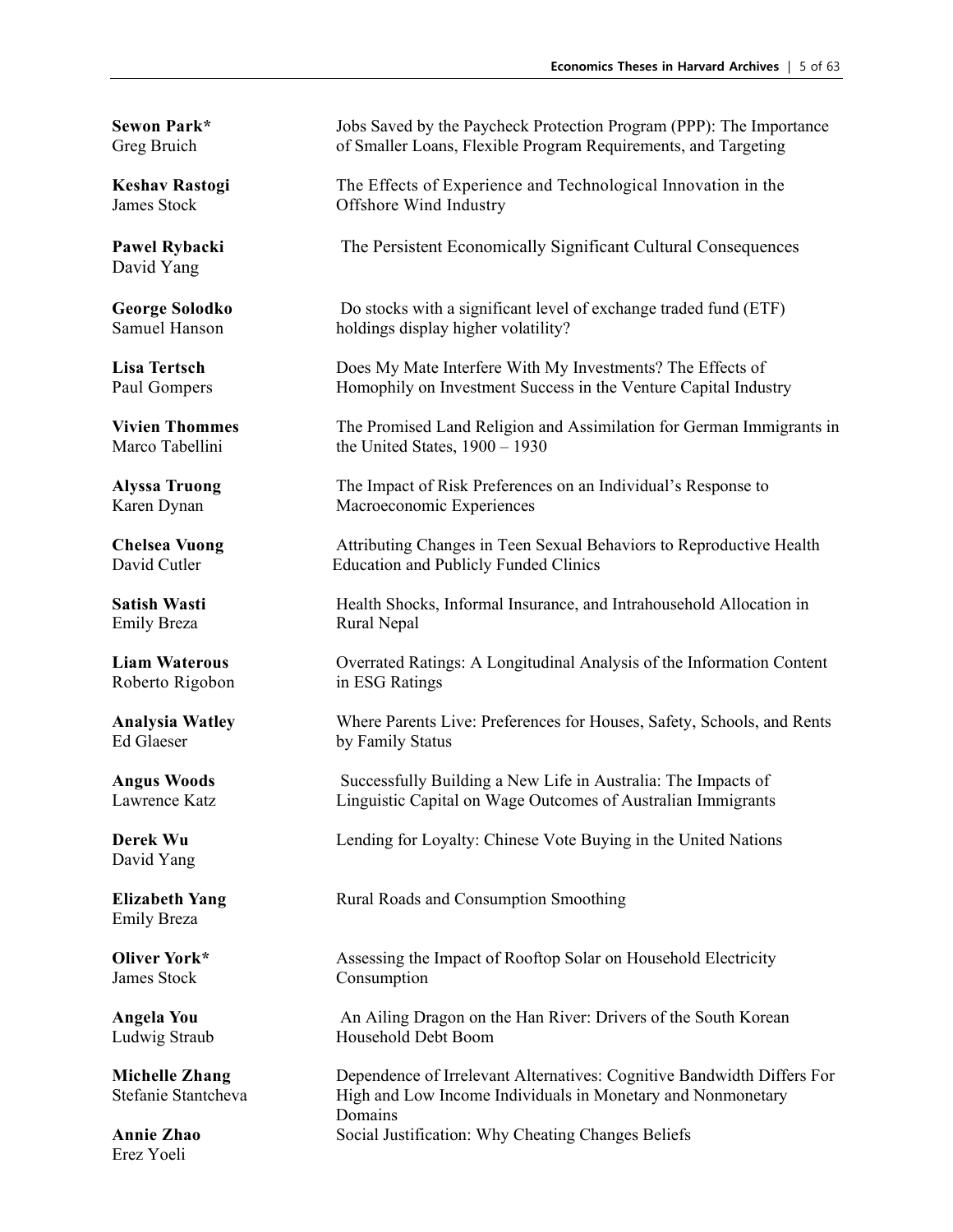Winnie Yip

**Edward Zhao** The Impact of the Medical Alliance on China's Healthcare Inequality

| <b>Khaled Abu-Suud</b><br><b>Emmanuel Farhi</b>  | Fixing Instability: Exploring the Impacts of Exchange Rate Regime<br>Choice on Sovereign Default Risk in the Middle East and Other<br><b>Emerging Markets</b> |
|--------------------------------------------------|---------------------------------------------------------------------------------------------------------------------------------------------------------------|
| <b>Arnav Agrawal</b>                             | TradeoffsTradeoffsTradeoffsHow Labor Regulations mediate and                                                                                                  |
| Oliver Hart                                      | Industry's Response to Export Liberalization                                                                                                                  |
| <b>Francisco Amorim</b><br>Pol Antras            | Losing Twice: The Political Impacts Of The 2014 World Cup In Brazil                                                                                           |
| <b>W</b> Bryce Anderson<br>Victoria Ivashina     | Leveraged Loans: An Analysis of Risk/Return                                                                                                                   |
| Divya Arya                                       | Does Betting on Currencies Make Them Riskier? The Carry Trade and                                                                                             |
| Jeremy Stein                                     | Endogenous Risk                                                                                                                                               |
| <b>Max August</b><br>Larry Summers, Paul Gompers | The Impact of Experience on Israeli Entrepreneurial Success                                                                                                   |
| <b>Nicholas Barry</b>                            | Protective Obfuscation: Deconstructing Tariff Passthrough and Retail                                                                                          |
| Alberto Cavallo                                  | Price Response Using Online Refrigerator Prices                                                                                                               |
| <b>Elanor Blum</b><br>Hans Helmut Kotz           | Monopolistically-Determined Markets And The Insider-Outsider Labor<br>Force: Changes in Market Concentration and Insider Power in Wage<br>Negotiation         |
| <b>Kaya Bos</b><br>David Cutler                  | A Case Study on Inclusionary Housing in Denver:<br>The Secondary Effects on Housing Prices and Socioeconomic Health<br>Disparity                              |
| <b>Noah Burhance</b>                             | Regulation and Race: The Effect of Opioid Regulations on Minority                                                                                             |
| Jeff Miron                                       | Overdoses                                                                                                                                                     |
| Sophia Campbell                                  | Opportunity Is In The Air: The Impact Of Childhood Exposure to Air                                                                                            |
| David Cutler                                     | Pollution on Long-Term Socioeconomic Outcomes                                                                                                                 |
| <b>Wesley Cash</b>                               | The Effect Of Chinese Foreign Aid on Child Labor Practices in                                                                                                 |
| Nathan Nunn                                      | Developing Countries                                                                                                                                          |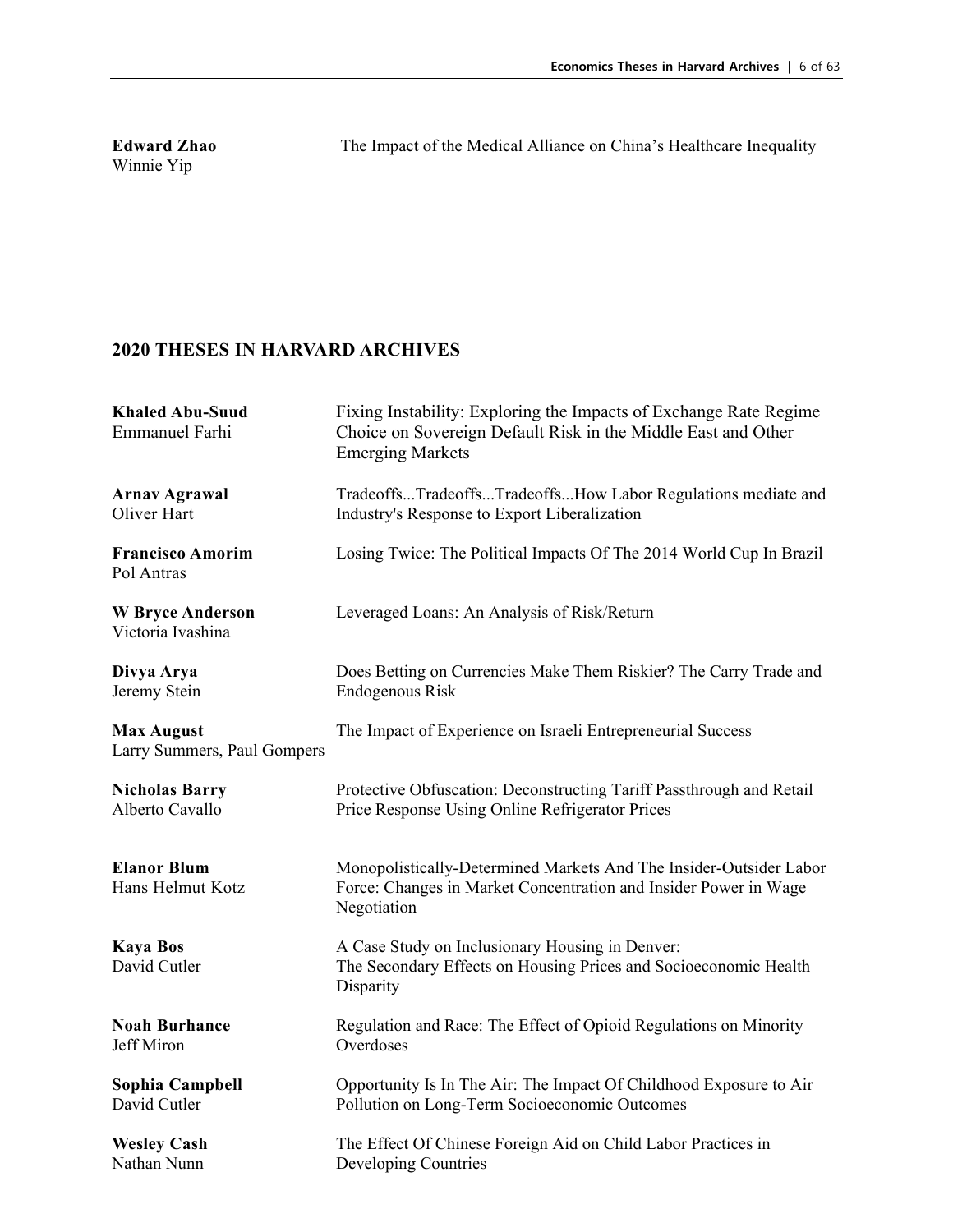Claudia Goldin Contraception

Karen Dynan

Nathaniel Hendren

Stefanie Stantcheva

Vincent Pons

**Paula Chappel** The Impact Of Free Primary Education on Women's Knowledge of

**Rebecca Chen** To Risk Or Not To Risk: The Relationship Between Culturally Alberto Alesina Determined Measures Of Obedience And Risk Aversion Preferences

**Anli Chen** Changing Climate, Changing Behavior: Evaluating the Impact of Erez Yoeli Observability and Framing on Carbon Offset Donations

Alice Cheng\* The Socioeconomic Effects of Displacement from Racial Violence:<br>
Desmond Ang Evidence from the 1921 Tulsa Race Massacre Evidence from the 1921 Tulsa Race Massacre

**Juan Crestanello** Is Our World More Integrated? The Feldstein Horioka Puzzle Revisited

**Andres de Loera-Brust** When A Shooting Becomes A Homicide: The Effect Of Emergency Care Anupam Jena Quality on Gunshot Lethality

**Piers Deeth-Stehlin** The Economics Of Organoids: Analysis of Cost Savings and GDP Richard Freeman Increase associated with Adoption of Organoids in Oncology Drug Discovery and Treatment

**Louis Delano** Are Solar Incentives Effective? Shedding Light on Demand for James Stock Residential Photovoltaics

**Dody Eid** Gender Differences In Risk Preference: A Case Study In *Jeopardy!* 

**Jose Espinel** Solutions for the Orbital Climate Crisis: Evaluation of Price and Permit Matthew Weinzierl Instruments for Reducing Satellite Collisions in Low Earth Orbit

**Caleb Esrig** Taxation And Entrepreneurship: New Evidence

**Brendan Falk** The Not So Lean Startup: How Early-Stage Technology Startups Change Oliver Hart Their Spending Patterns in Response to Venture Capital Funding Events.

**Maclaine Fields** Native Flight and Ethnic Segregation: The Dynamics of Neighborhood Greg Bruich Sorting in Response to Immigration from 1970-2010

**Samuel Fisch** Presidential Irrationality And Market Rationality: An Analysis Of The Lawrence Summer Market Response To President Trump's China Tweets

**Sofia Garcia** Examining How Clergy Sex Abuse Scandals Affect Catholic Colleges, Robert Barro Universities, And The Catholic Church

**Liam Gavin** Impact Of Campaign Contribution Limits on Electoral Competition

**Michael Genovesi** Until Debt Do Us Part: Rising Student Debt Burdens and Increasingly Karen Dynan Expensive Rental Markets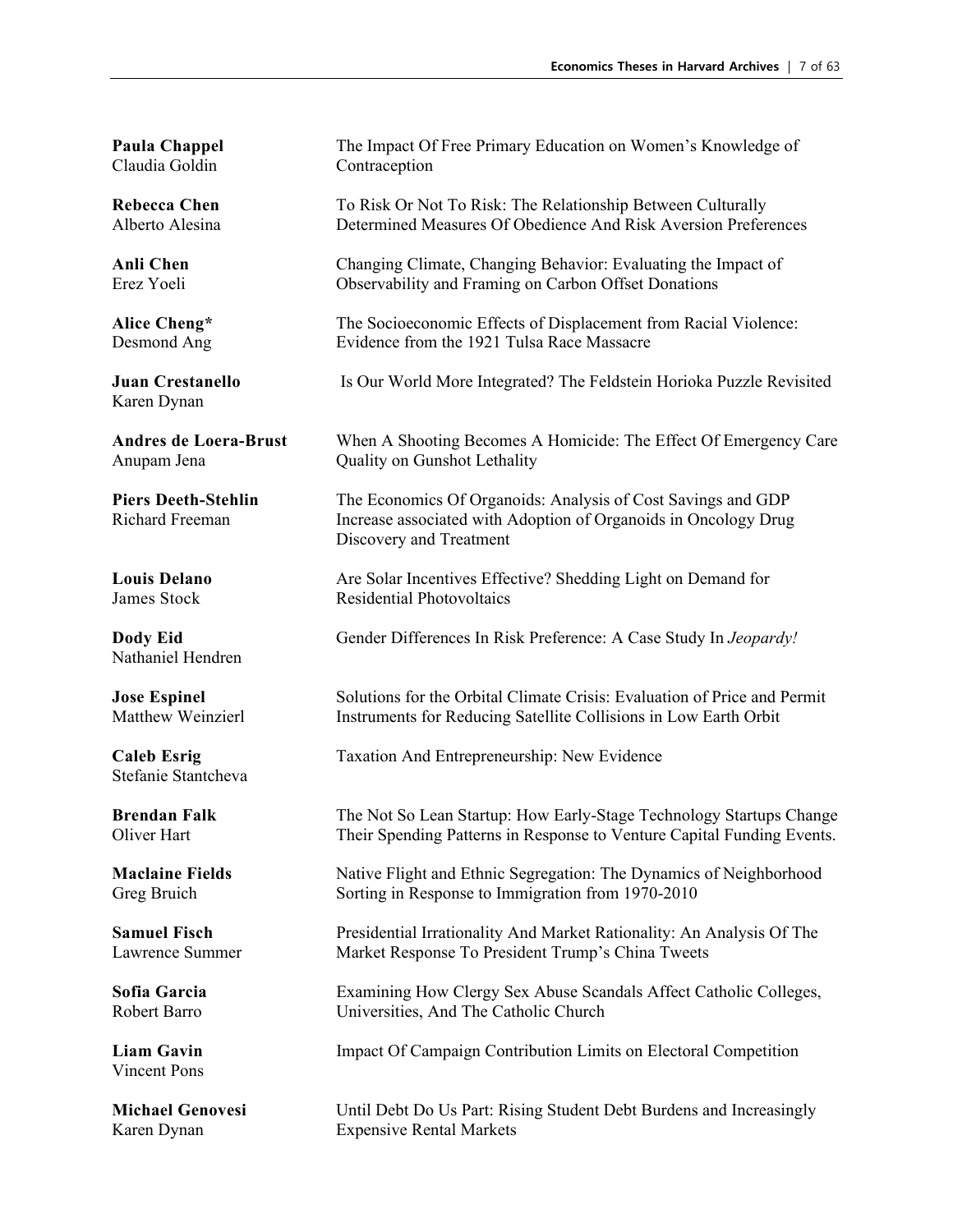Nathan Nunn

Maxim Boycko

Richard Frank Suicide Rates

Benjamin M. Friedman

Richard Cooper

Jeffry Frieden

**Austin Gilbert** Opportunity, Pressure, Performance Enhancement: Considering the Katherine Coffman Correlates of Willingness to Dope

**David Gonzalez** The Cost Of Neglect: The Economic Burden Of Mental Illness In The Timothy Layton US From 2018 To 2028 US From 2018 To 2028

**Elizabeth Herington** Aiding Legitimacy: A Model of Foreign Aid, Legitimacy, and Conflict

**Chloe Belle Hooton** Telemedicine: A Solution to a Burdened Healthcare System? An David Cutler **Analysis of Diffusion Rates Using the Bass Model** 

**George Hu\*** US Patents and Global Performance: Analyzing the Impact of Local Marc Melitz **Patent Protection on Firms' International Operations** 

**Phillip Kadaev** The Effect Of Oil Prices On Russia's Regional Economic Growth

**Mona Kharoofa** Health Insurance For Whom? A Study Of The Impact Of Immigration George Borjas Status On Health Insurance Coverage And Usage

Alejandro Lampell Earnings in the Time of Violence: The Effects of Gang Violence on Horacio Larreguy Business Development in El Salvador

**Sophia Lee** The Impact Of Medicaid Expansion And Gun Control Legislation On

**Beatriz Marinho**\* The Impact Of Pacification Policies on Student Achievement: Evidence Michela Carlana from the UPP Intervention in Rio de Janeiro

**Symron Mehan** The Price Of Beauty: The Effect Of Aesthetic Packaging Of Goods David Laibson Consumed Privately On Consumers' Willingness To Pay

**Deja Morehead** The Effect Of Childhood Exposure To Health Insurance On The Lifetime Gregory Bruich Incidence Of Crime: Evidence From A Regression Discontinuity Design

**Elizabeth Morrissette** "Take Me To Church:" Religious Membership As A Determinant Of Alberto Alesina Intergenerational Mobility

**Justus Otto** Out of Fashion: The Impact of Discount-Fashion Retail Entry on Marc Melitz Clothing Retailers in German Shopping Malls

**Nikolas Paladino** Inflation Targeting: Thirty Years In Review

**Ben Palmer** Bon WOWage: The Impact of Air Travel on Local Economies

**Cristopher Patvakanian\*** The Ethnic Connection: Armenian Diaspora Investment

**Chico Payne** An Examination Of Changes To Juvenile Sentencing Laws: Focusing On Anne Le Brun The Deterrence Effect And Educational Attainment, and Employment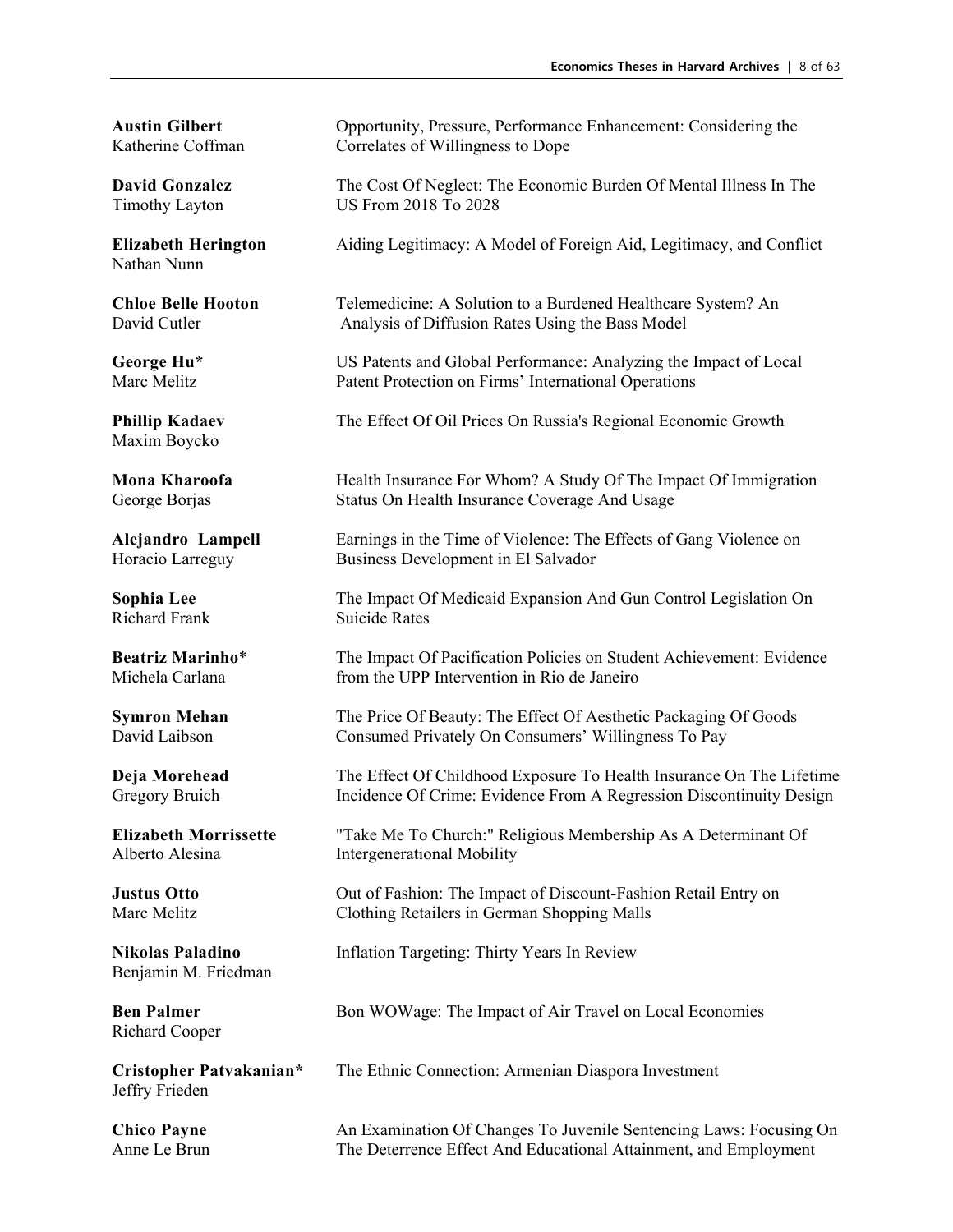Rates

| Cage Reeder<br>Nicole Maestas              | Overextended and Overpricing? Labor Force, Health, and Opioid<br>Prescribing Propensity Implications of Expanded Physician Extender<br>Autonomy |
|--------------------------------------------|-------------------------------------------------------------------------------------------------------------------------------------------------|
| <b>Ryan Rhee</b>                           | Examining Whether Non-Cognitive Ability and College Premiums                                                                                    |
| Lawrence Katz                              | Contribute to the Gender Gap In College Attendance                                                                                              |
| <b>Katherine Sakys</b><br>Jeremy Stein     | The Appreciation Of Art (Prices)                                                                                                                |
| <b>Jessica Scazzero</b>                    | "Money, Money, Money" Is A Cashless Future The World's Next Big                                                                                 |
| Kenneth Rogoff                             | "Hit"?                                                                                                                                          |
| <b>Ammer Soliman</b>                       | Access Matters: The Effect Of High-Speed Broadband Expansion On                                                                                 |
| Thomas Kane                                | High School Seniors' Financial Aid Outcomes in Kentucky                                                                                         |
| <b>Amy Song</b><br><b>Emily Breza</b>      | Trains of Thought: The Effect Of Public Transportation On Education                                                                             |
| Darriya Starr                              | Unexpected Consequences Of The Equal Credit Opportunity Act:                                                                                    |
| Greg Bruich                                | Evidence From 70 Years Of The SCF                                                                                                               |
| <b>Jon Suh</b><br>Ed Glaeser               | Bike Sharing: A Safe Alternative Mode of Transportation?                                                                                        |
| Aakanksha Vora*                            | Beyond Banking the Unbanked: The Effects of India's Demonetization                                                                              |
| <b>Emily Breza</b>                         | on Financial Inclusion and Consumption Smoothing                                                                                                |
| <b>Allen Wang</b><br><b>Emmanuel Farhi</b> | Country-Specific Safety Premia                                                                                                                  |
| <b>Sabrina Wong</b>                        | Creating Chinatown: The Evolution Of An Enclave During The                                                                                      |
| Claudia Goldin                             | <b>Exclusion Period</b>                                                                                                                         |
| Alex Wu*<br>Andrei Shleifer                | The Changing Nature of Political Polarization in the United States                                                                              |
| Shangda Xu*                                | The Effect of Admissions Test Design on the Equity of Student                                                                                   |
| Martin West                                | Outcomes: Evidence from the New SAT                                                                                                             |
| Angelina Ye                                | The Power Of Perceptions: An Experiment On Shifting Beliefs Of                                                                                  |
| Gautam Rao                                 | Sexual Violence In India                                                                                                                        |

| <b>Pulkit Agarwal</b> | "An Injury to one": Evaluating the Effects of India's State-level Labor |
|-----------------------|-------------------------------------------------------------------------|
| Dale Jorgenson        | Reforms on Employment Outcomes (2001-2011)                              |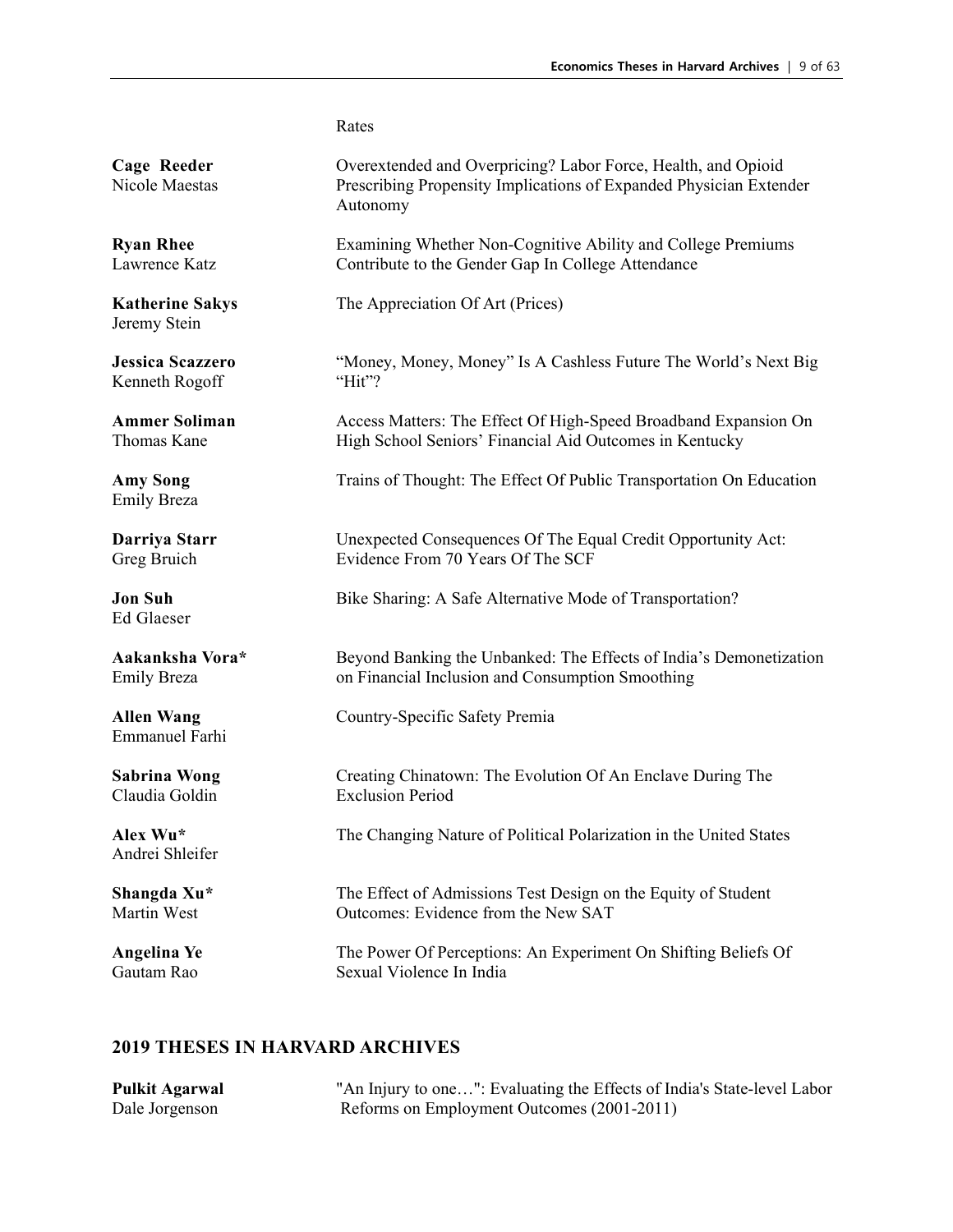Gabriel Chodorow-Reich Export Economy

Matthew Rabin

Jeffrey Miron

Ariel Stern Landscape

Nathan Hendren

Chris Foote

**Ashri Anurudran\*** Empower to Eliminate: A Randomized Evaluation of a Sexual Violence Nathan Nunn Prevention Program in Kisumu, Kenya

**Rana Bansal** Dangerous Demonetization: The Impact of Cash Contraction on India's

**Brianna Bolon** EHR Adoption Rates as a Marker of Automation and Returns to Skills in David Deming the Nursing Industry

**Luccas Borges** On Belief Evolution and the Role of the Source

**Finnian Brown** The Reverse Pit of Doom: The Effect of Bank Behavior on Output Jeremy Stein during the Panic of 1873

**Taylor Brunskole** The Impact of Criminal Exonerations in the Local Community

**Truman Burrage** Bingo to Casinos: The Impact of Class III Gaming in Oklahoma on the Haris Tabakovic Health Education, and Employment of Tribal Members Health, Education, and Employment of Tribal Members

**Sean Chanicka** Uncovering the Drivers Behind Low Patient Participation In Health Care Anupam Jena Price Transparency Tools

Grace Chao Security Supply Shock: A New Labor Economics Approach to U.S. Greg Bruich Military Enlistment

**Jacqueline Chen** Pharmers Market: How Biosimilars are Shaking up the Pharmaceutical

**Kara Chyung** And Then There Were Nun: The Impact of Catholic School Closings on Joshua Goodman Private Tutoring Centers

**Amanda Dai** Should You Really Comp the Crimson? Short Answer- Yes" The Effects Lawrence Summers of College Extracurriculars on Career Success for Harvard Graduates

**Ryan Davis\*** Fungibility of In-Kind Transfers: Evidence from the Supplemental Gregory Bruich Nutrition Assistance Program (SNAP)

**Ben Delsman\*** Upward Mobility and Urban Form

**Carter Dickinson** Do Not Hire Thy Neighbor: Affinity to Hire and Firm Performance Paul Gompers based on Childhood Socioeconomic Status and Geographic Upbringing **Lena Episalla** Determinants of Mortgage Default in Deep Negative Equity

**Xavier Escobar** The Impact of Charter Conversion on Graduation Rates & College Eric Taylor Preparation: An Examination of California Public High Schools

Matthew Goodkin-Gold\* Optimal Structuring of Government Institutions in the Presence of Home Michael Kremer Favoritism and Corruption: Theory and Evidence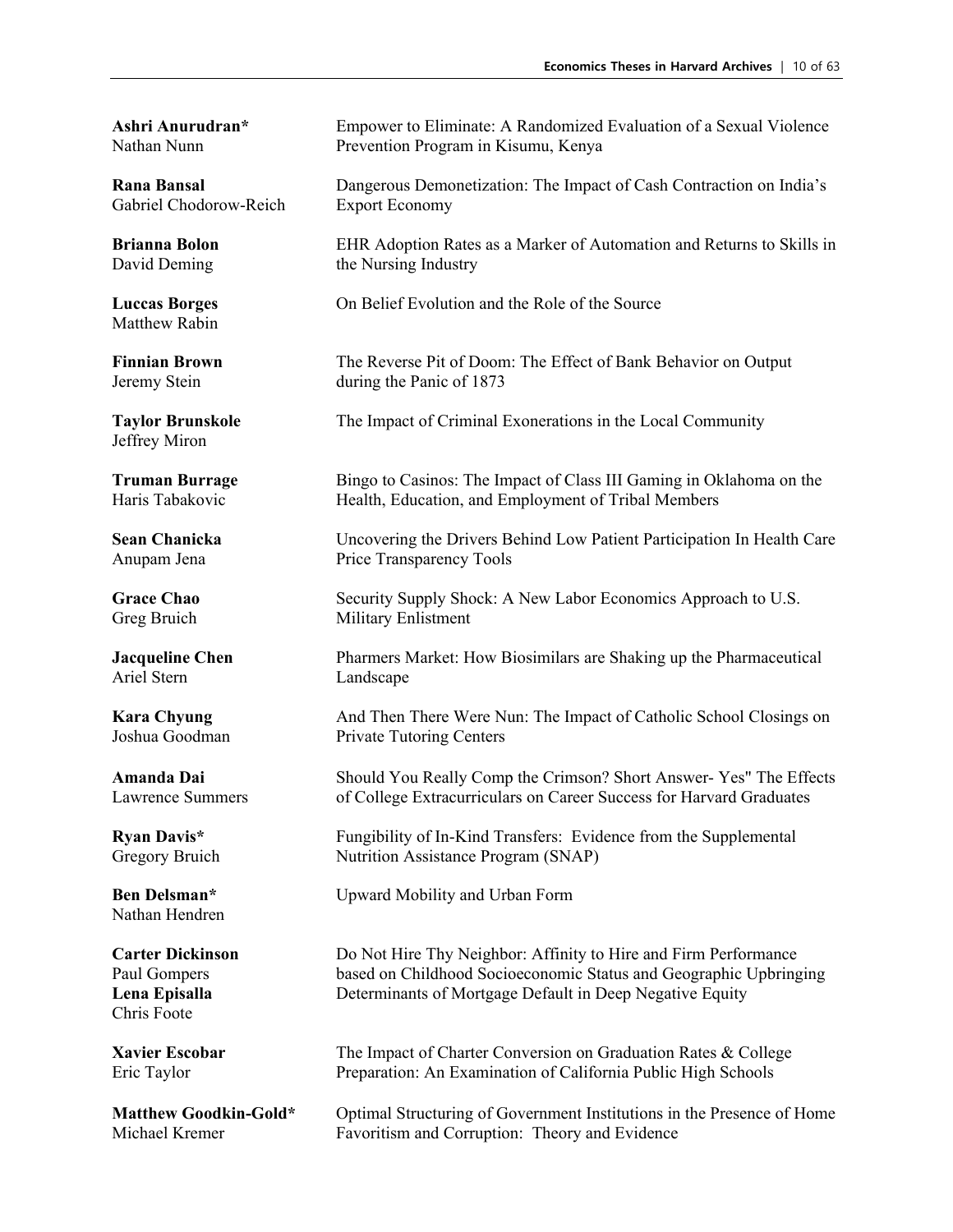Nathan Nunn

Jeffry Frieden Debt Restructuring

Karen Dyna

Joshua Lerner

Jeffry Frieden

Ben Enke

**Christine Gosioco** The Effect of Employment Quotas on Female Hiring and Compensation: Claudia Goldin Evidence from the Saudi Nitaqat Program

**Walker Jordan** No Silver Bullet but a Second Chance: Naloxone Provision in Cincinnati

**Melissa Kaplan** The Effect of Military Service on Immigrant Integration: Evidence from Nathan Nunn Immigrants in Israel

**Ahilya Khadka** Impact of Foreign Equity Ownership on Innovation and Technology Marc Melitz Transfers: A Case Study on India

**Nivedita Khandkar** Give Me Liberty or Give Me Debt: The Political Economy of Sovereign

**Alan Lam** Debt Underwater: The Impact of Hurricanes on Personal Bankruptcy

**Monet Lee** Big Brains in Biotech: The Effect of Superstar Scientists on Innovation Joshua Lerner Output

**Justin Lee** The Colonial Origins of the African Ethnolinguistic Landscape

**Jessica Li** The Role of Stabilization Policy in the Reemergence of State Dominance Oliver Hart and Evolution of Foreign Direct Investment Bargaining Power: Theory and Evidence from China and the 2008 Global Financial Crisis

**Myles Marshall** Founders, what are they good for? The Relationship Between Company Paul Gompers Culture, Founders, and Impact on Financial Performance

**Max McEvoy** Foreigners' Impact on Natives and Immigrant Assimilation: A European George Borjas Football Case Study

**Malvika Menon** Seeking a Less Loanly Reality: Explaining Race and Gender-Based Chris Avery Disparities in Student Debt Probabilities Using Parental Traits and Early Educational Characteristics

**Ben Milliken** Saving Face: The Effect of Image Concerns on Intertemporal Choice

**Ayman Mohammad** Clinical Trials and Tribulations: An Analysis of FDA Clinical Trial Anupam Jena Length and Reported Adverse Events

**Gabriella Monico** Impact of Historic Agriculture on Socioeconomics and Political David Yang Outcomes Today: Evidence from Coffee Plantations 1723-1886) in Brazil

**Chirine Mouharam** The Supply-Side Effects of Occupational Licensing Requirements:<br>
Iason Furman Fusicidence from the Teacher Labor Market Evidence from the Teacher Labor Market

**Jack Nolan** Why Bother? - Locus of Control, Cultural Influence, and the Economic Alberto Alesina Success of Progeny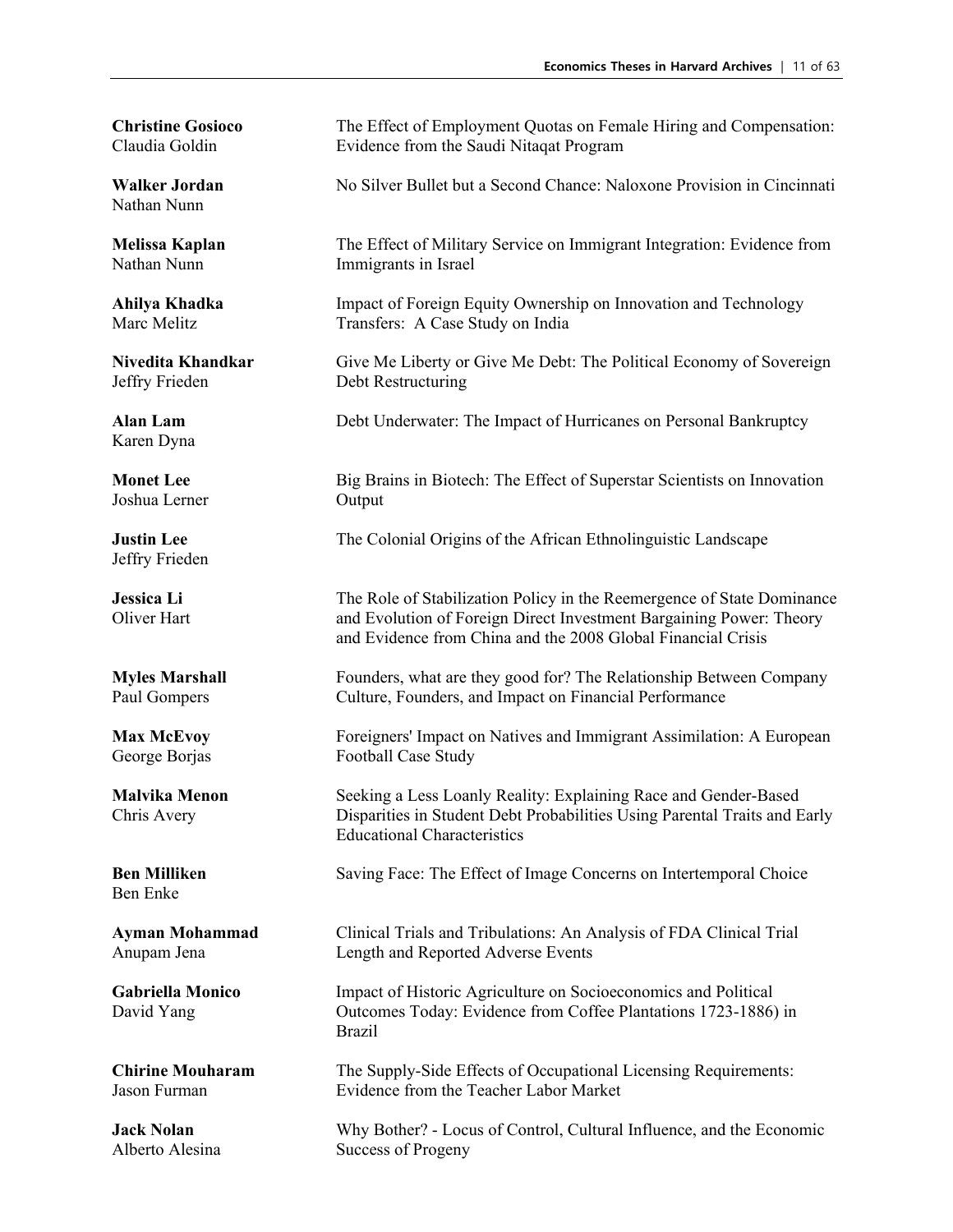Karen Dynan Price Deregulation

Vilsa Curto

Kenneth Rogoff Crisis

Andrei Shleifer

Rohini Pande

Maciej Kotowski

**Alexander Popovski** The War Chest: Impacts of the \$186 Billion Dollars of Development Till Baeringhausen Assistance for Health Disbursed to HIV/AIDS Projects in the 2000s

**Ben Porter\*** Pentagon Pork: Evidence of Quid-Pro-Quo Defense Spending from Ed Glaeser Federal Procurement Contracts

**Aren Rendell** Valentine's Day, Coca, and Infant Mortality: Colombia and Peru as Case Nathan Nunn Studies on Alternative Development

**Alejandra Resendiz** Energy Reform in México: Assessing the Electoral Consequences of

**Teresa Rokos** Market Power and Hospital Prices: Evidence from New Hampshire

**Alice Rossmann** Let's Talk About Sex: Impacts of the Patient Protection and Affordable David Cutler Care Act on Teen Birth Rates in the US

**Charlie Sandor** The Impact of Airline Mergers and Influence of Hub Status on Local Judd Cramer Economic Conditions: Evidence from Panel-Data and Synthetic Control Research Data

**Katharine Schluntz** "Win-Win" or "Rapacious Recolonizations": Unpacking Perceptions of Melissa Dell China's Economic Influence in Africa

**Matthew Sciamanna** If You Hate It, Give It Five Stars: An Experiment in the Relationship Christopher Stanton Between Online Reviews and Business Outcomes

**Sofia Shchukina** The Missing Twins: Transmission Channels Between Currency and Debt

**Jack Stone** Influx and Backlash: The Impact of Regional Changes in Immigration Nathan Nunn and Diversity on U.S. Elections

**Daniel Tran Asset Price Bubbles and Optimistic Sentiment in the News Media** 

**Anton Ulyanov\*** Evaluating the Impact of Observability and Framing in Implementation Erez Yoeli Intentions-Based Nudges Toward Dorm Winterization

**Ashim Vaish\*** The Power of Judicial Representation: Female Judges and Crime in India

**Nina Vendhan** The Road Back to Nalanda: The Impact of India's Right to Education Act Dale Jorgenson on Government Schools and a Market Design Proposal for Its Quota Admissions

**Eric Wang** Overvaluing NFL draft picks through representative bias: A novel Andrei Shleifer explanation for suboptimal NFL player selection

**Peter Wright** Deadstock: Explaining Under-pricing in the Market for Sneakers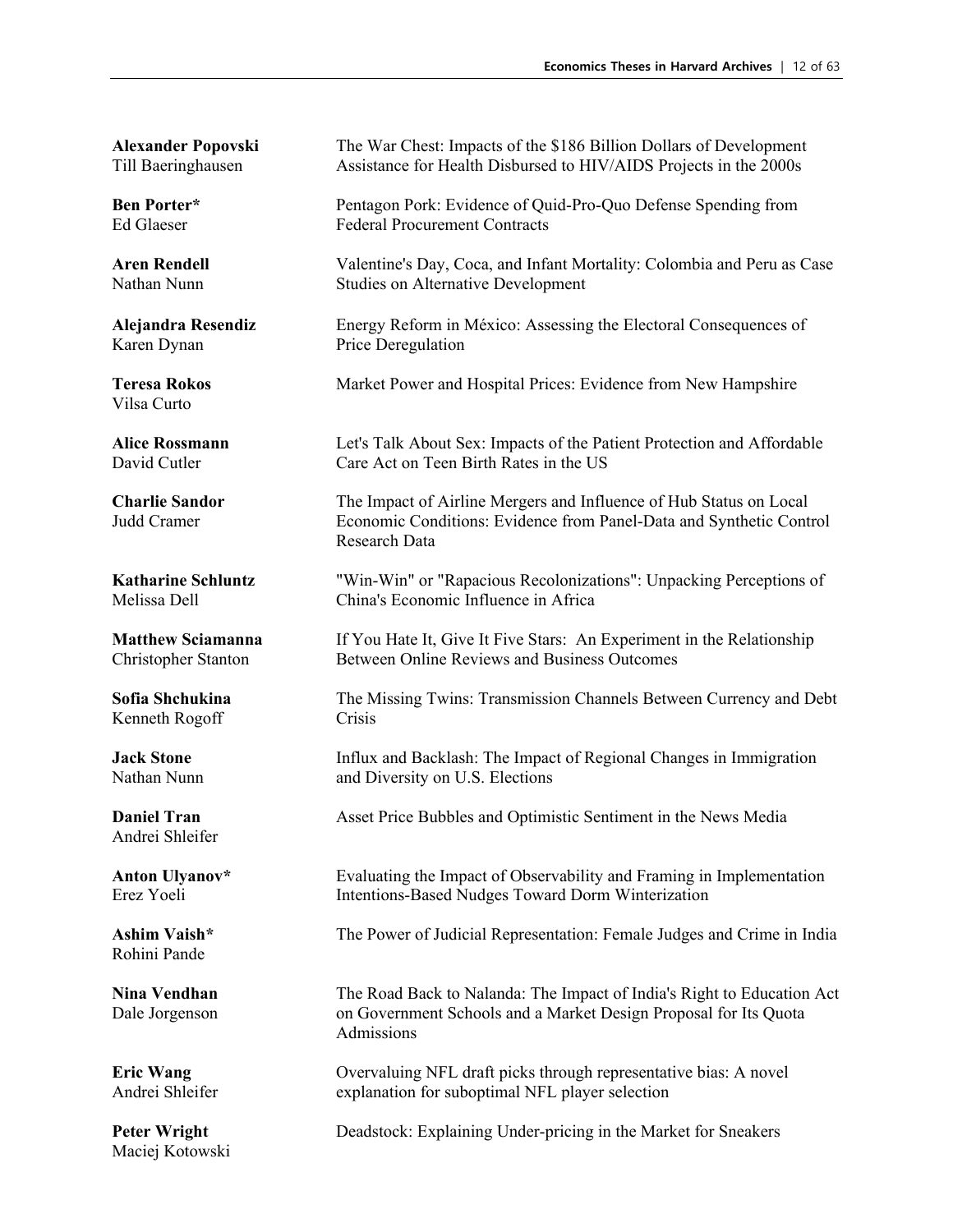**Darwin Yang**<br>Vincent Pons

Nathan Nunn

Power and Extremism: Fringe Parties and Government Participation

Andy Zhou **Oyu Tolgoi: Impacts of Mining on Economic Outcomes in Mongolia** 

| Eda Algur                            | Health Equity in Brazil through the Family Health Program? Evaluating                                                                            |
|--------------------------------------|--------------------------------------------------------------------------------------------------------------------------------------------------|
| David Cutler                         | Effects of Universal Primary Healthcare Rollout in Brazil                                                                                        |
| <b>Eric Anderson</b><br>Mark Egan    | Conflicts of Interest in Sell-Side Equity Research: New Evidence                                                                                 |
| <b>Travis Anderson</b>               | Limited Attention in Equity & Debt Markets: Evidence from Earnings                                                                               |
| Robin Greenwood                      | Announcements                                                                                                                                    |
| Nida Ansari                          | Tracking Tenure: a Harvard Case Study on Tenure Appointment,                                                                                     |
| Amanda Pallais                       | Teaching, and Research                                                                                                                           |
| <b>Osama Arif</b>                    | Is UberPool a Complement or Substitute to Public Transportation?                                                                                 |
| Dennis Yao                           | Theory and Evidence for a Difference-in-Difference Analysis                                                                                      |
| <b>Ian Batts</b>                     | Inequality in School Funding: Variance in Educational Outcomes and                                                                               |
| Max Kasy                             | Expenditures                                                                                                                                     |
| <b>Nicholas Bayh</b>                 | Cultural Distance and Asset Flows: Revisiting the Determinants of                                                                                |
| Kenneth Rogoff                       | <b>Financial Asset Transactions</b>                                                                                                              |
| <b>Alexa Boghosian</b><br>Jeff Miron | An Empirical Analysis of the "Ferguson Effect"                                                                                                   |
| <b>Shing-Shing Cao</b>               | Shifts in Parental Incentives to Invest in Daughters' Human Capital:                                                                             |
| Nathaniel Hendren                    | Evidence from China's One-Child Policy                                                                                                           |
| <b>Antonia Chan</b><br>Anupam Jena   | Doctor's Orders: Understanding the Impact of State POLST Compliance<br>Incentives on End of Life Care: A Quasi-Experimental Economic<br>Approach |
| <b>Claire Chen*</b>                  | A Gift for Whom? The Relationship between Gifted and Talented                                                                                    |
| Jeffrey Frieden                      | Programs and Student Performance                                                                                                                 |
| <b>Connie Cheng</b>                  | Families in Fear? The Impact of Immigration Enforcement on the                                                                                   |
| Anne Le Brun                         | American Children of Immigrants                                                                                                                  |
| <b>Brian Cornyn</b>                  | The Early SPAC Gets the Worm: Completed SPAC Performance and                                                                                     |
| Lauren Cohen                         | Implications for Public Investors                                                                                                                |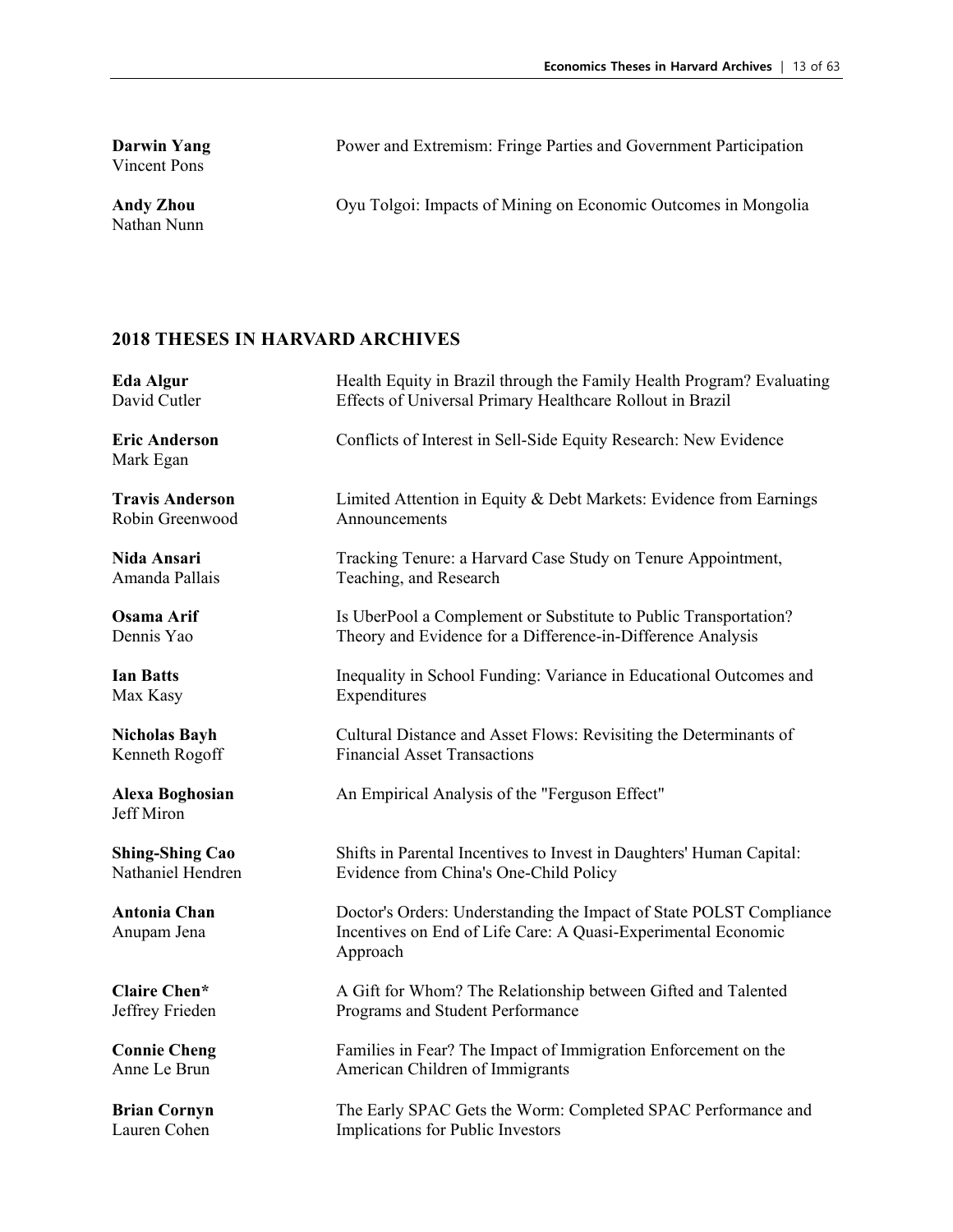Greg Bruich 2010

Chiara Farronato

Anupam Jena Measures

**Emily Davies** Does the Exit Door Matter? Longitudinal Outcomes of Former American Joshua Goodman Foster Care Youth

**Marcus Dennis** Not All Bad News is Created Equal: An Empirical Study of the Effects Roland Fryer of Race on the Economic Impact of a Celebrity's Scandal of Race on the Economic Impact of a Celebrity's Scandal

**Aidan Dewar** Money Can Buy Happiness: Exploring the Effects of Universal Basic Greg Mankiw Income Using Evidence from the Alaska Permanent Fund

**Julian Duran** Putting the House in Order or Rearranging Old furniture? Assessing the Amanda Pallais Socioeconomic Consequences of Ecuador's Higher Education Reforms

**Christopher Egi** 40 Years of White Flight: Racial Neighborhood Dynamics from 1970-

**Scott Ely** The Economic Consequences of Morality: How private and public Ben Friedman modes of religious participation positively influence income through human capital and social capital formation

**Michael Farber** Central Bank Independence: Understanding Problems of Debt Robin Greenwood Management & Monetary-Fiscal Coordination

**Max Franzblau** The Relationship between Insurance Status and End-of-Life Care: Anupam Jena Examining the Impact Physician Incentives

**Ben Griswold** Jobs for Jocks: Assessing Whether Athletes Are More Likely to Be Paul Gompers Hired When Other Athletes Make the Hiring Decisions

**Samarth Gupta** The Rent is Too Damn High and the Coverage is Too Damn Low: David Cutler Evidence from Medical Expansion and Eviction Rates

**Arman Hassan** Professionalization and P2P Lending

**Nicholas Heath** Average Joes and Baseball Pros: An Empirical Analysis of the Effect of Greg Bruich Relative Income on Individual Labor Supply

**Gillian Hess** Race Against Time: The Impact of the Black Lives Matter Movement on Joshua Goodman Transracial Child Adoption

**Charlene Hwang** Regulation of Poultry Vaccinations for Salmonella Outbreak Prevention David Bloom in the United States: Intervention and Returns

**Willie Jin** Effect of Medicare Part D on Health Outcomes: A Look at Health

**Caie Kelley\*** A Democratic and Islamic State: The Effect of Islam on Women's Amartya Sen Outcomes in Indonesia

**Charles Krumholz** An Empirical Analysis of Real Estate Market Distortions from 1990- Dale Jorgenson 2016 Due to China's Fiscal Revenue Centralization and Expenditure Decentralization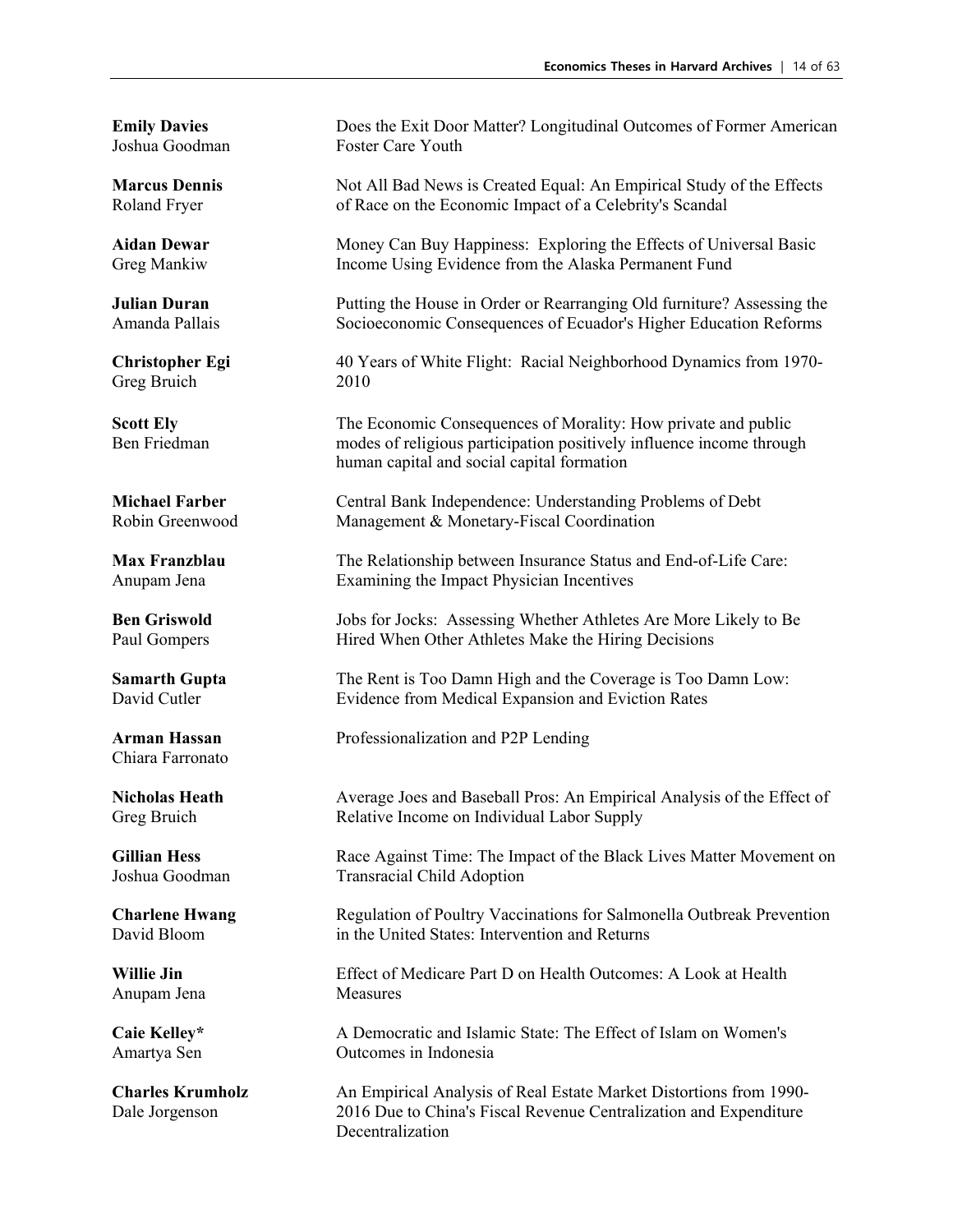Richard Frank

Nathaniel Hendren Drafts

Robin Lee

Jeff Miron

**Niels Lauerberg** The Impact of Medicaid Expansion on Opioid Related Mortality

**Jae Hyun Lee\*** Badge of Honor? Labor Market Implications of Mandatory Military Dale Jorgenson Service in the Republic of Korea Service in the Republic of Korea

**Angela Ma** Did TARP Stimulate or Stifle? The Real Effects of TARP Executive Robin Greenwood Compensation Restrictions

**Steven Menelly** Broadband Speed and Local Economic Growth: A Post Mortem Richard Freeman Examination of the National Broadband Map (2010-2014)

**Jessica Min<sup>\*</sup>** No Room for Muhammad: Evidence of Discrimination from a Field Benjamin Edelman Experiment over Airbnb in Australia

**Vincent Monti\*** The Patient Protection and Affordable Care Act: A Personal Bankruptcy David Cutler Panacea- Or Placebo?

**Jake Morrissey** The Craft of the Draft: Exploring Inefficiencies in Fantasy Football

**Terrens Muradzikwa\*** Impact of Mineral Discovery on Employment, Fertility Preferences, and Mahesh Karra Child Immunization in Developing Countries: Evidence From Zimbabwe

**Daniel Nightingale** Do Judges Respond to Economic Factors? An Analysis of the Great Nathaniel Hendren Recession and Consumer Bankruptcy Outcomes

**Ryan O'Meara** Stadium Voting and Economic Outcomes: The Political Economy of Nathaniel Hendren Building a New Stadium for America's Team

Alexander Peed **Hospital Mergers and Acquisitions:** Effects on Health Care Quality

**Ivy Pham** The Power of a Systematic Cross-Age One-on-One Free Peer Tutoring Amanda Pallais Model and Proposed Implementation Strategies

**Paulo Pinto** The Role of Remittances: Measuring the Macroeconomic Responses to Emmanuel Farhi Money Transfer from Migrant Workers

**Nathan Press** Where You Go We'll Follow: The Regional Macroeconomic Effects of Daniel Shoag Promotion and Relegation in the English Premier League

**Mahesh Ramakrishnan** Bad Luck or Just Bad Timing: Long Run Abnormal Returns Following Malcom Baker Financial Service Firms' Seasoned Equity Offerings

**Dan Roman** The War on Drug-Related Deaths: A Cross-Country Analysis

**Irhad Sehovic** *The NewSpace Race*: The Private Space Industry and Its Effect on Matthew Wenzierl Public Support of NASA Funding

**Archana Somasegar** Who Runs The World?: Women in Political Power! A Study of Impact Nathan Nunn Female Reservation on Labor Force Patterns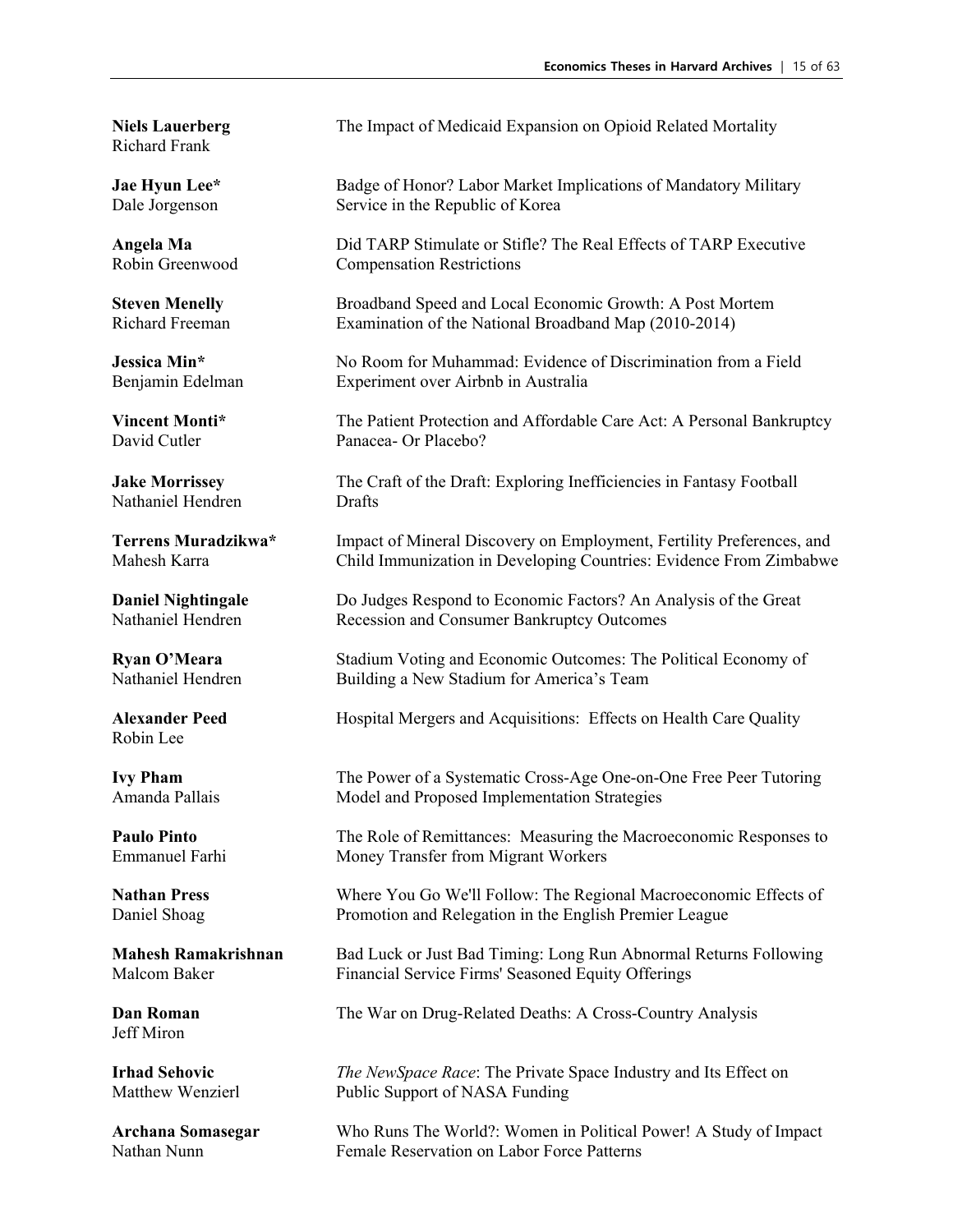| Preetam Soundararajan<br>Karen Dynan    | Central Bank Financial Strength and Credibility                                                                                                                                |
|-----------------------------------------|--------------------------------------------------------------------------------------------------------------------------------------------------------------------------------|
| <b>Hunter Stanley</b><br>Dale Jorgenson | Be Cool: Temperature Variation as a Driver of U.S. Income Inequality                                                                                                           |
| <b>Collin Styring</b><br>Xavier Gabaix  | Hurricanes and Municipal Bonds                                                                                                                                                 |
| <b>Tristan Threatt</b>                  | Decreased Accountability and Wasteful Spending: Examining the Costs                                                                                                            |
| of Jeff Miron                           | Gubernatorial and Legislative Term Limits in the United States                                                                                                                 |
| <b>Chris Ufere</b>                      | Spending, Selling, and Soccer: Observing Shareholder's and Owner's                                                                                                             |
| Hong Luo                                | Reactions to Financial Fair Play                                                                                                                                               |
| <b>Gregory Vanderhorst*</b>             | Perverse Incentives or Pre-Existing Trends: Has the Expansion of                                                                                                               |
| <b>Nicole Maestas</b>                   | Medicaid Exacerbated the Opioid Crisis?                                                                                                                                        |
| <b>Allison Walsh</b><br>Amartya Sen     | The Place of Labor                                                                                                                                                             |
| <b>Riley Waterous</b>                   | "One in the Hand vs. Two in the Bush" Oil and Gas Market Preferences                                                                                                           |
| Joshua Coval                            | for Producing vs. Non-Producing Value                                                                                                                                          |
| <b>Mark Whittaker</b><br>Greg Bruich    | Optimal Unemployment Insurance Benefits: Evidence from Alaska                                                                                                                  |
| <b>Angela Yang</b>                      | Covered Interest Rate Imparity: A Study of Arbitrage in the Post-                                                                                                              |
| Kenneth Rogoff                          | Recession Foreign Exchange Markets                                                                                                                                             |
| Eric Yang*                              | Should We Fight over Free Lunches? Analyzing Spatial Competition on                                                                                                            |
| Stefanie Stantcheva                     | <b>Local Business Subsidies</b>                                                                                                                                                |
| <b>Amy Zhang</b><br>Christine Exley     | Lower Your Expectations // Loss Aversion Beyond the Self: An<br>Empirical Analysis of the Role of Observability and Social Expectations<br>on Loss Aversion in Social Contexts |

| <b>Taylor Barker</b> | Consequences of Bank Failure: A Local Analysis Using City-Level Data |
|----------------------|----------------------------------------------------------------------|
| Jeffrey Miron        | during the 1920's and Great Depression                               |
| <b>Dhruva Bhat</b>   | "Harbinger of a New Era"? Evaluating the Effect of India's Right to  |
| Dale Jorgenson       | Education Act in on Learning Outcomes                                |
| <b>Raymond Cen</b>   | Accounting for Racial Disparities in Stop-and-Frisk: An Empirical    |
| Roland Fryer         | Analysis of Supervisor Race                                          |
| Joseph Choe*         | Spillovers in Spain: Examining the Effect of Multinational Firms on  |
| Pol Antras           | Domestic Industry Productivity                                       |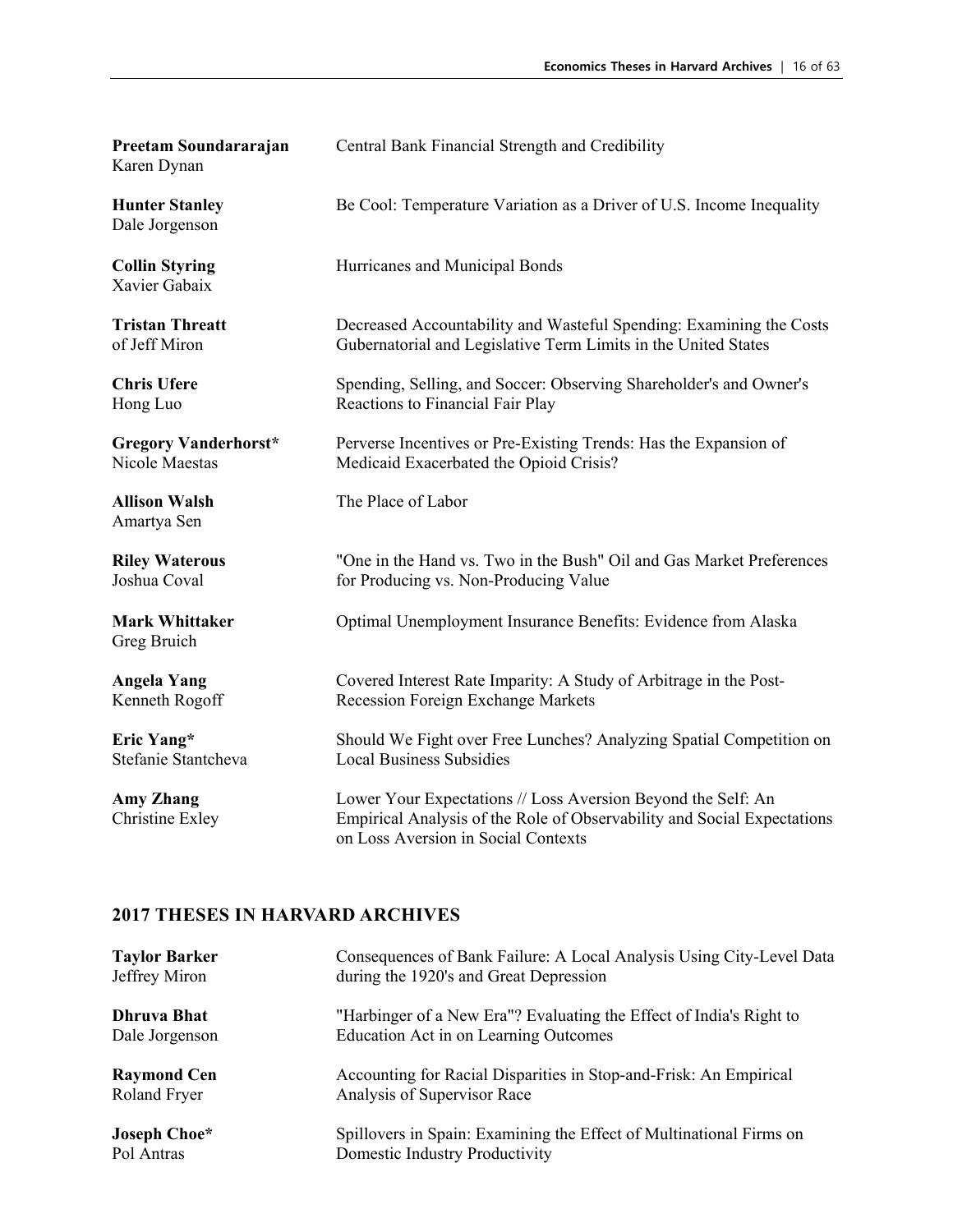Jeremy Stein

Lawrence Summers

Jeremy Stein

Randy Cohen

Elie Tamer Commerce

Eric Chaney **Industry** 

**Anne Deng** Carnegie Libraries: An Analysis of the Widespread Emergence of Public Claudia Goldin Libraries in the United States, 1880-1920

**Zachary Dinan** Reaching-for-Yield in Corporate Bond Funds

**Wenting Gao** Unpacking Global Value Chains: A Country-Sector Level Analysis on Dale Jorgenson Implications of Global Value Chain Trade on Income Distribution for Factors of Production

**Setenay Gel Speculators and Commodity Prices: A Second-Moment Effect** 

**James Graham** The Potential Limits of Privatization as Applied to the Railways: The Jose Gomez-Ibanez Empirical Case of the East Coast Mainline, United Kingdom

**Evan Grandfield** Mispricing in Segmented Markets: Life Insurance, Annuities, Laura Cohen and Life Settlements

**Richard He** Regulatory Oversight: An Exploration of Post-2008 Financial Crisis Victoria Ivashina Leveraged Loan Origination

**Eric Hollenberg** Deposit Composition and the Transmission of Monetary Policy

**Winston Huang\*** A Comparison of the Effects of Waiver Medicaid Expansions and David Cutler Traditional Medicaid Expansions Under the Affordable Care Act

**Geoffrey Kristof** Hidden Alpha: Investigating Hedge Fund Returns

**Parijat Lal** No Rain No Gain? Exploring the Effects of Economic Shocks on Gautam Rao Mental Health

**Max Liebeskind** The Impact of Court Desegrgation Order Dismissals on Segregation Joshua Goodman and Student Outcomes

**Julie Maddrey** The Price Is Right: Evidence of Supply-Side Constraints in E-

**David Matthews\*** "Stand Your Ground" Laws: A Quantitative Analysis of their Impact Jeffrey Miron on Crime and Implications for Public Policy

**Molly Moore** Using Social Media to Decrease Sexual Violence: Evidence from a<br>
Field Experiment Field Experiment

**Camila Rey 19. Investments in Higher Education: The Long-Term Impact of In-State** Anne Le Brun Tuition Policies for Undocumented Immigrants

**Shawheen Rezai** The Cost of Instability: A Case Study of the Egyptian Tourism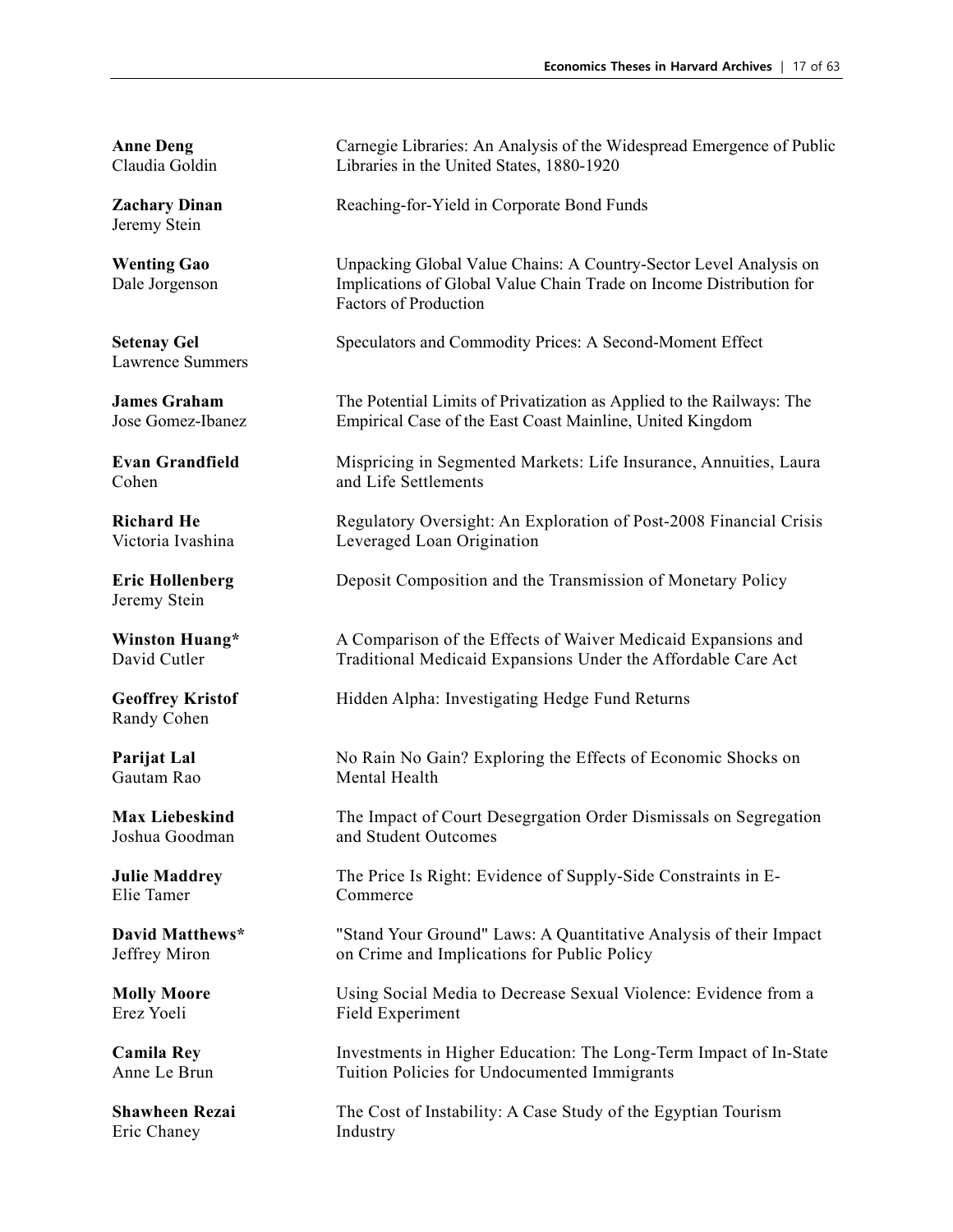Ed Glaeser Connecticut

Lawrence Summers

Ben Golub

Ben Golub Diversity?

**Michael Richard Privatization and Water Prices: A Case Study of Massachusetts and** 

**Larissa Rocha** The Manager Effect: Evidence of Adverse Selection in the Fast Food<br>Lawrence Summers Labor Market

**Kristen Shim** The Evolution of Latent Beliefs in Social Networks

**Aaron Siegel** Inconsistent Justice: The Effect of Defendant Income and Extraneous Richard Freeman Factors on Bail Amounts

**Mallika Snyder** For Richer, For Poorer: Is Intimate Partner Violence More Likely to Amartya Sen be Underreported During a Recession

**Ken Steinman Integration or Disintegration: Do Harvard Students Embrace** 

**Daniel Tartakovsky\*** Gender Differences in Reactions to Setbacks: Evidence from High Lawrence Katz<br>
Competitions School Debate Competitions

**Austin Tymins** Economies of Shale: Quantifying the Economic Benefits of Fracking Jim Stock Through Asset Prices

**Charles Weber** Mitigating White Flight and Making Test Score Gaps Tight: Evidence Joshua Goodman from the End of School Integration in Seattle

**Molly Wharton\*** Measuring the Trade-Migration Nexus in the United Kingdom: Where George Borjas People Go, the Goods Will Flow

**Kevin Xiong** From Nodes to Nudes: Gallery Network Attributes as Predictors of Richard Freeman Artist Auction Performance

**Lucy Zhang** The First Time Fund Puzzle: The Impact of Judgement<br>
Josh Lerner Diversification and Information Asymmetry Diversification, and Information Asymmetry

| Saba Beridze<br>Lawrence Summers | The First Opportunity to Sell: IPO Lockup Expirations              |
|----------------------------------|--------------------------------------------------------------------|
| <b>Herman Bhupal</b>             | The Curse of the Daughter: Marriage-Related Expenses and Family    |
| Nathan Nunn                      | Planning in India                                                  |
| <b>Caden Broussard</b>           | Different Race Siblings and What They Can Tell Us about the Racial |
| Randall Juras                    | Achievement Gap in America                                         |
| <b>Emily Caputo</b>              | ObamaCaring about Efficacy: The Effect of Expanded Insurance       |
| David Cutler                     | Coverage on Preventive Healthcare and Health Outcomes              |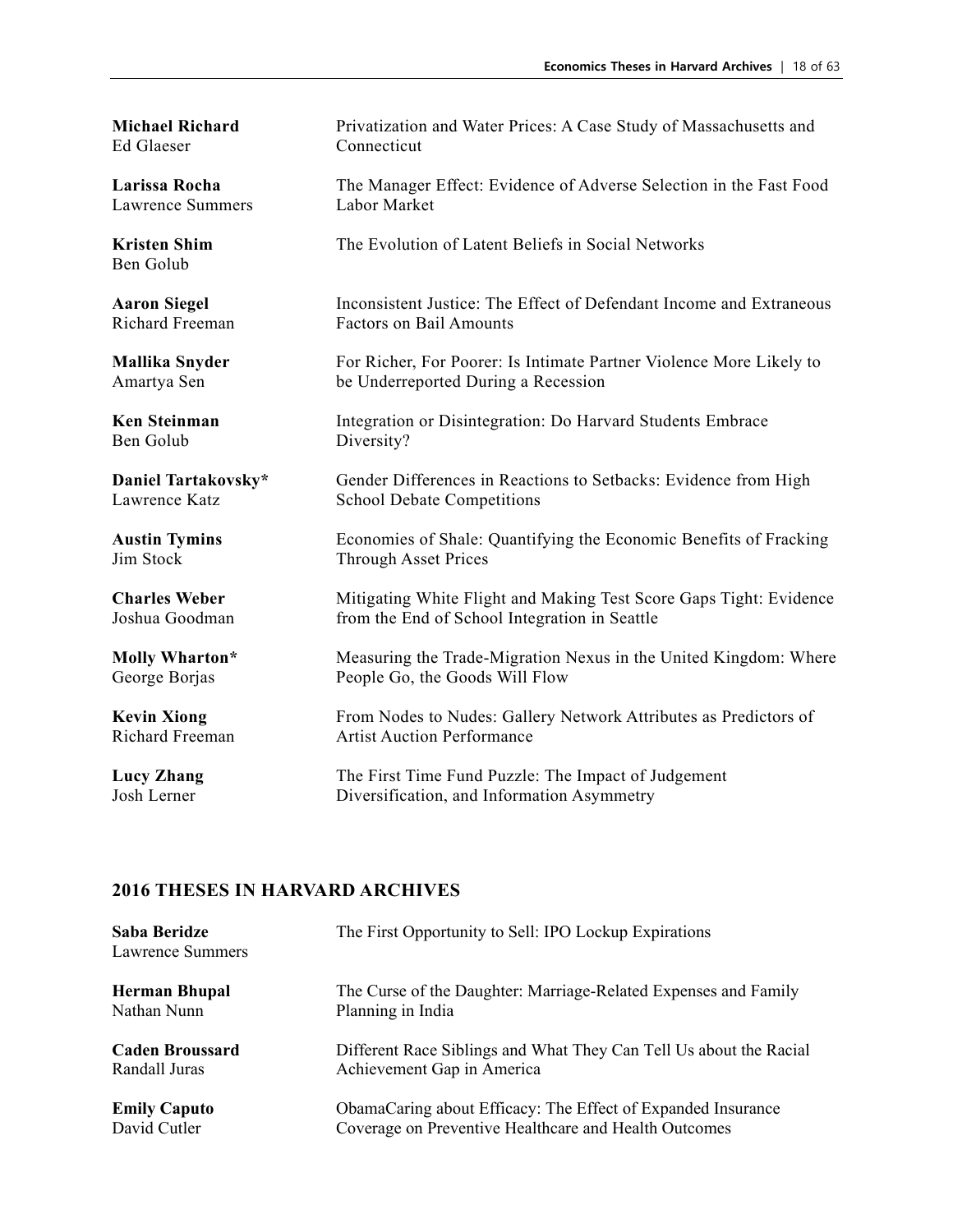Owen Lamont

Paul Gompers

Dale Jorgenson in China

Gita Gopinath

Kenneth Rogoff Flows Dynamics

Jeffry Frieden Education

Randall Juras

John Campbell

Alberto Alesina Exposure

**Anumita Das** Individually Rare, Collectively Common: Characterizing the Landscape Anupam Bapu Jena of Innovation for Rare Diseases

**Abel DeAndreis Colina** Social Preferences and the Enduring Legacy of Spanish Colonization: Gregory Bruich Evidence from Cross-Country Comparisons and a RD Design

**Connor Denney** The Special-Purpose Acquisition Company Security Pricing Puzzle

**Robert Doles** How Public Markets Influence Entrepreneurial Market Entry Decisions

**Sierra Fan** A Breathe of Fresh Air: A CGE Approach to Carbon and Pollutant Taxes

**John Gabrieli\*** Extending the Ladder of Opportunity: Education Funding, Adequacy Thomas Kane Lawsuits, and Economic Mobility in America

**Nicole Golden\*** Drivers of Success within Accountable Care Organizations: An In-Depth David Cutler **Care Conserversity** Examination of a Value Based Medicine Model Examination of a Value Based Medicine Model

**Joseph Hall** A Tale of Two Metropolitan Statistical Areas: Salience and Reference-Andrei Shleifer Dependent Decision Making in the Renting Decisions of Inter-City **Movers** 

**Oliver Kim** Exchange Rate and Trade Flows in the Age of Global Value Chains

**Mike Klain Opportunistic Behavior in Major League Soccer: Shirking and the** Lawrence Summers Contract Year Phenomenon

**Mos Laoprapassorn** Dilemma vs. Trilemma: Effect of Exchange Rate Flexibility on Capital

Auden Laurence Access for All? The Political Economy of Support for Early Childhood

**Steven Lee** Older but not Bolder: Increasing Loss Aversion with Age. Evidence from Gautam Rao the Health and Retirement Study

**Mark Levin-Gesundheit** The Impact of Casinos on Crime: A County Level Analysis in California

**Kevin Li<sup>\*</sup>** The Finance of Fine Art

**James Lim** Revisiting the Cyclicality of Optimal Unemployment Insurance Benefits: Jeffery Liebman Evidence from EITC Payments and Unemployment Hazards

**Alexandra Lobel** Scandals and Spending: How Companies Respond to Negative Media

**Michael Loughlin** Behavioral Responses to Electricity Prices: Evidence from Jamaica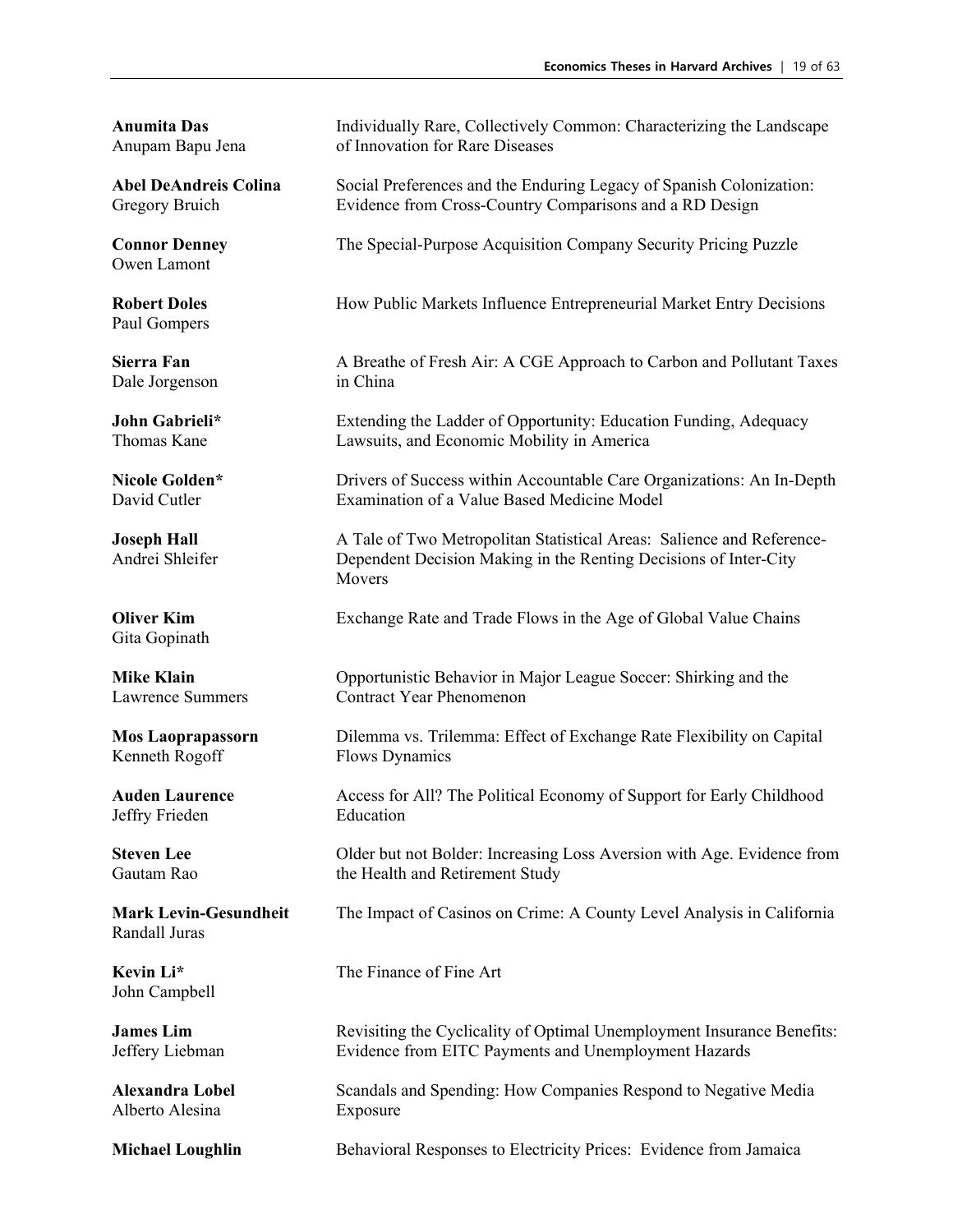#### Maximillian Kasy

Maxim Boycko Firms

Eli Tamer

Emmanuel Farhi Corporate Debt

Erez Yoeli

**Joanne Low** If the Price is Right: A Case Study on the Price Effects of the ASEAN-Pol Antras China Free Trade Area

**Shane Macedonio** The Effect of Disaggregated Infrastructure Aid on Infrastructure Melissa Dell Development in Sub-Saharan Africa: Sector-Specific Evidence

**Irfan Mahmud** Sky's the Limit: Explaining the Effect of Air Connectivity on Economic Felipe Campante Growth in an Era of Globalization

**Benjamin Markowitz** Private Equity Ownership, Risk-taking and Performance in the Life and David Scharfstein Annuities Insurance Industry

**John Marvin** Privatization and Reallocation: Evidence from Russian Manufacturing

**Tessie McGough** The Impact of State Policies on Advanced Placement Program Larry Katz **Participation and Performance** 

**Jacob Moscona\*** Agricultural Productivity and Economic Growth: Evidence from the Nathan Nunn Green Revolution

**Bianca Mulaney\*** Superbugs from Superdrugs: Understanding the Health Impact of David Cutler **Antibiotic Usage in Agriculture:** An Economic Approach

**Trent Nelson** Are Stock Buybacks Used to Make the C-Suite Sweeter?: The Effect of Samuel Hanson Open Market Share Repurchases on Executive Stock Options Timing

**Brendan Newman** The Price Effects of the United Airlines and Continental Airlines Merger

**Hao-Kai Pai** The Influence of Global Value Chains on the Exchange Rate Elasticity of Dale Jorgenson Exports: Is Competitive Devaluation Becoming an Outdated Strategy in Promoting Exports?

**Grant Parisi** Visiting the Scene of the Crime: Denise Mina's Influence on Jonas Poulsen International Tourism to Scotland

**Dev Patel** Unpacking Cultural Baggage: The Transmission of Gender Norms Alberto Alesina through Temporary International Migration

**Anchisa Pongmanavuth** Credit Crisis 3.0?: An Assessment of the Macroeconomic Risk of

**Andrew Raftery\*** Reciprocity with Imperfect Information: Why Altruism Is So Quirky

**Lauren Reisig** Con a LARC: The Impact of Teen Access to Long-Acting Reversible Claudia Goldin Contraceptives

**Sonali Salgado** Moving Out but Staying Close: How Daughters Combine Work and Claudia Goldin Family with Help from Nearby Mothers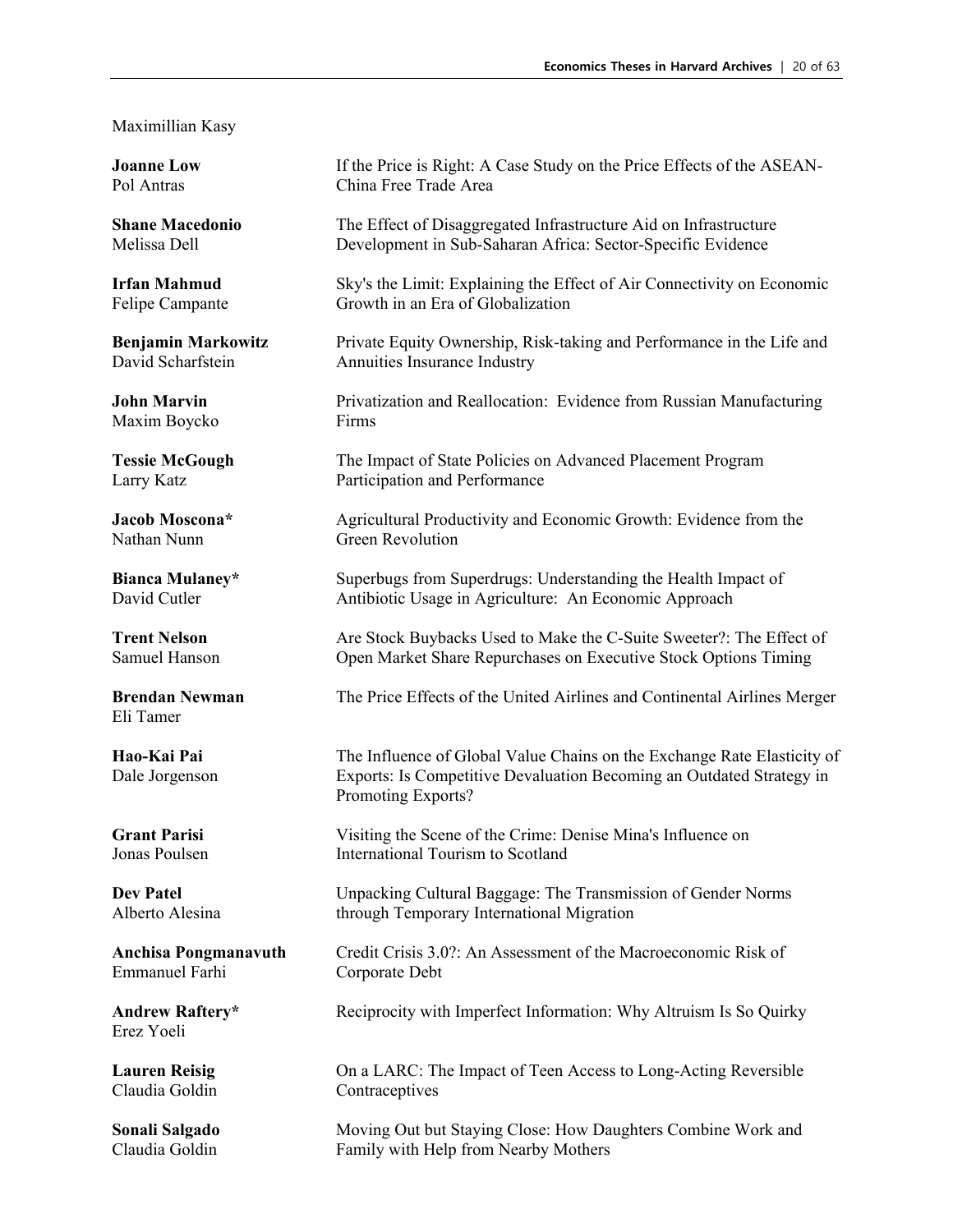Richard Freeman Welfare

Marc Melitz

Claudia Goldin States

Robin Lee

**Chloe Schoen** The 35-hour Workweek: An Empirical Study of French Workers'

**Hope Schwartz** Weighting Health and Education: Do Physical Education Requirements Larry Katz **Impact Graduation Rates?** 

**Carson Scott** Reluctant Globetrotters: Unsponsored ADR Programs and the Effect of Owen Lamont their Creation on Underlying Firm Value

**Michelle Shao** Explainging Gender Differences in Corporate Decisions: The Impact of Amanda Pallais Overconfidence and Risk Aversion Overconfidence and Risk Aversion

**Joan Timmins** The Impacts of Oil Price Shock on Conflict in Oil-Exporting Countries

**Deep Vaze** Inferring Risk Preferences from Choice Behavior: A Novel Approach Andrei Shleifer Using Soccer Betting Odds

**Brian Ventura** Modeling Modern Slavery: The Sex Trafficking Sector in the United

**Milly Wang** An Analysis Using Inflation Forecast Data: The Link Between Volatility Dale Jorgenson and Inflation Uncertainty

**Joanna Weng** Blue from the Flu: Analysizing the Effects of the 1918-1920 Influenza Robert Barro Pandemic on Macroeconomic Growth Using Cross-Country Panel Data

**Steven Wessman** Cheers? Assessing the 2008 Merger of Anheuser-Busch and InBev

**Colin Woolway** Uncovering the Anti-Vaxxer: The Impact of Demographics and Health David Bloom Behaviors on Vaccination Decisions

**Benjamin Zepfel** Not Just Medicine: Analyzing the Effects of Medical Marijuana Laws on Jeffery Miron Alcohol Consumption in the United States

| <b>Brandon E. Brier</b><br>Jeremy Stein | Reputation Building and Credit Risk Among Finite-Horizon Borrowers     |
|-----------------------------------------|------------------------------------------------------------------------|
| <b>Matthew Bruckman</b>                 | Should Uncle Sam Help You Buy a House? Exploring the Impact of         |
| Nathaniel Hendren                       | Homebuyer Tax Credit Programs during the Great Recession               |
| <b>Nathaniel Bruns</b>                  | Home Field Advantage: An Analysis of the Macroeconomic Benefits to     |
| Nathan Nunn                             | Hosting a Sporting Mega-Event                                          |
| <b>Jessica Chao</b>                     | Strollers and Walkers on the Red Carpet: Dynamics of the Gender Gap in |
| Claudia Goldin                          | Hollywood                                                              |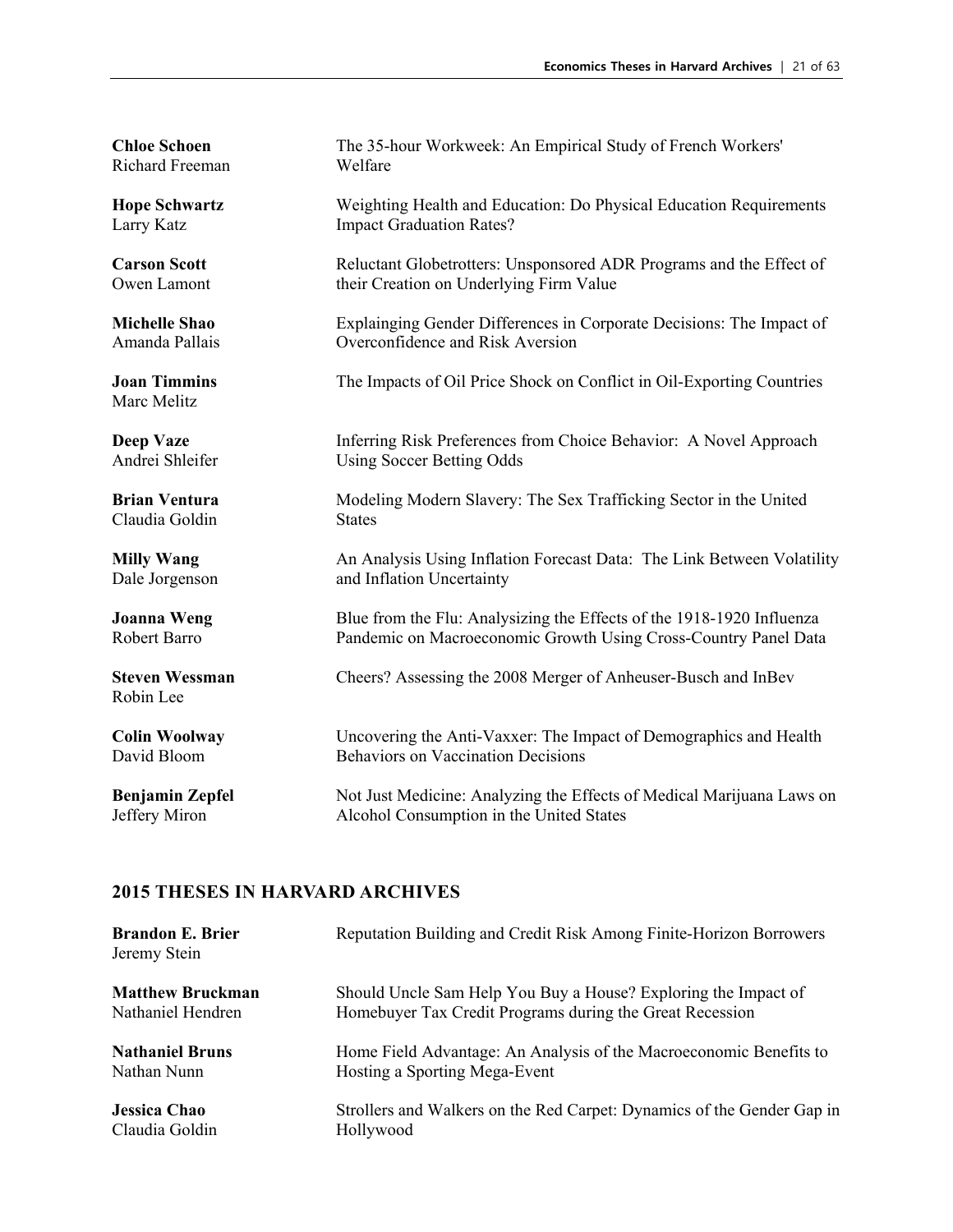Marc Melitz

James Stock Universities?

Eric Chaney

David Cutler

Lawrence Summers Participation

**Yan Che** A Crowd of One: Individual Valuations and Predictors of Success in Benjamin Golub Online Crowdfunding

**Marina Chen** Information or Incentives? Understanding Consumer Responses to John Beshears Paternalistic Policies Paternalistic Policies

**Cristina Cornejo** What Would a 'Wise Latina' Do? The Effect of Male Absence on Anne Le Brun Household Spending Decisions

**Brian Cronin** College Websites, U.S. News and World Report, and the College Brigitte Madrian Scorecard: An Experiment in Information Disclosure and College Choice

**Jacob Dorabialski** Trade Liberalization, Quality-Upgrading, and Wage Inequality in Brazil

**John Elzinga** Your Uber is Now Arriving: A Statistical Analysis of the Impact of Ride-Michael Luca Sharing Services on Taxicab Markets

**Eric Daniel Fifer** Pay to Play: How Much Are NCAA Football Players Worth to their

**John Alexander Freese** Job Match: Examining the Impact of Unemployment Benefits on Martin Feldstein **Reemployment Quality in the Chilean Blended Insurance System** 

**Margaret Georgiadis** Intergenerational Economic Mobility in Brazilian Favelas: with a focus Melissa Dell on Rio de Janeiro and São Paulo

**Sietse Kieren Goffard** "High" Time for Marijuana Liberalization?: An Econometric Analysis of Jeffrey Miron State-Level Marijuana Legalization Policies and their Socioeconomic Impacts **Jesus Gutierrez** Impact of the Migrant-Sending Country's Values on Second Generation Alberto Alesina Educational Attainment

**Matthew Harvey** Catalonia vs Aragon: Culture and its Effect on Output

**Leila Kivelson Hofer** Affordable Care Act and Mental Health: Outcomes From the First Year

**Kevin Jiang** Breaking up with Uncle Sam: Firm Stock Appreciation and Operational Jeremy Stein Performance Following a Tax Inversion

**Justin Scott Katiraei\*** Mirage of Cyclical Slack: Recent Trend in U.S. Labor Force

**Krister Koskelo** Credit Condition Fragmentation in the Euro Area: The Impact of Hans-Helmut Kotz Banking Sector Risk on Bank Lending Rates

**David Liu** Examining China and Government-directed Outward Investment: Their Dale Jorgenson Role in Market and Economic Integration in South-East Asia and Beyond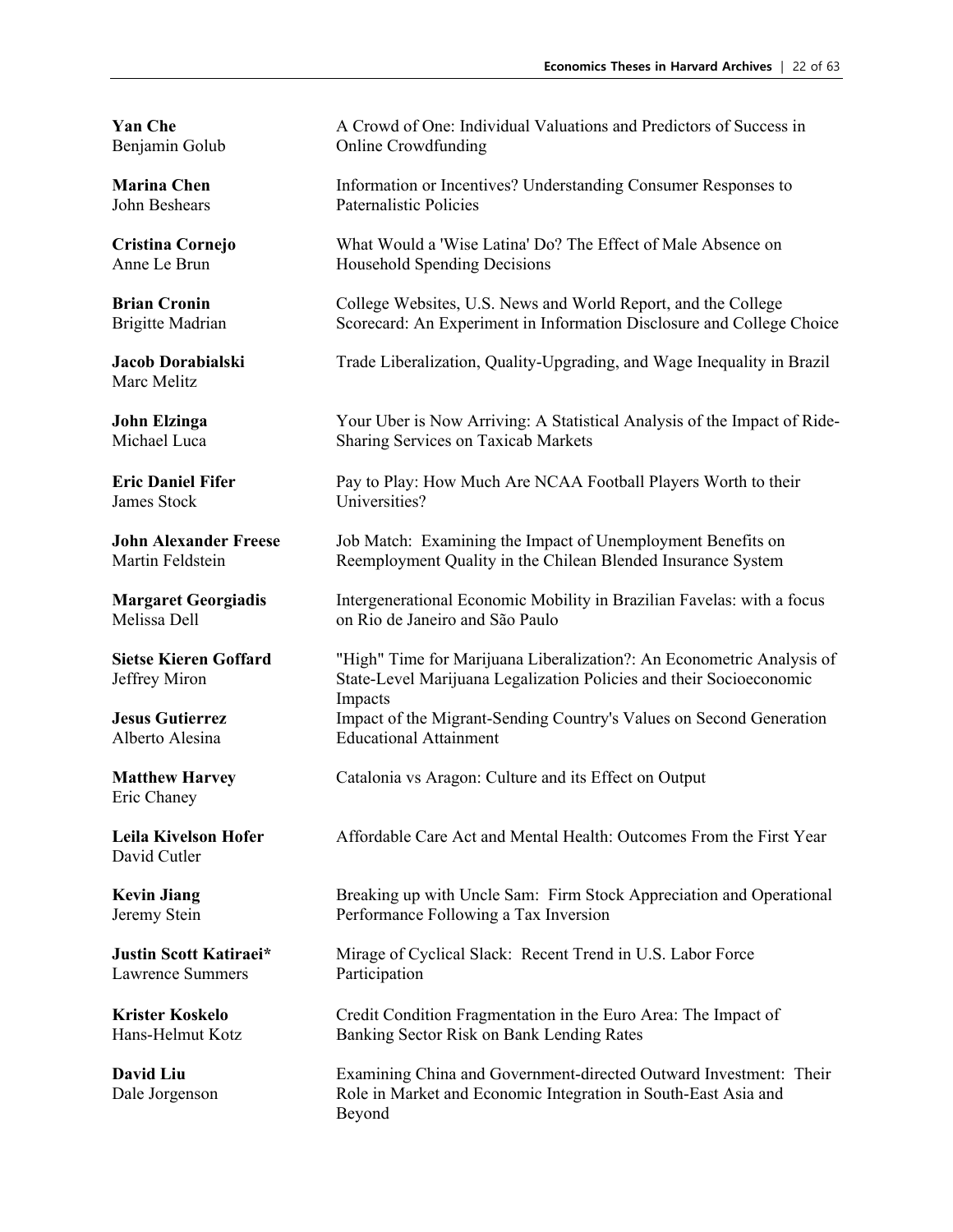| <b>Andrew Brevard Mack</b>                       | Pricing Phenomena in the Medical Marijuana Sector: A Big Data                                                                                                        |
|--------------------------------------------------|----------------------------------------------------------------------------------------------------------------------------------------------------------------------|
| Roberto Rigobon                                  | Analysis                                                                                                                                                             |
| <b>Matthew Lamar Maxwell</b>                     | Letter of the Law vs. The Spirit of the Law: Assessing the Authenticity                                                                                              |
| Eric Chaney                                      | of Islamic Banks                                                                                                                                                     |
| <b>James McCaffrey</b>                           | Adopting the Children Left Behind: Evaluating the Impact of the                                                                                                      |
| Amanda Pallais                                   | Adoption and Safe Families Act                                                                                                                                       |
| <b>Amanda Milunovich</b>                         | Untangling Causality: The Effect of Breastfeeding on Hospital                                                                                                        |
| Jane Herr                                        | Readmission and Child Health Outcomes                                                                                                                                |
| Dale Jorgenson                                   | Akash Deepak Mirchandani* Can India End Extreme Poverty? Analyzing Historical Drivers and<br><b>Assessing Future Prospects</b>                                       |
| Lisa Mogilanski                                  | Thank Heaven For Little Girls: Literacy, Education, and Male-Biased                                                                                                  |
| N. Gregory Mankiw                                | Child Sex Ratios in India                                                                                                                                            |
| <b>Jacob Thomas Morello</b>                      | Effect of the Social Security Delayed Retirement Credit on Labor                                                                                                     |
| Martin Feldstein                                 | Supply: Evidence from the 1983 Social Security Amendments                                                                                                            |
| <b>Ara Parikh</b>                                | Increasing External Validity in Randomized Controlled Trials in                                                                                                      |
| Kiran Gajwani                                    | Development Economics: A Dynamic Simulation Modeling Approach                                                                                                        |
| <b>Jeffrey Brandon Parker</b>                    | Religion and Economic Outcomes: The Effect of Moral Code Identity                                                                                                    |
| <b>Brigitte Madrian</b>                          | Salience on Economic Behavior                                                                                                                                        |
| <b>Megan Prasad</b>                              | Mind the Gap: An Income-Based Approach to Quantifying Gender                                                                                                         |
| Dale Jorgenson                                   | Disparity in India in the Demographic Transition                                                                                                                     |
| <b>Andreas Schaab</b><br>Jeremy Stein            | Monetary Policy under Limits to Arbitrage in a Small Open Economy                                                                                                    |
| <b>Alissa Song</b>                               | Estimating Female CEOs: An Analysis of Stock Returns and Company                                                                                                     |
| Jeremy Stein                                     | Performance                                                                                                                                                          |
| <b>Alexander James Spencer</b><br>Luigi Zingales | Trading in Session: Congressional Trading in Impacted Health Care<br>Equities during the passage of the Patient Protection and Affordable Care<br>Act (P.L. 111-148) |
| <b>Benjamin Sprung-Keyser</b>                    | Boats Against the Current: Understanding the Black-White Achievement                                                                                                 |
| <b>Lawrence Summers</b>                          | Gap at Highly Selective Colleges                                                                                                                                     |
| <b>Kyi Zar Thant</b>                             | More than Money: Does Social Consciousness Influence Investing                                                                                                       |
| Alberto Alesina                                  | Behavior on Interest-Paying Peer-to-Peer Marketplaces?                                                                                                               |
| <b>Alexander Uruchurtu</b>                       | Health Improvements in Post-Revolutionary Cuba: A Quantitative and                                                                                                   |
| Michael Kremer                                   | Historical Analysis from 1965-2010                                                                                                                                   |
| Disha Verma                                      | From Kashmir to Kanyakumari: The Political and Geographical                                                                                                          |
| Andrei Shleifer                                  | Determinants of the Election Winner's Premium in India                                                                                                               |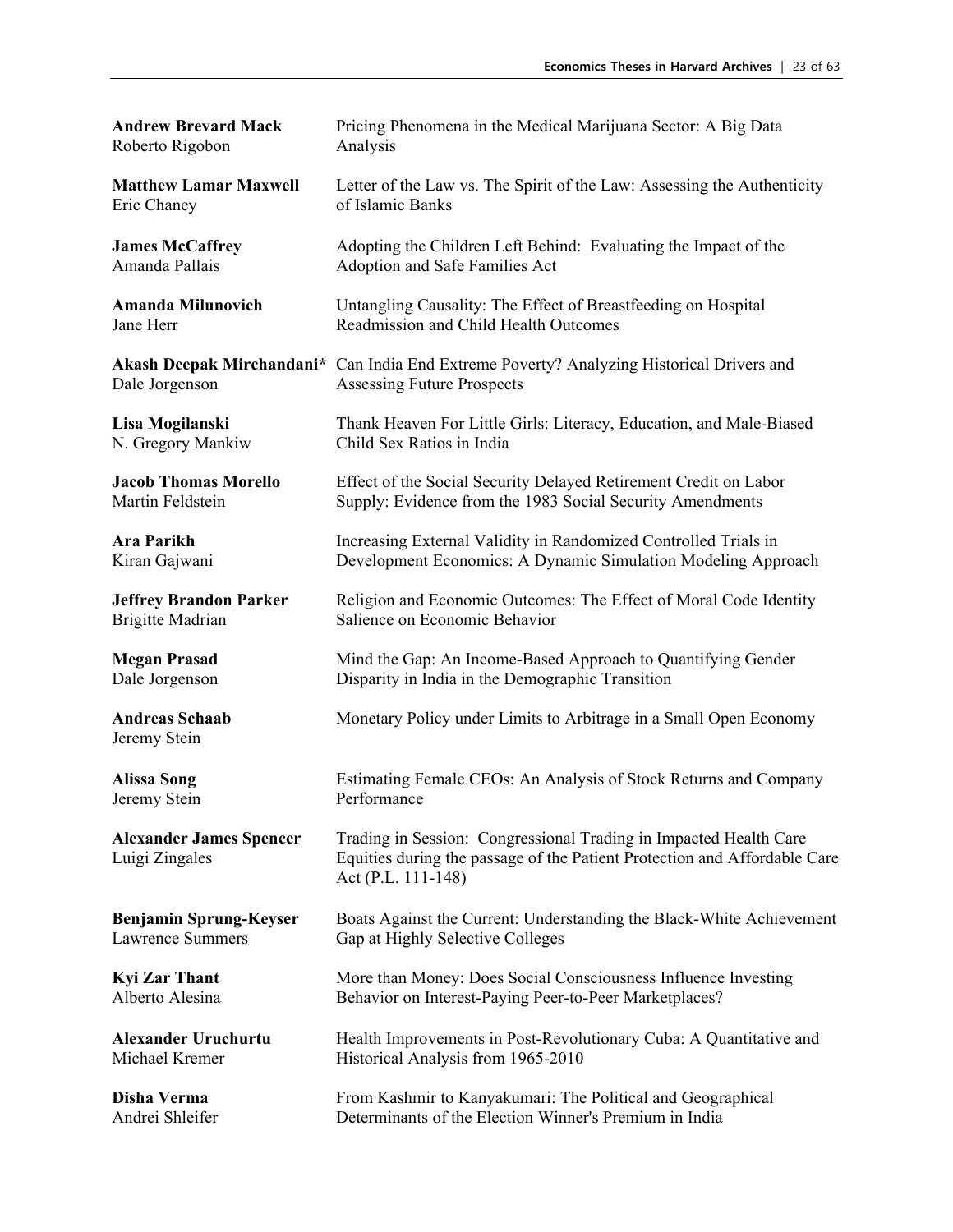| <b>Sophia Anne Watkins</b>       | Cows and Conversation: An Economic Model of Amazonian Cattle                                                                                                                 |
|----------------------------------|------------------------------------------------------------------------------------------------------------------------------------------------------------------------------|
| Felipe Campante                  | Ranching                                                                                                                                                                     |
| <b>Bob Wu</b><br>Andrei Shleifer | Top-Down Down Under: Evaluating the Impact of Top-Down<br>interventions in Australian Indigenous Communities with Evidence from<br>the Northern Territory Emergency Response |
| Doreen Xu                        | Is Paying Premium for a Top Bank Worth It? Analyzing the Choice of                                                                                                           |
| Nathaniel Hendren                | Investment Banks on Mergers & Acquisitions Post-Transaction Results                                                                                                          |

| <b>Matthew Ackerman</b><br>Paul Peterson | Are Charter Schools Actually Doing Better than Observational<br>Research and Sensitivity Analysis of the Credo Studies of Charter<br>Effectiveness.                         |
|------------------------------------------|-----------------------------------------------------------------------------------------------------------------------------------------------------------------------------|
| <b>Delara Alemeddine</b><br>Nathan Nunn  | Examining the Male Breadwinner Model: The Influence of Culture,<br>Education, and Region on Women's Decisions to Alter Their Labor<br>Supply Relative to Their Husband      |
| <b>Jorge Araya Amador</b>                | Predicting the Pessimists: Economic Attitudes and Macroeconomic                                                                                                             |
| George Borjas                            | Conditions in Latin America 1950-2010                                                                                                                                       |
| <b>Vishal S. Arora</b>                   | Impact of 2003 Tort Reforms on Cesarean Section Use and Birth                                                                                                               |
| David Cutler                             | Delivery Outcomes - Evidence from Texas                                                                                                                                     |
| <b>Robert Cai</b>                        | Big Shoes to Fill: How the Departure of a Superstar Ceo Affects                                                                                                             |
| Owen Lamont                              | the Firm                                                                                                                                                                    |
| <b>Christine Chen</b>                    | One Child Policy: The Impact of Fertility Limits on Age at First                                                                                                            |
| Jane Leber Herr                          | Marriage                                                                                                                                                                    |
| <b>Erich Dylus</b><br>Michael Scherer    | From CDs and Radio Currents to MP3s and Torrents: The Effects of<br>Digital Music Distribution Advancements on Full-Time Musician<br>Employment and the Individual Musician |
| <b>Gregory Edwards</b>                   | Funding Innovation: The Role of Venture Capital in Driving                                                                                                                  |
| Pian Shu                                 | <b>Entrepreneurial Innovation</b>                                                                                                                                           |
| Jad El-Ajaltouni                         | Can Google Beat the Stock Market? An Empirical Analysis of the                                                                                                              |
| Eric Chaney                              | Predictive Power of Google Search Data on the U.S. Stock Market                                                                                                             |
| <b>Joe Feghali</b><br>Hong Luo           | Vertical Integration and Syndication in Network Television                                                                                                                  |
| <b>James Field</b>                       | Peer-to-Peer Lending Default: Individual Characteristics, State-Level                                                                                                       |
| <b>Lawrence Summers</b>                  | Macroeconomic Impacts, and Traditional Loan Comparison                                                                                                                      |
| <b>Caleb Galoozis</b>                    | Violence and Economics: An Updated Analysis of Crime Policy in the                                                                                                          |
| Jeffrey Miron                            | <b>United States</b>                                                                                                                                                        |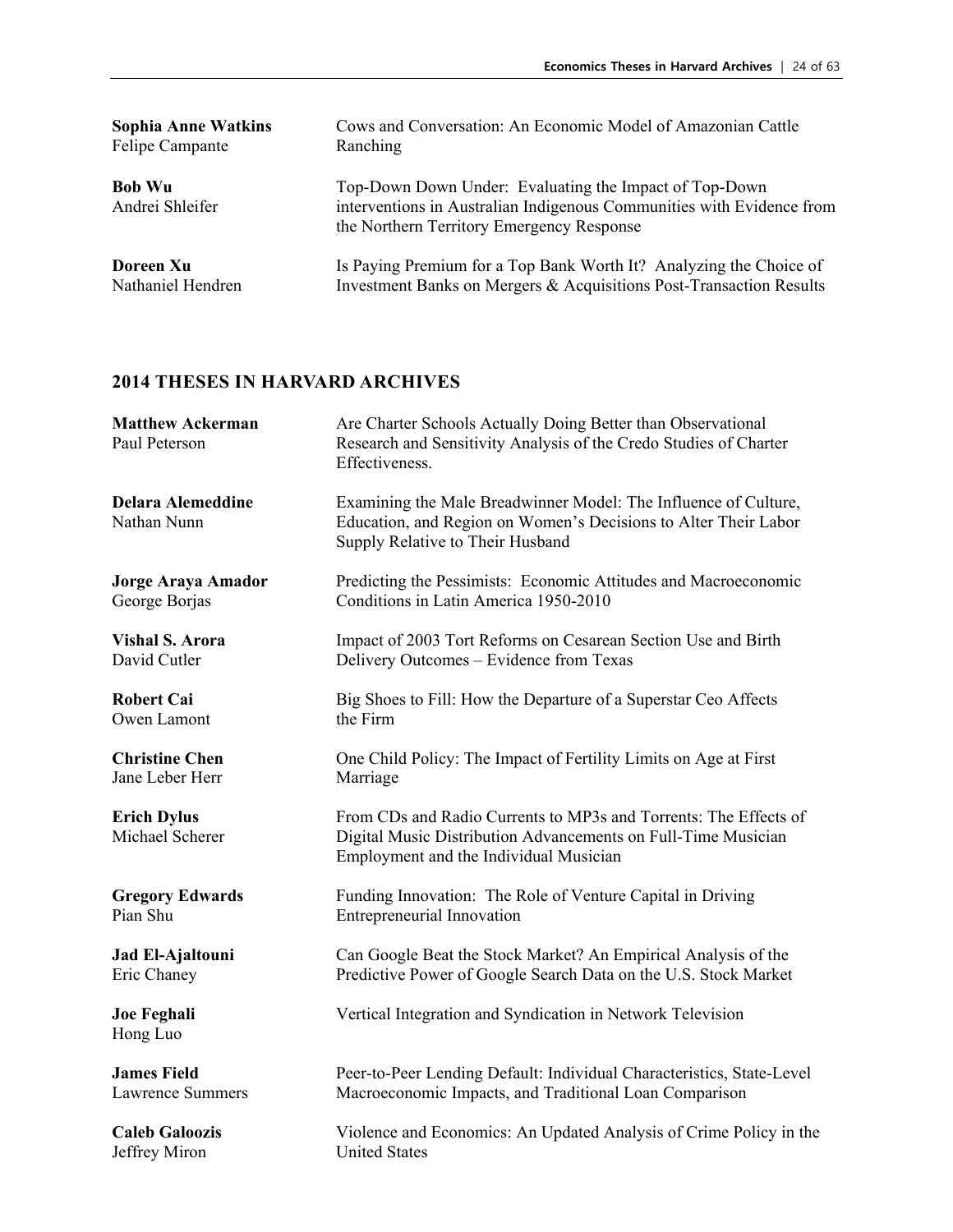Brigitte Madrian

Martin Feldstein Demographics?

David C. Gabrowski Institutional Care?

Gregory Mankiw

Victoria Ivashina

Gregory Mankiw Income Shocks

Owen Lamont Eagle Ford Shale

**Nikita Iyer** Wider Waists and Slimmer Gaps: Measuring the Evolution in the Rate George Borjas of Immigrant Health Assimilation in the U.S.

**Teis Jorgenson** The Value of a Reminder: A Two-Part Lab Experiment

William H. Kim The Effect of Central Bank Integration on Macroprudential Policy Dale Jorgenson Effectiveness: The Case of South Korea

Kevin Meers **Risk Aversion in Professional Football: Analyzing Minimax Play in the** Christopher Avery National Football League

**Sidhant Misra** Partial Privatization of Social Security: Is It Possible with Current

**Asfandyar Nadeem\*** Globalization and Monetary Policy: Assessing Which Yield Curves the Martin Feldstein Chairman of the Federal Reserve Controls

**Susan Overall** Australian Aged Care System: Is Informal Care a Substitute For

**Anqi Peng** The Impact of Head Start on Childhood Obesity: A Difference-In-<br>Nathaniel Hendren Differences Examination of Arkansas Counties Differences Examination of Arkansas Counties

**Friederike Reuter** Forever Behind? The Effect of Labor Market Conditions in Early Lawrence Katz Adulthood on Long-Term Outcomes in Germany and the United States

**Kavya Shankar** Gender Differences in the Economics Profession

**Justin Sherlock** Everyone Else Is Doing It: Evidence of Peer Effects in University John Campbell Endowment Asset Allocation Decisions

**James Sun** The Role of Secured Creditors in Chapter 11 Bankruptcy

**Graham Topol Heterogeneity of Consumption Responses to Positive and Negative** 

**Connor Waterous** An Analysis of the Effects of Acreage Maturity on Asset Prices in the

**Eric Westphal\*** Does Neighborhood Matter? A Field Experiment on Labor Market Nathan Nunn Discrimination in Rio de Janeiro's Favelas

**Jennifer Wu** The Effect of Insurance Coverage on Healthcare Utilization of People David Cutler with Chronic Conditions: Evidence from Medicare

**Linxi Wu** An Empirical Look at the Impact of Graduate Teaching Assistants Jeffrey Miron Quality on Student Outcomes in Higher Education: Insights From Economics 10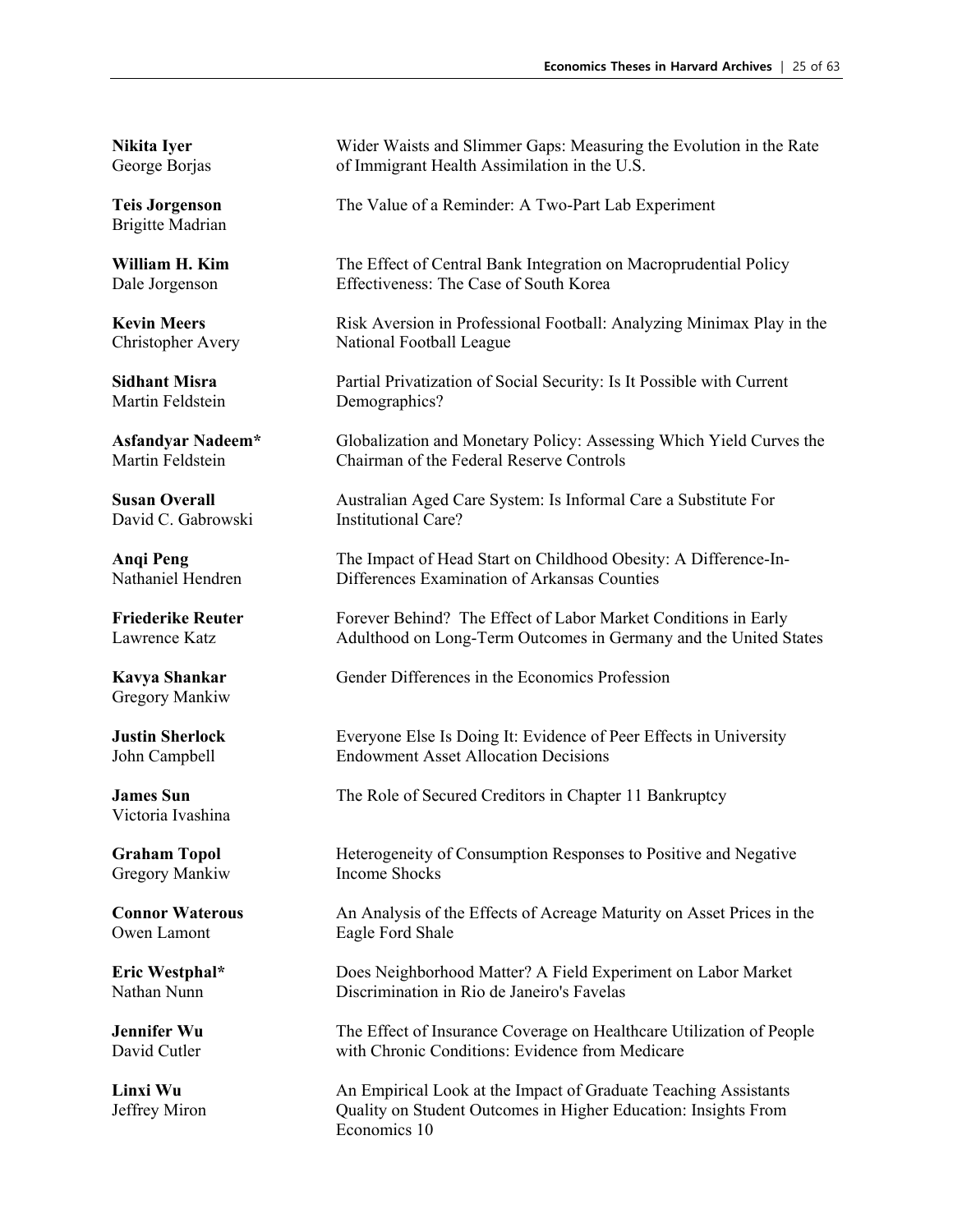Hans-Helmut Kotz Innovativeness

Michael Kremer PEPFAR

Philippe Aghion Price Behavior

Larry Katz Contracts

**Amira Abulafi** Missing Women: The Impact of Dowry Payments on the Survival of Nathan Nunn Girls in Matlab, Bangladesh

**Danamona Decentralization of Biodiversity Conservation: A Policy Evaluation Andrianarimanana** Using Empirical Evidence and Experimental Data on Natural Resource Michael Kremer Extraction in Madagascar

**Derek Bekebrede** Did Aid Matter? Historical Evidence on the Effect of Financial Aid on Joshua Goodman College Attendance and Completion

**Ivet Bell** The Effect of Foreclosures on House Prices: How a Downward-spiral Richard Freeman Mechanism Perpetuates the Housing Crisis

**Nina Buchmann** Taking Culture Seriously: Assessing the Infleunce of Regional Attitudes Amartya Sen on Financial Inclusion Globally and in Morocco

**Cecilia Cao** In Danger of Losing the Edge: An Analysis of R&D, TFP and American

**Stephanie Choi** How HIV/AIDS Funding Affects Other Health Outcomes: The Case of

**Kathleen Choi** For-Profit Be Nimble, For-Profit be Quick: For Profit College Larry Katz Enrollment Response to Community College Competition and Local Market Changes

**Marco Cianflone** Institutional Rigidity & Identity Policy-Making: Quebec's Protective Marc Melitz (Restrictive) Language Laws & External Trade

**Emily Cunningham** The Effect of Rural Employment on Curbing Unsustainable Migration Kiran Gajwani Rates in India and its Policy Implications

Lauren Dai\* The Comparative Advantage of Nations: How Global Supply Chains Dale Jorgenson Change Our Understanding of Comparative Advantage

**Tom Dan** The Gaza Blockade and the Tunnel Economy: An Analysis of Trade and

**Colin Dickinson** Combating IEDs: The Effects of Prevalent Counterinsurgency Theory on Martin Feldstein Improvised Explosive Devices in Afganistan

**Rexhap Dollaku** The Effect of the HITECH Act on Public and Private Healthcare Hong Luo (HBS) Technology Companies

**Jesse Downing Statistical Models Using Constituents, Combinations, Inc. 2016** Beta Forecasting: Statistical Models Using Constituents, Combinations, John Campbell Panels and Aggregate Bias Elimination

**John Ezekowitz\*** The Eyes' Deception: The Salience of Availability in NBA Free Agent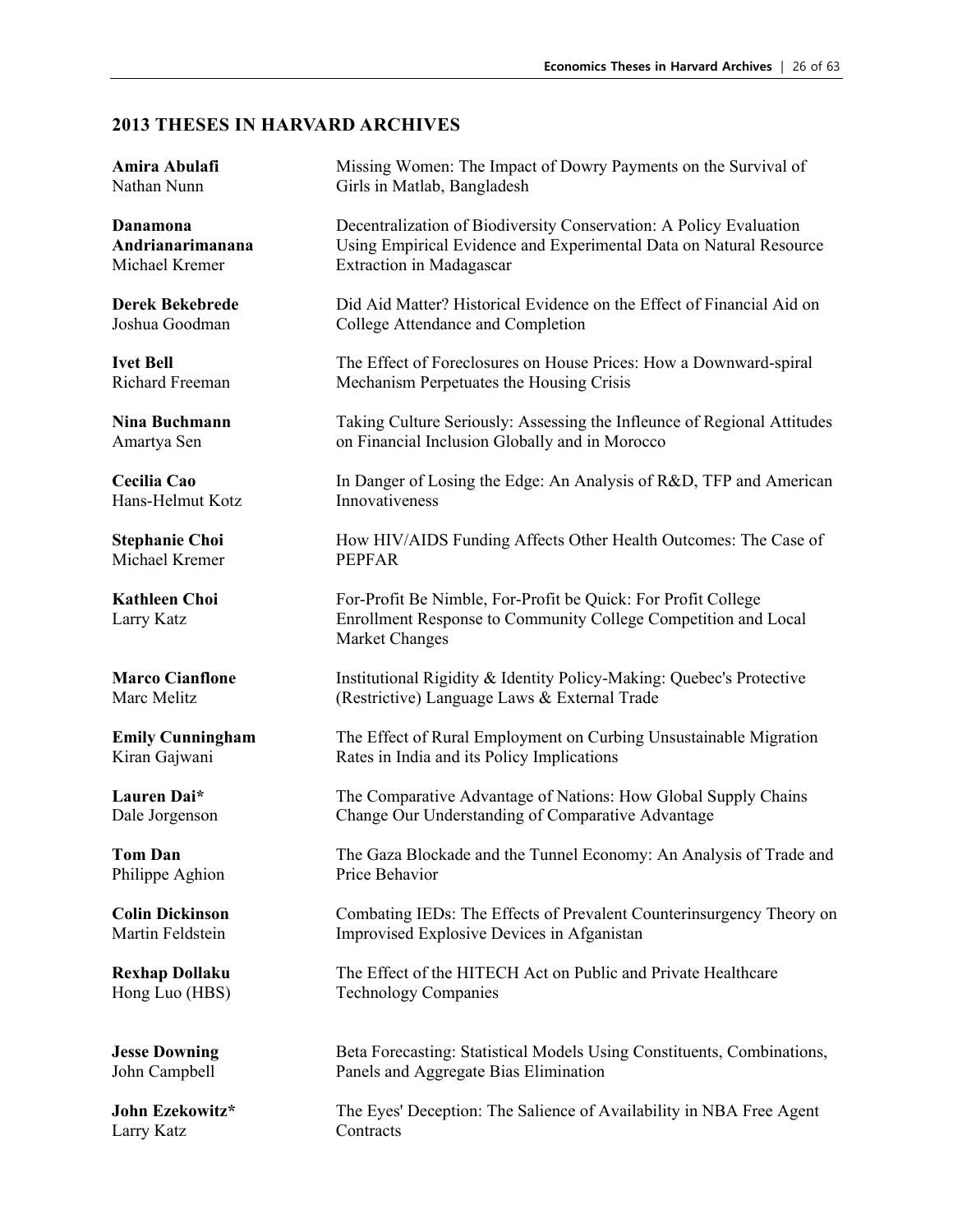Dale Jorgenson

David Laibson

Claudia Goldin California

Michael Luca (HBS) Housing Market

**Paul Farber** The Value of Improvements in Reporting Technologies: Evidence From Greg Lewis Potholes in Long Beach, California

**Brian Furey** Green-Age Wasteland: Exploring the Cost of Landfilling Waste and the Jeff Miron Effect of Government Regulations

**James Gusberg\*** What Doesn't Kill You Makes You Stronger? An Economic Challenge to David Laibson the Strength Model of Self-Control

**Alexander Guzov** The Identification of Networks of Institutional Investors Using Christopher Malloy (HBS) Anomalous Equity Purchasing Behavior

**Hena Haines** The Effects of Magnet High Schools on the Test Scores and Amanda Pallais Demographics: Evidence from Cobb County, Georgia

**Thomas Hanson** Production or Welfare? The East Asian Experience

**Samuel Himel\*** Have US Drone Strikes Exacerbated Anti-American Sentiment in<br> **Ed Glaeser** Pakistan<sup>2</sup>: Using a New Proxy From Google Trends to Measure Pakistan?: Using a New Proxy From Google Trends to Measure Attitudes Towards America Abroad

**Dona Ho** The Impact of Macroeconomic News on Stock and Bond Market Owen Lamont Volatility During the Financial Crisis Volatility During the Financial Crisis

**Allen Hsaio** Migrant Labor in China: The Effects of Migration on Rural Household Nathan Nunn Consumption Decisions

**Brandon Jones** New Supply Side Risk Sharing Incentives and Racial Disparities in Meredith Rosenthal Health Care: A Theoretical and Empirical Analysis

**Trent Kim** Social Norms Marketing Interventions in Portfolio Choice

**Joselyn Lai** Supermarkets, "Sustainability 360", and Small Farmers in Nicaragua: Richard Hornbeck Evaluating Wal-Mart's Environmental Stewardship

**Insup Lee** The Story of Target2 Balances: The ECB's Response to the Intra-EMU Dale Jorgenson Balance of Payments Crisis

**Pauge Pei-Qiong Qin** Who Pays for Health Insurance? Public and Private Sector Responses to Mike Chernew Rising Health Care Costs Rising Health Care Costs

**Allison Ross** It Pays to Leave: The Impact of Paid Family Leave on Mothers in

**Parijat Samant** Star Power: The Impact of Michelin Restaurant Stars on the Manhattan

**Bookang Seol** Agglomeration of the Retail Sector: Analyzing Location Decisions of Ed Glaeser **Retail Industries Through the Agglomeration Framework**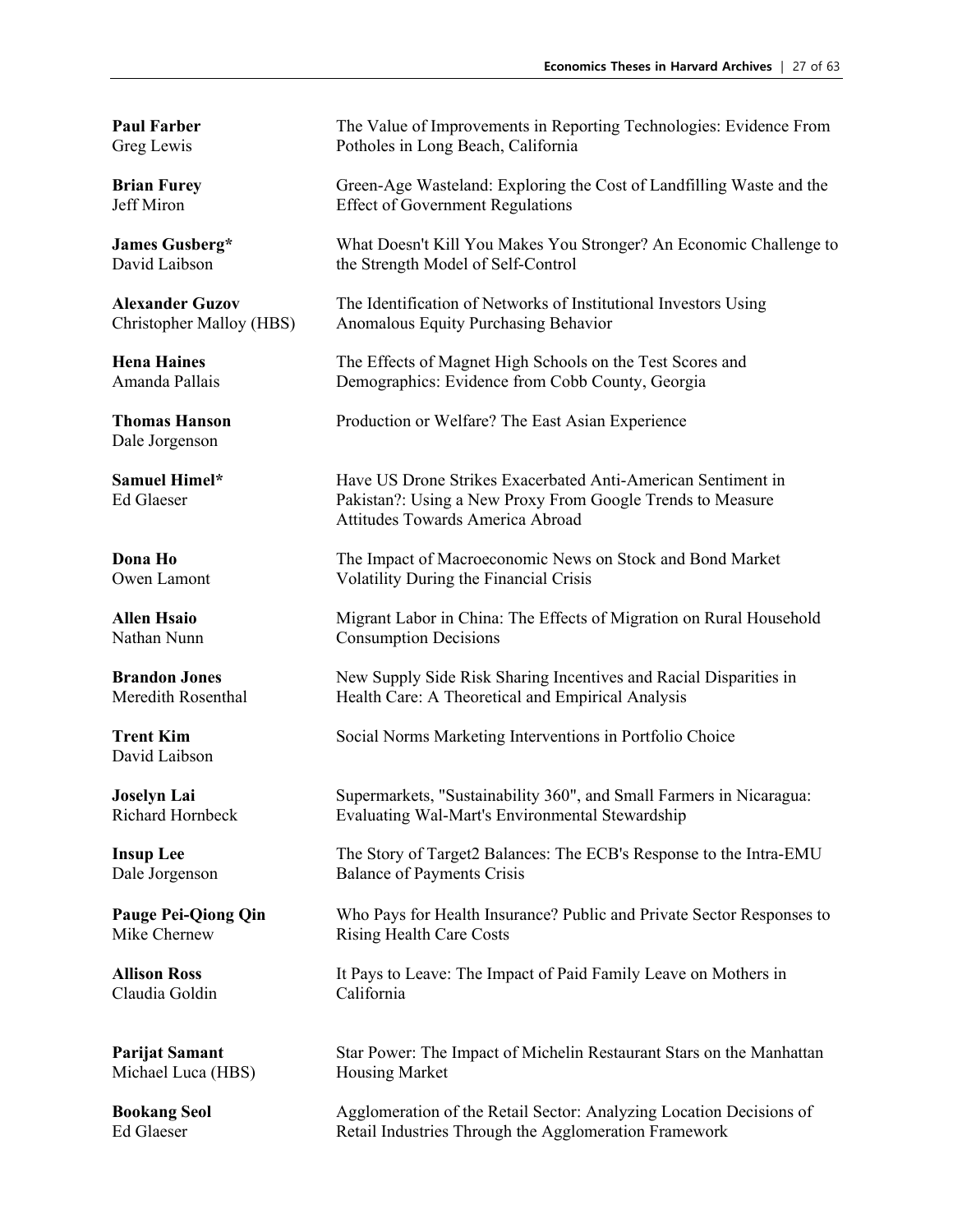Bridgitte Madrian

Chetty (secondary)

Richard Hausmann

**Damilare Sonoki** \$35 Cup of Coffee: An Empirical Analysis of Overdraft Fee Incidence

**Patrick Snodgrass** An Empirical Analysis of the Federal Reserve's Mortgage-Backed Samuel Hanson (HBS) Securities Purchase Programs: Impact on Mortgage Rates and Refi Securities Purchase Programs: Impact on Mortgage Rates and Refinance Activity

**Francis Thumpasery** High School Exit Exams and Job Market Performance: Assessing Dale Jorgenson Factoring of Signal Strength and Dilution

Alice Xiang\* Assessing the Potential Impact of a Nationwide Class-Based Affirmative<br>Donald Rubin **Action** System Action System

**Jonathan Yip** The Economic Complexity of Growth Accelerations

Tae Joong **Price Disparity in the Market for American Depository Receipts:** Owen Lamont Evidence From Korean ADRs Listed on the New York Stock Exchange

**Jinyan Zang** Are You Legendary? A Study of Signaling and Gamification in the Michael Luca (HBS) Context of Online Collaboration

**George Zuo\*** A Better Way to Fail: An Economics Comparison of Grades and Test Roland Fryer Scores in Motivating Grade Retention Decisions

| <b>Tomomichi Amano</b>        | Labor Input Growth in Singapore, 1974-2010: Analyzing the Effects of                                                                                                                                              |
|-------------------------------|-------------------------------------------------------------------------------------------------------------------------------------------------------------------------------------------------------------------|
| Dale Jorgenson                | Manpower Policy in Labor Quality                                                                                                                                                                                  |
| <b>Alexander Breinin</b>      | An Examination of The Federal Reserve's Programs Launched During                                                                                                                                                  |
| Dale Jorgenson                | and In Response to the Great Recession                                                                                                                                                                            |
| Paul Byatta<br>Michael Kremer | The Impact of Socioeconomic Background on Students' Academic and<br>Non-Academic Participation in Secondary Schools: Evidence from a<br>National School in Kenya with Scholarship snd Non-Scholarship<br>Programs |
| <b>Yilun Chen</b>             | The Economic Basis of a Civil Society: Urbanization and Social                                                                                                                                                    |
| Ben Friedman                  | Participation in Contemporary China                                                                                                                                                                               |
| Kerry Clark*                  | The invention and re-invention of instrumental variables regression:                                                                                                                                              |
| James Stock                   | Philip and Sewall Wright's method of "additional factors"                                                                                                                                                         |
| <b>Allison DiCurcio</b>       | The Price of Participation: How Medical Reimbursement Affects                                                                                                                                                     |
| David Cutler                  | Physician Wilingness to Participate in the Medicaid Program                                                                                                                                                       |
| <b>Karen Ding</b>             | Should Hospitals be Governed like Corporations? The impact of                                                                                                                                                     |
| Effi Benmelech                | Hospital Board Structure on Patient Satisfaction                                                                                                                                                                  |
| <b>Manning Ding*</b>          | The Engine of Redevelopment: Estimating the Impact of Early Chinese                                                                                                                                               |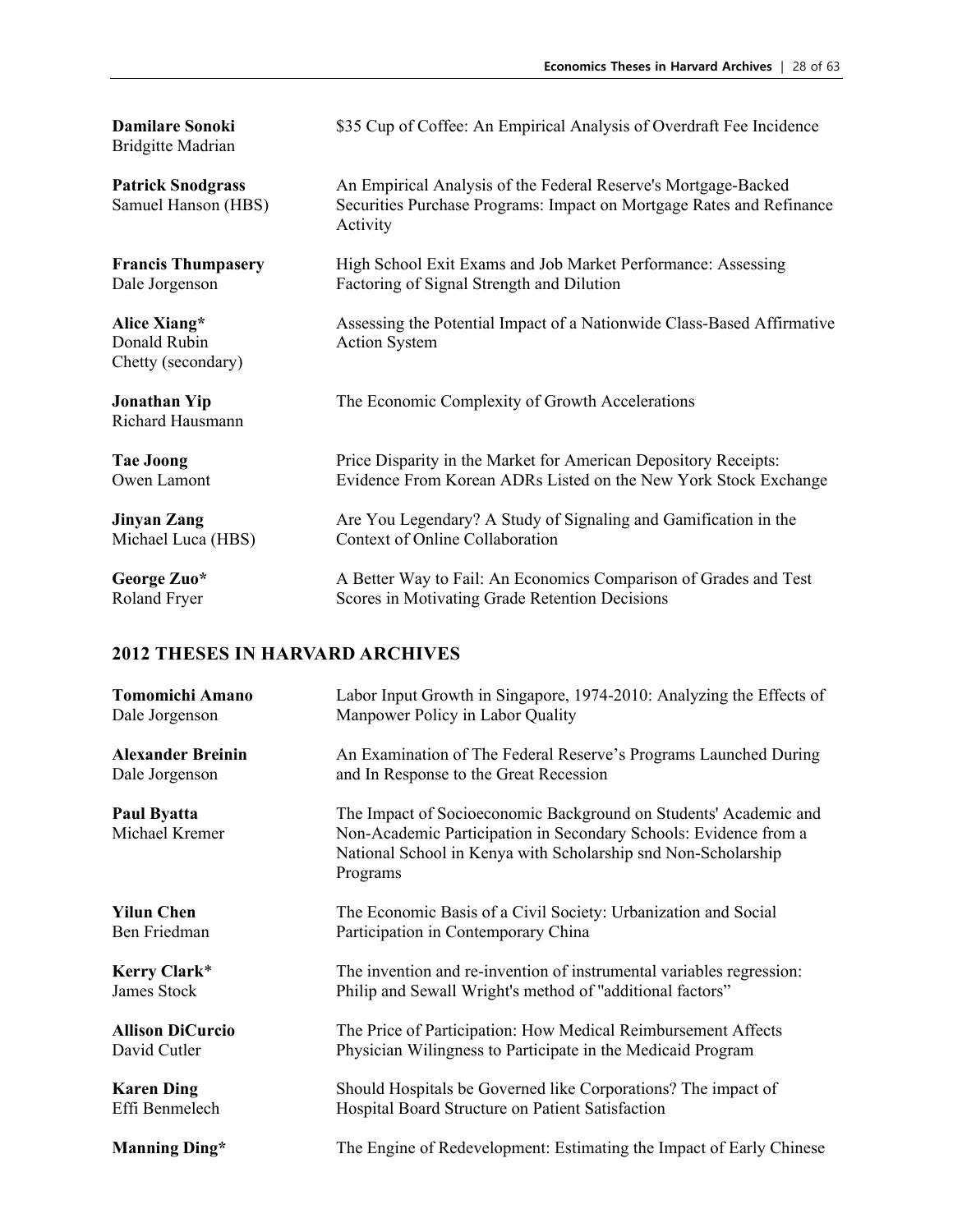David Cutler Rural China

Amartya Sen

Josh Goodman

Kiran Gajwani

Eric Chaney

Larry Katz for life

Robin Greenwood

Richard Tuck

Nathan Nunn Railways on Population Density

**Randa Dreznick** Should we Court Physicians? The Effect of Malpractice Liability on Meredith Rosenthal Physician Location Decisions

**Malcolm-Wiley Floyd** The Effects of Federal Emergency Unemployment Insurance Extensions Robert Barro on State Unemployment Rates: Empirical Evidence from 1976-2010

**Eric Glyman** When the Sick Are Crowded Out: The Case of Expanding Insurance in

**Emily Guo** Social Norms and Health behavior: Evaluation the Role Model and Peer Jessica Cohen Effect in Chlorine Dispenser Usage in Western Kenya

**Hyo-Jung Hong** Behavioral Health insurance Laws and Traffic Safety: A Panel data David Cutler **Analysis of the Effect of Mental and Substance Abuse Treatment Parity** Laws on Traffic Fatalities

**Wenxuan Hu\*** Tracing the American Dream: A Quantitative Analysis of Attitude

**Allan Jean-Baptiste\*** The Haitian Cholera Epidemic: The role and Interaction of Human Nathan Nunn and Environmental Factors in the Transmission of *Vibrio cholerae*

**Kwon-Yong Jin\*** Turning Steel into Gold: A Study of the Effects of the US Steel Marc Melitz Safeguard Tariff of 2002-3 on the American Steel Industry's Profitability

**Leah Kaplow** No Pass, No Drive: Negative Educational Incentives, Dropout Rates, and Josh Goodman Juvenile Crime

**Michael Kapps** Culture and Development in Brazil

Alex Karabasevic **Number 1** Underperformance: The Effect of the Expansion of Bookrunning on the Lauren Cohen<br>
Lauren Cohen **Expansion** European Initial Public Offering Market European Initial Public Offering Market

**Jae-Yeop Kim** Interstate Conflicts and State Capacity

**Zhengyang Koh Leader In a Strange Land: The Relationship Between CEO Foreignness**<br>Effi Benmelech **and Firm Performance. Foreign Operations**, and Executive and Firm Performance, Foreign Operations, and Executive Compensation

**Casra Labelle** De-formative Years: How the economic cycle disengages young adults

**Louise Laciny** The Price Impact of Exchange-Traded Funds

**Philip Lambrakos Assessing Thomas Hobbes's Economic Observations** 

**Sophy Lee Forgive and Forget: The Commercialized Morality of International**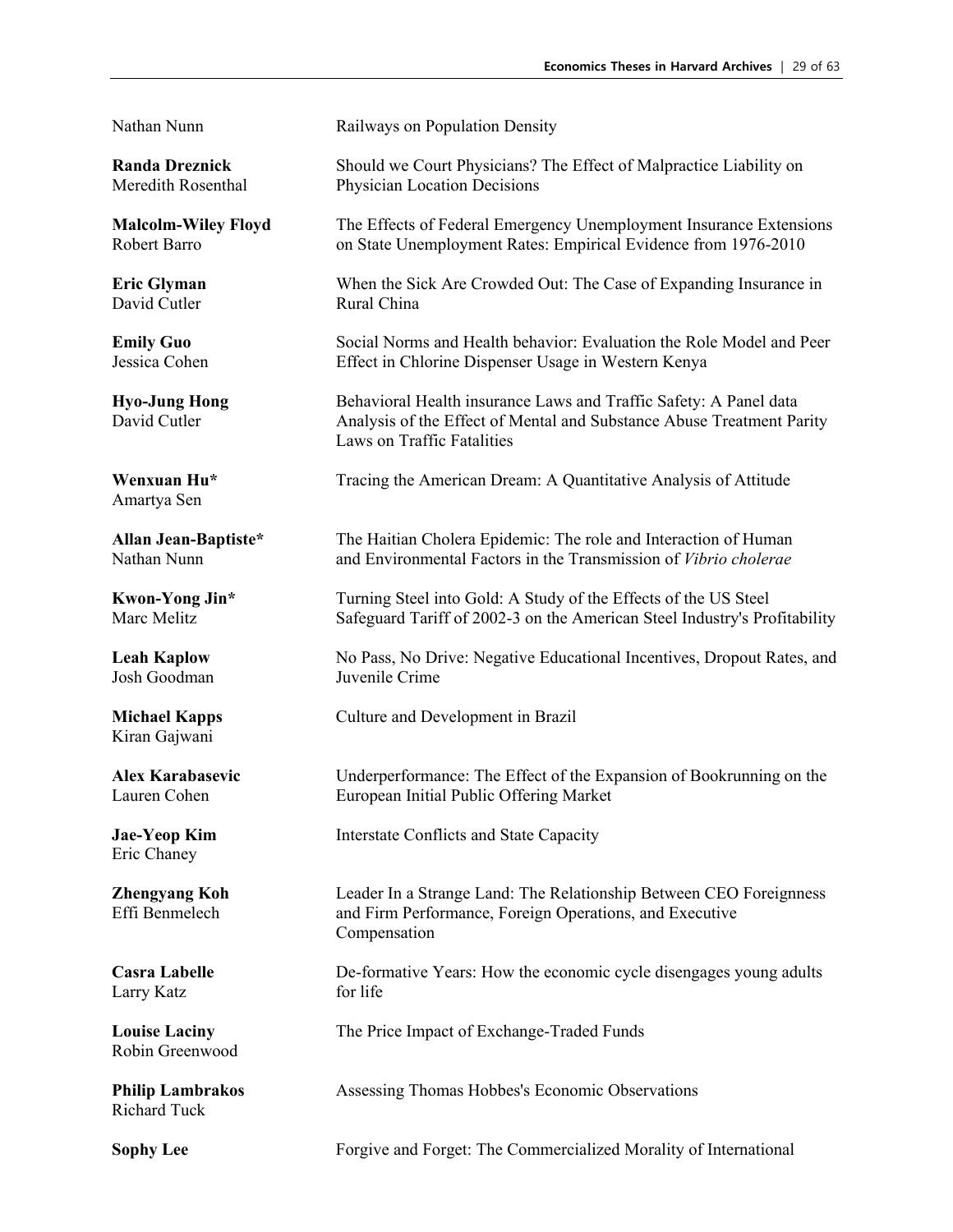Robin Greenwood

Nathan Nunn Policy-Making

James Stock Bicycle Riding

Alberto Alesina

David Scharfstein

Hans Helmut Kotz Markets

Francesa Gino Punishment

James Stock Sports in the Modern Era

**Joo Hyung Lee <b>Private Equity Buyouts and Peer Firm Stock Returns in the United States** 

**Claire Lefevre** Testing the Reference Price Theory of the Endowment Effect in Non-Andrei Shleifer monetary Trade

**Tengbo Li Putting the Auto Industry on Track? The Effects of the 2009 US Auto** Greg Lewis Bailout on Firms and Consumers

**Michael Lim** Addressing the Unmet Need: A Cross-National Analysis of the Impact Nathan Nunn of Family Planning Interventions on Fertility Control in Bangladesh and Pakistan

**Geetika Mehra** The Effect of Parliamentary Gender Quotas on Voter Preferences and

**Mariam Meliadze** After the Collapse: Do Ethnically Heterogeneous Societies Find It Eric Chaney Harder to Consolidate Democracy?

**Eric Michel <b>Does Saying "I'm Sorry"** Make a Difference?: An Empirical Analysis David Cutler of the Effect of Apology Laws on Malpractice Payments

**Rachel Neiger** Weathering the Storm: The Effects of Rainfall Shocks in Early Larry Katz Childhood on Adult Health and Socioeconomic Outcomes in Mexico

**Trung Nguyen\*** It is easy to be brave from a safe distance: Distance to the SEC and Lauren Cohen Insider Trading. Insider Trading.

**Jeremy Patashnik** Free Riding: Group-Size Effects in a Public-Goods-Game Model of

**James Rees** A Clash of Cultures: Greeks, Germans and the Crisis of the Eurozone

**Aaron Moses Rosenberg Face Restructuring and Reforming Student Debt: An Empirical Analysis of** Claudia Goldin the Australian Experience with Income-Contingent Loans

**Ronald Serko** Money Market Mutual Funds and European Bank Exposure

**Marc Steinberg** What Determines Government Bond Yields? Investigation of EMU Bond

**Yihan Tan** Differene of Retribution: An Experiment on Individuals' Motivation for

**Tracy Vo** The Land of Opportunity for One or for All? A Comparison of the Labor George Borjas Market and Welfare Outcomes of Refugees and Traditional Immigrants in the United States

**Amy Wang** Venture Capital Fundraising and Return--A Look at the Personal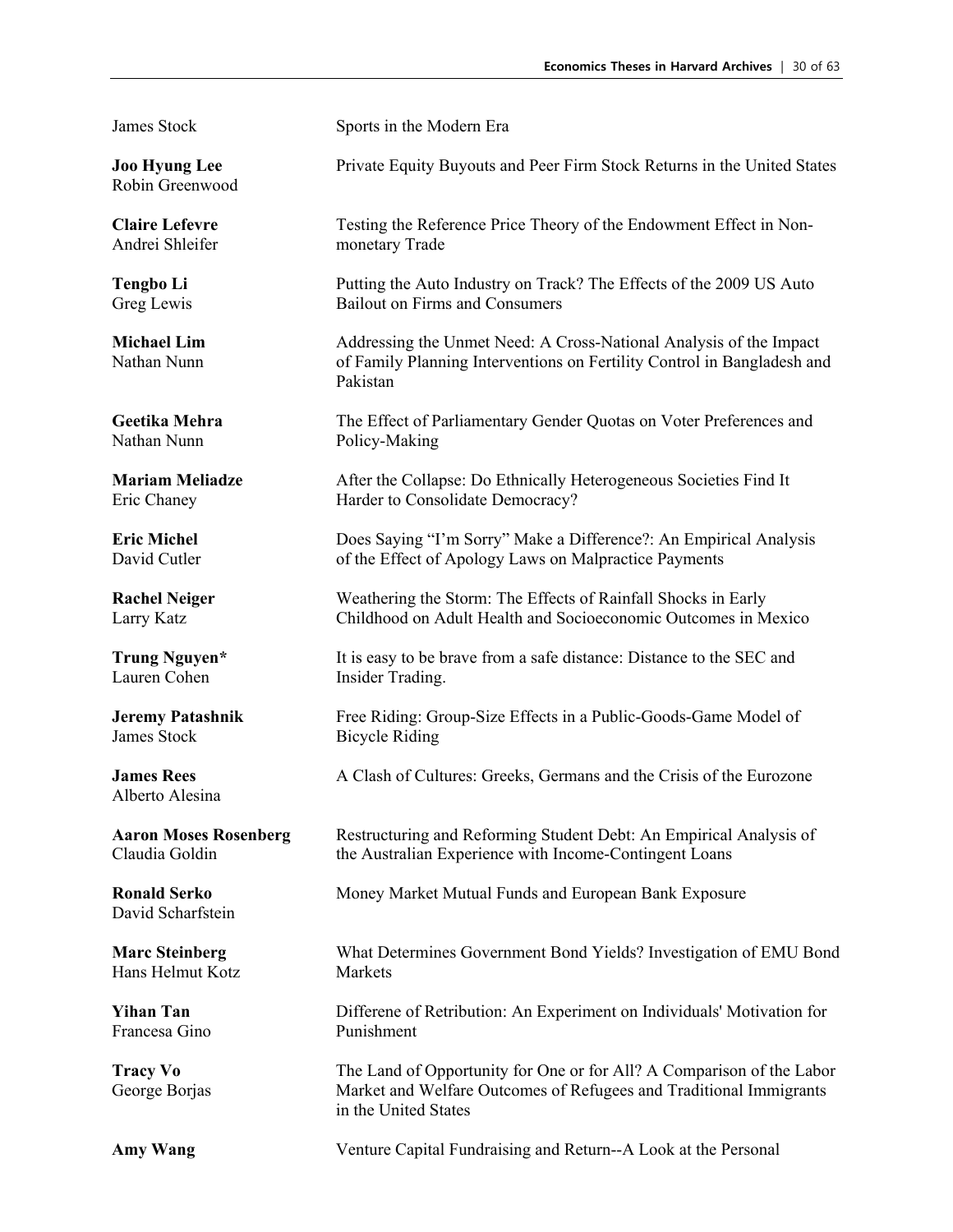| Paul Gompers                         | Characteristics of Venture Capitalists in First-time Venture Funds |
|--------------------------------------|--------------------------------------------------------------------|
| <b>Grant Wonders</b><br>Jeremy Stein | The Effect of Monetary Policy on the Housing Bubble                |
| Chenzi Xu                            | An Examination of the Role of Domestic Debt in Greek Financial     |
| Kenneth Rogoff                       | History                                                            |
| <b>Xioameng Zeng</b>                 | An Experimental Examination of Intertemporal Choice and Ego        |
| David Laibson                        | Depletion                                                          |
| <b>Michael Zhang</b>                 | Impact of the Massachusetts Health Care Reform: Changes in         |
| Thomas McGuire                       | Hospital Utilization Intensity Among Inpatients                    |
| Li Zhou                              | Adding a "Friend", Adding a Point of View: How "Friends" Affect    |
| Michael Luca                         | Individual Content consumption on Facebook                         |

| <b>Pierre Abousleiman</b>                    | Crises and Country Risk Premiums: Assessing the Effect of Exogenous                                                                                                   |
|----------------------------------------------|-----------------------------------------------------------------------------------------------------------------------------------------------------------------------|
| Eric Chaney                                  | Shocks on Middle Eastern Sovereign Debt Yields                                                                                                                        |
| Louis H. Argentieri<br>Marc Melitz           | Determining the Effect of Foreign Direct Investment on Domestic<br>Productivity: A Plant-level analysis of Mexican manufacturers from<br>1984 to 1990                 |
| <b>John Batter</b><br>Dale Jorgenson         | Analyzing the Effects of Infrastructure Spending Under the American<br>Recovery and Reinvestment Act of 2009: Determining a Fiscal<br>Multiplier                      |
| Seth Bour*<br>Iris Bohnet                    | Casual Attribution in Charitable Giving: Developing a Conceptual<br>Framework to Better Understand the Human Responses to Natural<br><b>Versus Man-Made Disasters</b> |
| <b>Benjamin Brinkopf</b><br>Hornbeck         | The Effect of Airline Subsidies on Rural Economic Development                                                                                                         |
| Valerie Chadha                               | Enemy of the State? The Italian Mafia's Political Power Over                                                                                                          |
| James Robinson                               | <b>Parliamentary Elections</b>                                                                                                                                        |
| <b>Alice Chung</b>                           | The Collapse of the ABCP Market: The Survival Analysis of the 2007-                                                                                                   |
| Effi Benmelech                               | 2009 Financial Crisis and Beyond                                                                                                                                      |
| <b>Eunji Chung</b>                           | The Macroeconomic Implications of Misaligned Parities on the Interwar                                                                                                 |
| Jeff Miron                                   | Gold Exchange Standard                                                                                                                                                |
| <b>Anthony Dedousis</b><br>Elias Papaioannou | A Greek Tragedy: An Empirical Analysis of the European Debt Crisis                                                                                                    |
| <b>Michael Ding</b>                          | Vertical Disintegration: A Case Study of General Motors' 1999 Spin-off                                                                                                |
| Effi Benmelech                               | of Delphi                                                                                                                                                             |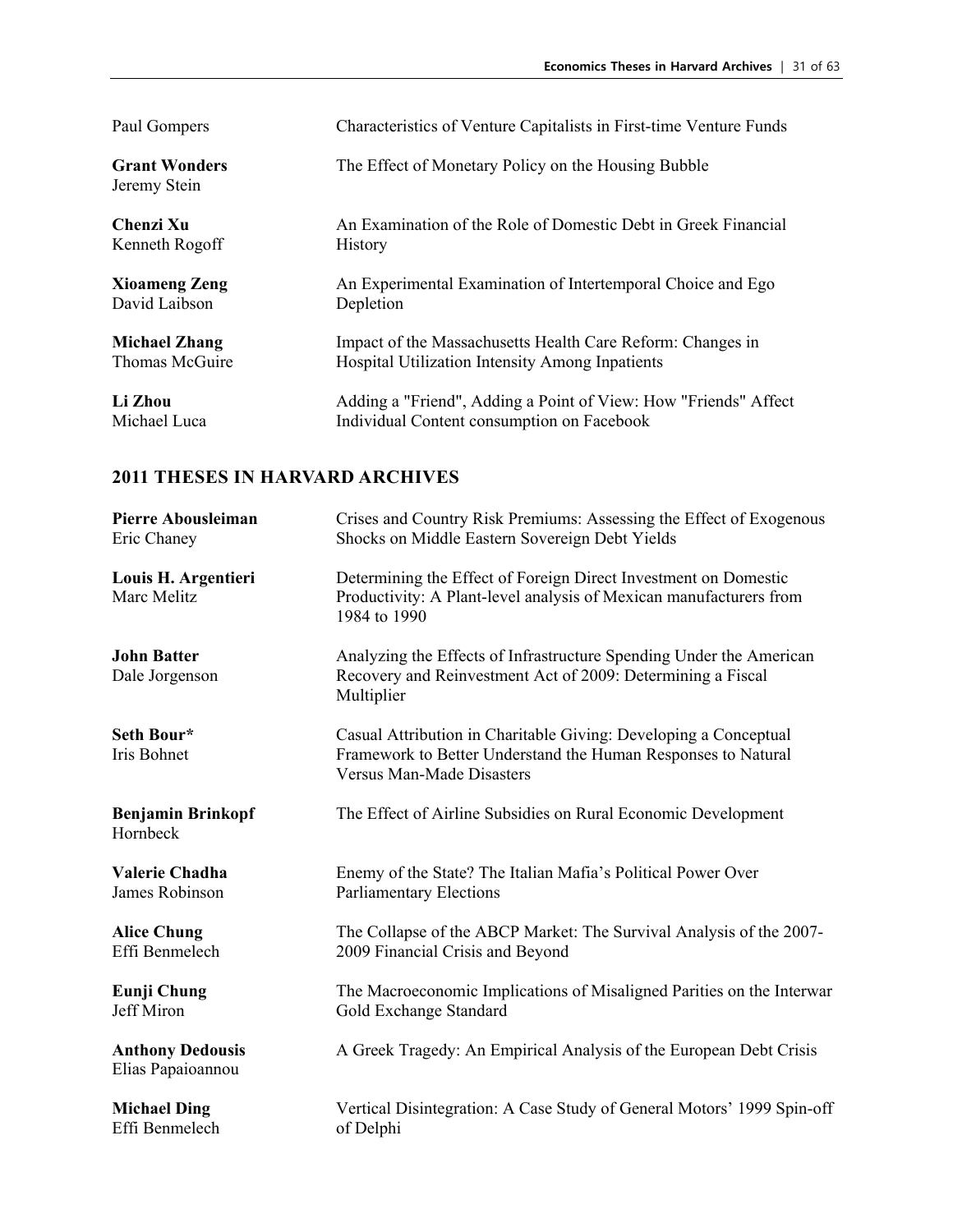Nathan Nunn

Anthony Atkinson

Dale Jorgenson

Lucian Bebchuk

Ben Friedman

Richard Freeman Reputation Risk

Alberto Alesina

**Tian Feng** Ethnic Tension: A Balance of Power Approach

Gerardo Flores Top Incomes in Chile: 1960-1980

**Andrew Griffin** A Model of the Monoline Industry: An Empirical Analysis of the Jeremy Stein Demand for Municipal Bond Insurance

**Will Guzick** Firm-Level Reactions to Monetary Policy Shocks: Evidence From the Robin Greenwood Cross-Section of Return Stocks

**Lindsey Hock\*** Bargain Hunting and Brand Protection: Consumer Search and Retailer Attilia Ambrus Strategy Across Full- and Off-Price Channels

**Lucille Hu** The Impact of Legal Self-Help Workshops on Case Connection Rates

**Benjamin Jaffe** Stock Ownership Policies: A New Solution to a Centuries-Old Problem

**Mallika Khandelwal** To Be Insured, or Not To Be Insured: An Empirical Study of the Effect Joseph Newhouse of the 2006 Massachusetts Healthcare Reform on Price Elasticity of Insurance Demanded

**Prateek Kumar** Understanding the Japanese Non-Performing Loan Problem in the 2000s

**Scott Levin-Gesundheit** Unemployment and Domestic Violence: An Analysis of Economic Jeffrey Liebman Cycles in California and Florida

Heidi Liu **A** Priesthood of All Believers: An Economic Analysis of Female Claudia Goldin Ordination in Protestant Congregations

**Tina Liu** FDA Approval of Generic Drugs: New Source of Approval Payoff and

**Richard Mangione** The effect of volatility in international aid to developing countries on the Joshua Coval<br>Joshua Coval short-term growth of the manufacturing sector in those developing short-term growth of the manufacturing sector in those developing countries

**Paul McMurry** The Impact of Laws Restricting Mobile Phone Use While Driving in the Jeffrey Miron OECD Countries

**Mattheas Mmopi** Blood, Ritual and Power: An Empirical Analysis of the Emergence of James Robinson Political Centralization on Preindustrial Societies

**Robert Mrkonich** Large Fiscal Changes and Income Inequality

**Fuyuo Nagayama** Property Rights and the Knowledge Firm: A Theory of Ownership and a Oliver Hart Case Study of Law Firms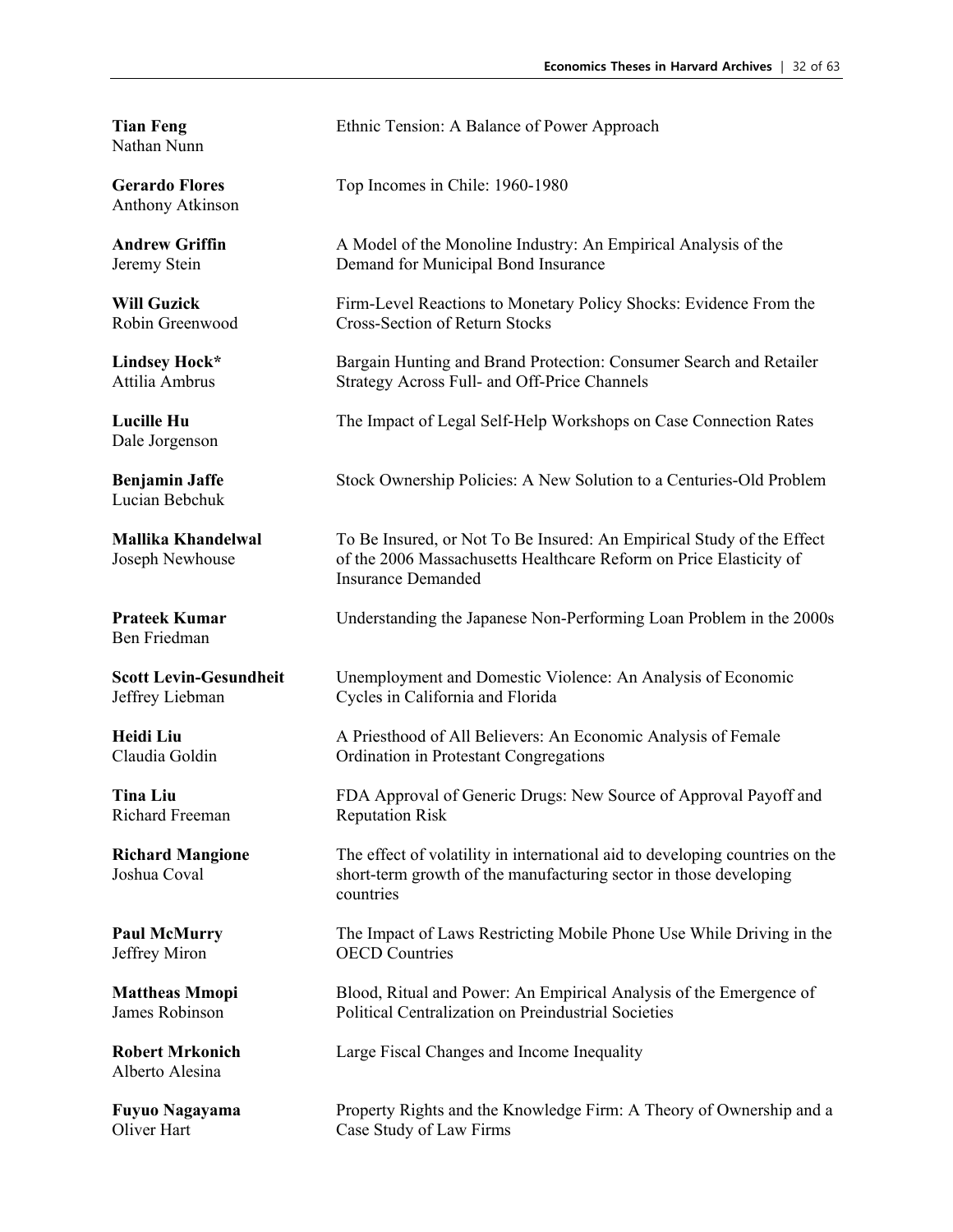Raj Chetty Tax Credit (EITC)

Cutler 1983

Martin Feldstein

Elhanan Helpman Analysis

David Cutler

Richard Freeman Nanotechnology

David Cutler

**Virginia Ng** Income Differentials and Decisions to Cohabit and Marry: Do Couples Roland Fryer Who Earn Different Incomes Say "I Do" More?

**Alana O'Brien** 2 GD 2 B TRU? An Econometric Analysis of the Effectiveness of Cell<br> **Edward Glaeser** Phone Laws in Reducing Fatal Traffic Accidents Phone Laws in Reducing Fatal Traffic Accidents

**Jose de Jesus Pesina** Beyond Work Incentives: The College Incentive of the Earned Income

**Shankar Ramaswamy\*** An Empirical Assessment of the Efficacy of the Orphan Drug Act of

**Akeel Rangwala\*** The Role of Unleveraged Investors in the Collapse of the Asset-Backed Jeremy Stein Securities Market

**Nihar Shah\*** Modeling Arms Flows

**Ben Sherman** OECD Export Credit Agencies as Lenders of Last Resort: An Empirical

**Sean Smith** Strategy, Convergence, and Price Discovery: Empirical and Theoretical Greg Lewis Analysis from the United Kingdom Frequency Response Market

**Stacey Solliday** Revenue Sharing in Major League Baseball: An Analysis of the Current Andrew Zimablisdt Structure and Alternative System Design

**Andrea Spector** Having It All? An Economic Study of the Work-Life Balance and Richard Freeman Workplace Experiences of the Harvard-Radcliffe Women's Leadership Conference Alumni

**Yijing Sun** Contagion and Determinants of Yield Differentials in the European Effi Benmelech Sovereign Debt Crisis: An Empirical Analysis

**Bret Voith** The National Football League and Rookie Compensation: Determining Stanley Engerman the Extent of Overcompensation to Top Draft Picks from 2006-2009

**Emily Wang** Price Differentials Among Hospitals in Massachusetts

**Caroline Wu** Modeling the Dynamics of a Growing Research Field: The Case of

**Allen Yang** Biases in Consumer Confidence Indexes: An Investigation and a Shleifer Proposal for Improvement

**Luci Yang** Women, Children, and the Decision to Self-Employ: Evidence From the Claudia Goldin National Longitudinal Survey of Youth 1979

**Kareem Zaki\*** Man vs. Machine: Hospital Adoption of the da Vinci Surgical Robot

**Feliz Zhang** Social Proof Advertising Influences on Investor Choice Under Financial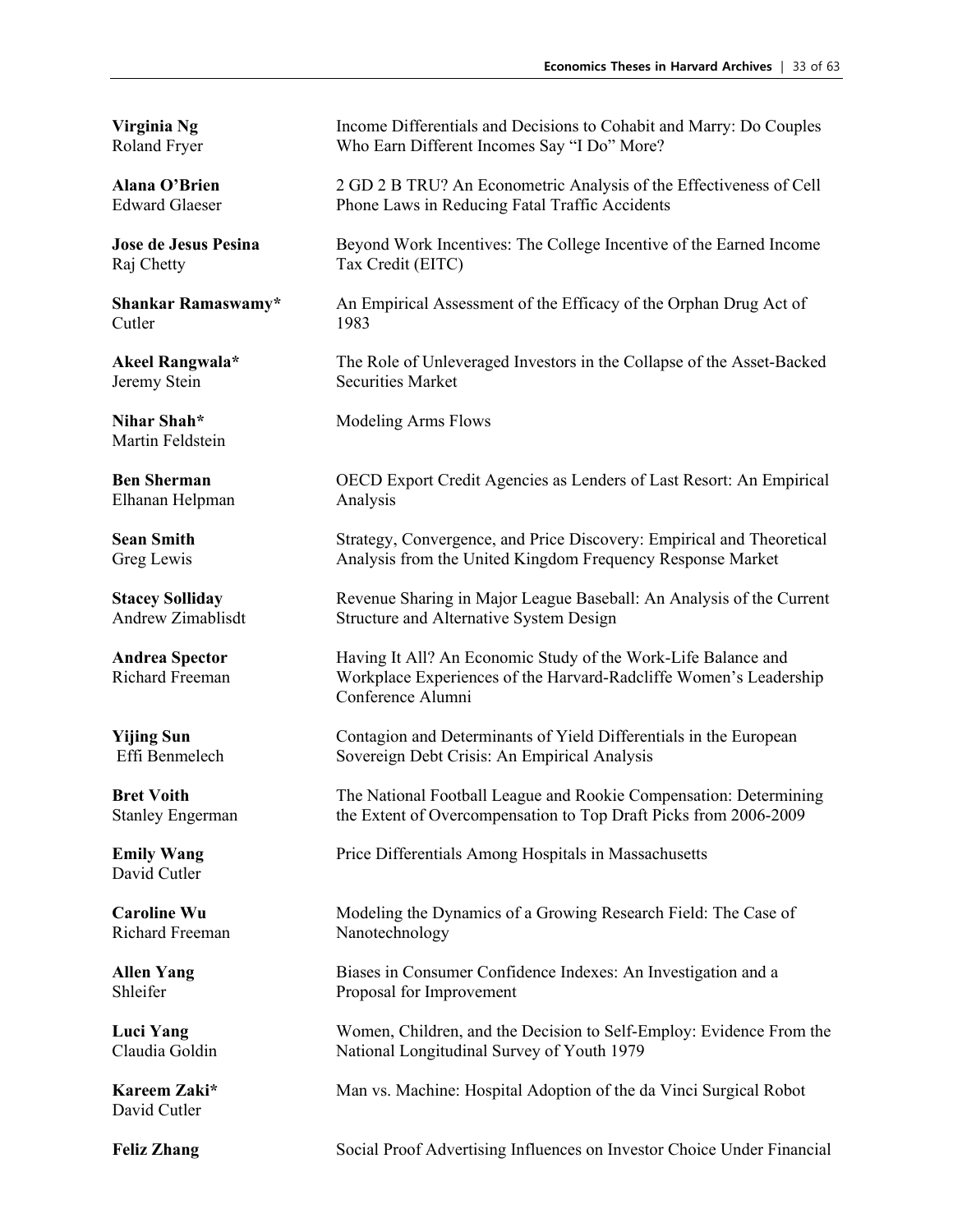Malcolm Baker Risk

| <b>Chioma Achebe</b>                                            | Wealth, Literacy, and Health Knowledge: An investigation of potential                                                    |
|-----------------------------------------------------------------|--------------------------------------------------------------------------------------------------------------------------|
| Joshua Goodman                                                  | pathways through which maternal education affects child diarrhea in Nigeria                                              |
| <b>Daniel Adler</b>                                             | For Love of the Game: How Baseball Players Respond to Contract                                                           |
| James Stock                                                     | Uncertainty                                                                                                              |
| <b>Udaibir Banga</b>                                            | Can investor-targeted advertising influence investors? An Empirical                                                      |
| Robin Greenwood                                                 | Analysis                                                                                                                 |
| <b>Arnold Patrick Behrer</b>                                    | Building in the Mountains: A hedonic analysis of the value of degraded                                                   |
| Imbens                                                          | mountain views using GIS modeling                                                                                        |
| <b>Clifford Beltzer</b>                                         | Criteria for Sovereign Debt Releief to Heavily Indebted Poor Countries:                                                  |
| Lakshmi Iyer                                                    | Policy Conditonality for Poverty Reduction and Crisis Prevention                                                         |
| <b>Mercedes Bent</b>                                            | How Prices and Preferences affect snack choice: Survey Evidence on Food                                                  |
| David Cutler                                                    | Choice in Dorchester Supermarkets                                                                                        |
| Alicia Beyer <sup>1</sup><br>Richard Caves/ Jennifer<br>Roberts | Why Do Corporations Sponsor Art Museum Exhibitions? A Cross-<br>Disciplinary Examination of Corporate Giving to the Arts |
| <b>David Biery</b>                                              | Disequilibrium in Global Trade: Detecting Market Power in International                                                  |
| Antras                                                          | <b>Commodities Trading</b>                                                                                               |
| <b>Courtney Leigh Blair</b>                                     | Agriculture Policy and Food Security: Lessons from History and the 2007-                                                 |
| Num                                                             | 08 Global Food Crisis                                                                                                    |
| <b>Alexander Blank</b>                                          | Disparities in Pregnancy-Related healthcare across Ethnic Groups in India:                                               |
| Kremer                                                          | An Empirical Analysis                                                                                                    |
| <b>Stacey Carlson</b>                                           | Macroeconomic Adjustment to the Real Shocks: Does the Exchange rate                                                      |
| Rogoff                                                          | Regime Matter?                                                                                                           |
| <b>Amelia Chan</b>                                              | Out with the Old, In with the New? The Effect of Macroeconomic                                                           |
| <b>Brigette Madrian</b>                                         | Experiences on Immigrant Investing Behavior                                                                              |
| <b>Brian S. Chen</b>                                            | Why is Quebec Poorer than Ontario? Evidence from Labour Markets on the                                                   |
| James Robinson                                                  | Provincial Border in Ottawa-Gatineau                                                                                     |
| Cindy Cheng <sup>2</sup><br>Ben Edelmen                         | Deceptive Online Advertisements: A Field Study                                                                           |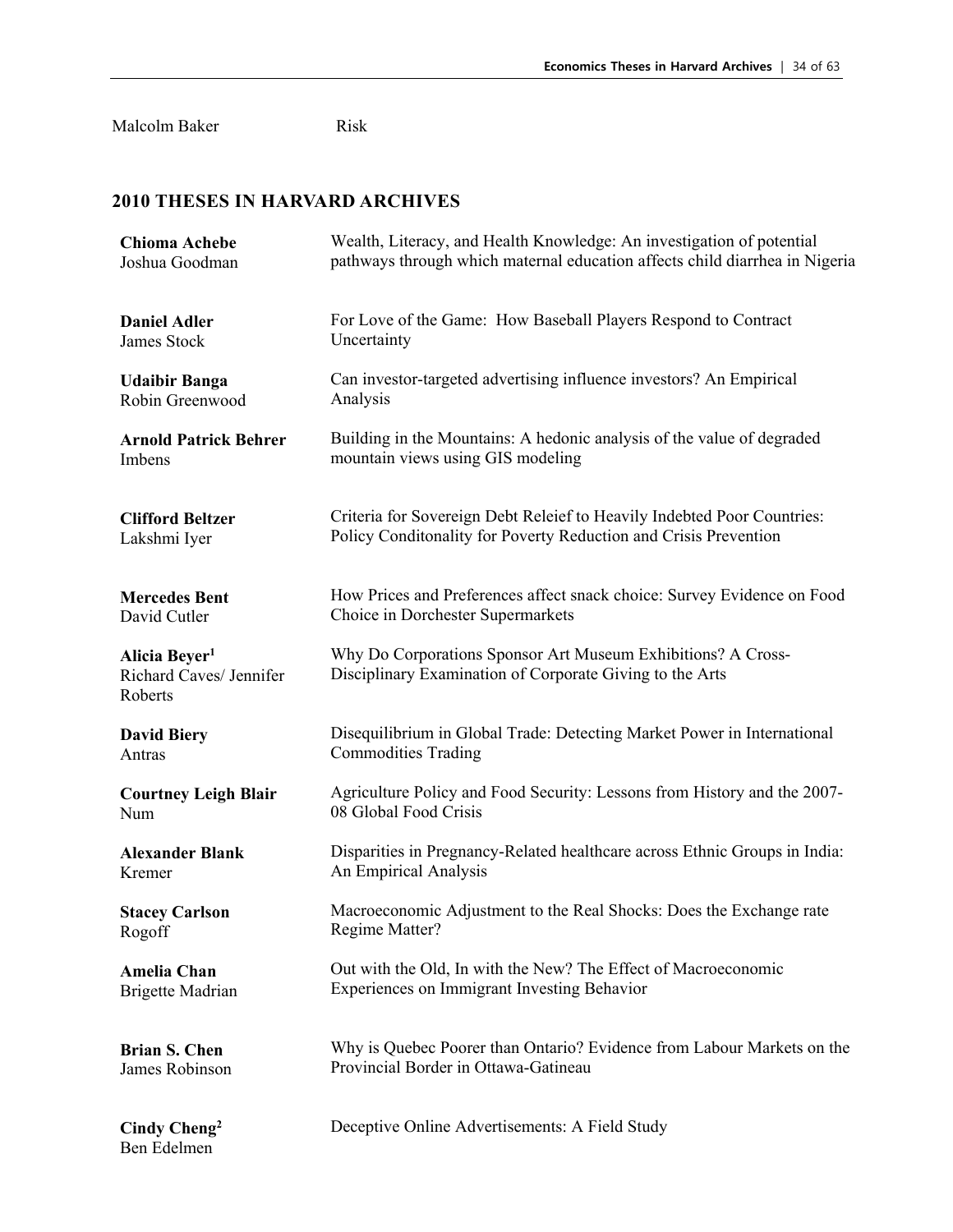**Maxwell Child**  Miron **Andrei Cristea\*3**  Josh Lerner **Philip Daniel** Alberto Alesina **Michael Diodato** Susan Athey **David Escamilla\***  Effi Benmelech **Samantha Fang**  James Robinson **Jonathan Greenstein** Fritz Foley **Sarah Hinkfuss4** Alberto Alesina **Phoebe Johnson-Black5** David Cutler **Grace Inbae Kim** Amitabh Chandra **Natasa Kovacevik** David Laibson **Ifedayo Kuye\***  David Laibson **Alexander Lavoie**  Dale Jorgeson Less is Greener: Fighting Emissions with Policy Cuts Private Equity and Organizational Changes: Evidence from Unsuccessful Leveraged Buyouts Redistribution in the Land of Immigration: A Study of Immigration's Effect on Welfare in the United States Survival of the Biddest: Bid Wars on eBay and How Sellers Can Respond Did Glass-Steagall's Repeal Leave Commercial Banks More Susceptible to the 2007-2008 Financial Crisis? Democracy and Trade Liberalization: The Skill Bias in Developing **Countries** How Foreign Firms Cross-listed in the US opt-out of Legal Bonding The Role of the Informal Sector in Equitable water Distribution: A Case Study of the Tanker market in Ayn al-Basha, Jordan An Empirical Analysis of MA Health Reform: Impact on Disparities and Preventable Emergency Department Visits [1](#page-34-0) The effect of proximity to public and private health facilities on health outcomes: Examining the health care system in Udaipur District, India Uncertainty and Impatience: The Effect of Reward Certainty on Delay Discounting in Rats To be or not to be Igbo? The Effect of Ethnic Identity on Inequity Aversion Minimizing the Costs of Climate Change: Waxman-Markey Versus a Carbon Tax

Coming to America: The Effects of Immigration on Social Spending and its

<span id="page-34-0"></span><sup>&</sup>lt;sup>1</sup> Joint Concentrator: Computer Science and Economics<br>
<sup>3</sup> Joint Concentrator: Economics and Math<br>
<sup>4</sup> Joint Concentrator: ESPP and Economics

<sup>&</sup>lt;sup>5</sup> Joint Concentrator: Economics and HP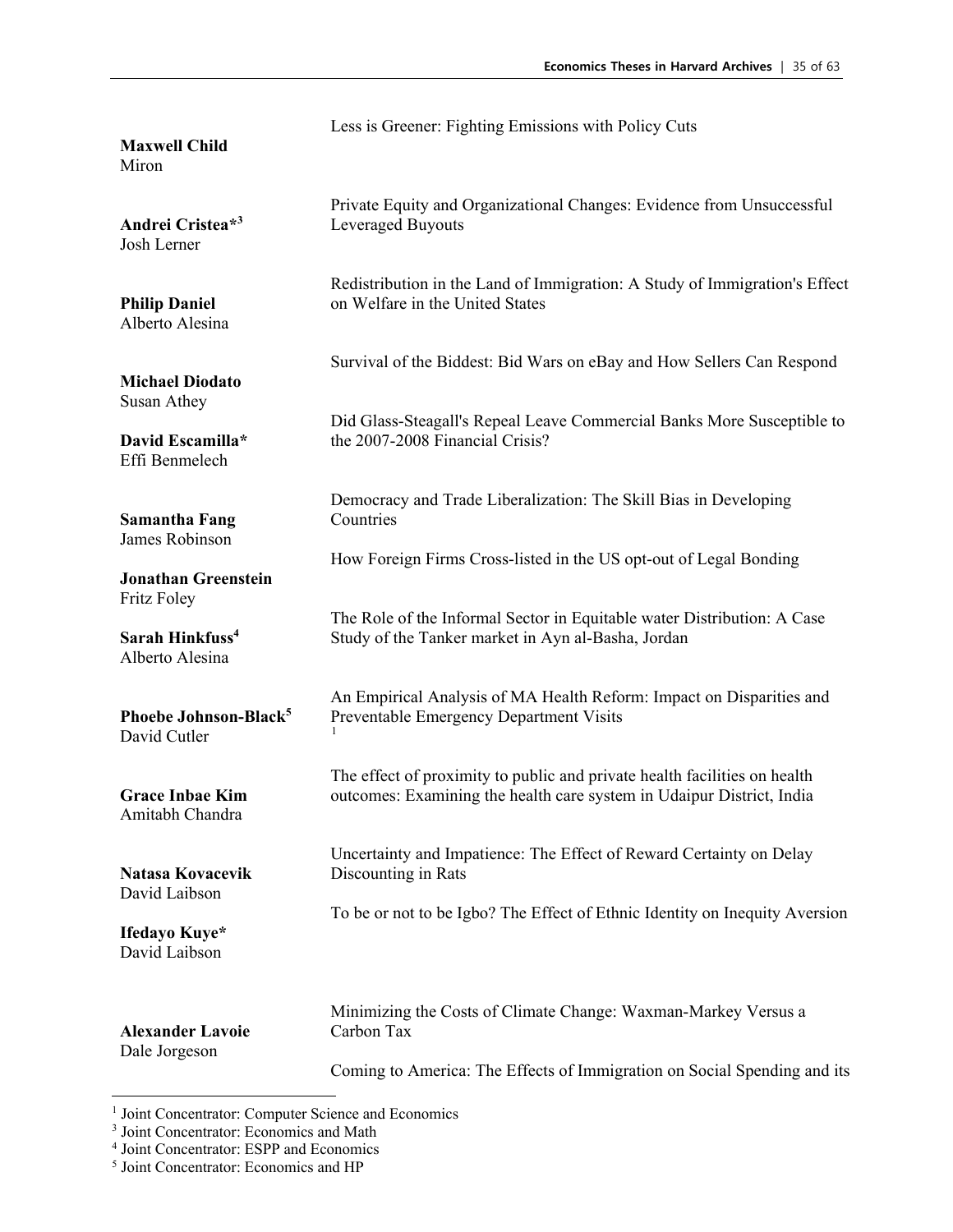**Andrew Le** Alberto Alesina

**Matthew Lee** Alberto Alesina

**Eugene Lee** Chris Avery

**Yoon Jin Lee** James Robinson

**Elaine Liu** Joshua Goodman

**Stephanie Lo** Ben Friedman

**Alexander Macquitty** Jerry Green

**Kia McLeod** Joshua Goodman

**Dragos Michnea** Philippe Aghion

**Sarah Moshary** Oliver Hart

**Colin Motley** Ben Friedman

**Tariq Musa** Chaney

**Andrew Okuyiga** Barro

**Robert Parker** Chetty

**Anthony Pino** Benjamin Edelman

**William Ruben\***

#### Components

Immigrant Behavior: differences and Assimilation in Time Allocation

Advances on a Cumulative Prospect Theory Model of Casino Gambling

The Economic Impacts of Political Tension: An Event Study of North Korean Missile and Nuclear Tests

Oh, Brother: The Effect of the Sex of the Oldest Sibling on Educational **Outcomes** 

Should the Fed Respond to House Prices? Augmentation and Optimization of the Taylor Rule

Bounded Instability in School Choice Matching Problems

The Impact of Peer Advisors on Declaring a Science Major

The Dynamics of Research and Development: Identifying the Effect of Competition and Firm Size on Innovation Quality in High-Tech Industries

Overprovision of Benefits? An Investigation of Ownership Structure and Perquisite Consumption in Small Entrepreneurial Firms

The Commercial Paper Funding Facility: Impact, Efficacy, and What It Tells Us About the Crisis in the Commercial Paper from 2007-2009

Islamic Banking and the Financial Crisis: Shariah Compliance and the Bank Stability in the Arab Gulf

Macroeconomic Effects of Government Spending: An Empirical Study using New Deal Expenditure Data, 1934-1939

Great News for the Green Economy: Theory and Empirical Evidence of the Effects of Sustainability Measures on the Price Elasticity of Demand for Oil

Did the Internet Kill Magazines and Newspapers?

Partisan Politics and the Distribution of Federal Funds: Evidence from the Obama Stimulus Package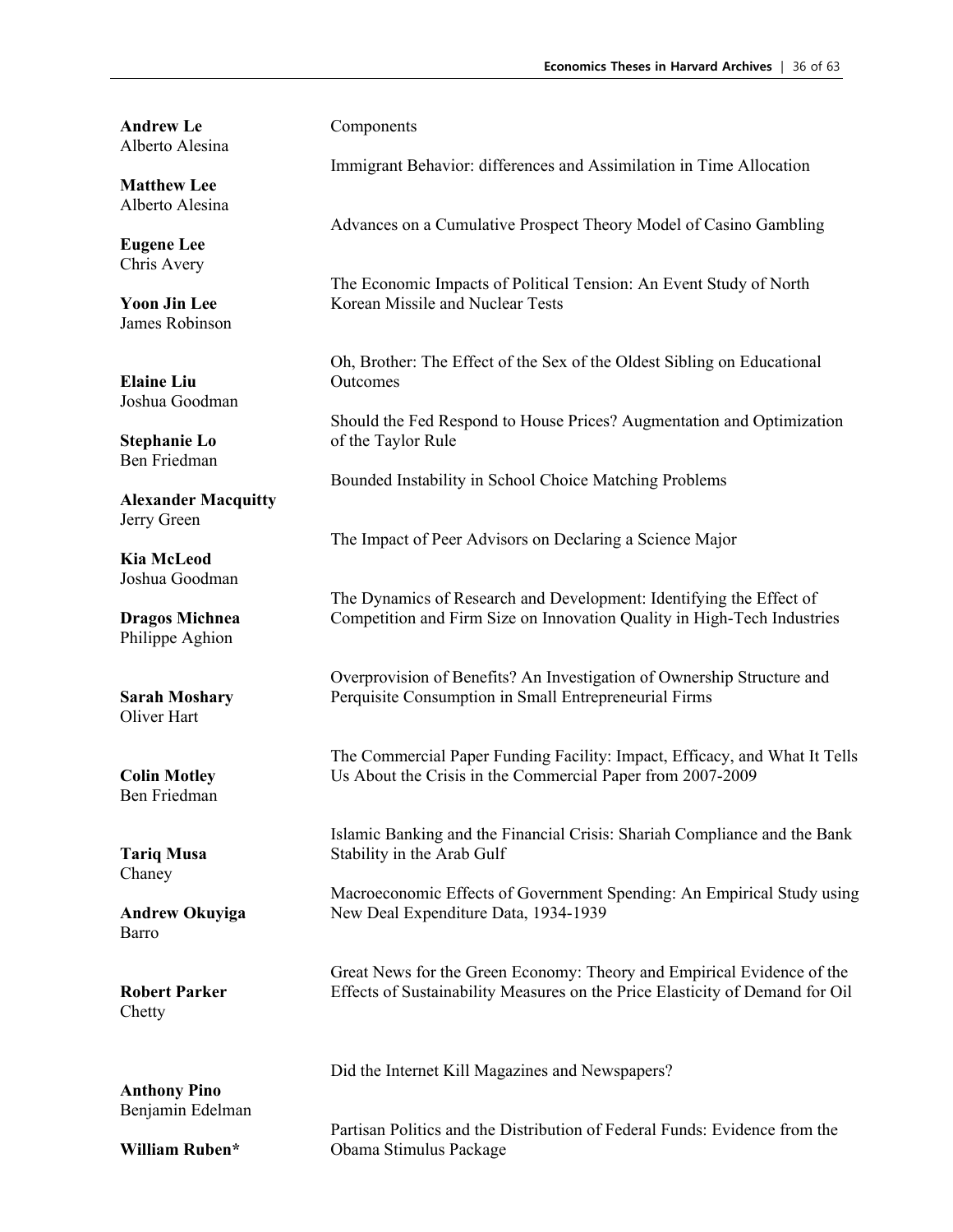Raj Chetty

**Dimitrije Ruzic** Alberto Alesina

**Jacek Rycko** Josh Lerner

**Jung Sakong** John Campbell

**Tejas Sathian** Rogoff

**Tracey Shi** Luis Viceira

**Meicheng Shi** Michael Norton

**Yurij Shteinbuk** Rustam Ibragimov

**Elvis Terigin** Marc Melitz

**Bishnu Thapa** Lakshmi Iyer

**Ria Tobaccowala** Larry Katz

**Hannah Trachtman\***  Erzo Luttmer

**Tarik Umar\***  Rustam Ibragimov

**Kate Waldock** Miron

**Allison Wheeler** David Cutler

**James Wilsterman** Jeff Miron

**Wannawiruch Wiruchnipawan** Brigitte Madrian

The European Union and the Eurozone: Intra-industry Trade and Economic Integration

Managerial Ownership and Firm Performance: Evidence from Reverse Leveraged Buyouts

Household Stock Market Participation and Portfolio Rebalancing: A Comparison of the U.S. and Korea

It's the Markets, Stupid: Investigating the Effects of Financial Crises on Political Survival

The Risk-Return Tradeoff for Equities: Applying the MIDAS Approach to Stock Portfolios

How Categories Influence--not just inform-- Preferences and Choice

The Impact of Ratings Agencies on Returns Volatility in Equity and Fixed Income Markets

Euro Aspirations: Will COMESA Currency Union Raise Incomes?

The Effect of Fiscal Decentralization on Economic Growth in India

Law and Disorder: The Unintended Consequences of Three-Strike Laws on Crime and Punishment in the United States

The Effects of Social Pressure on Charitable Giving: Evidence of Sorting in a Field Experiment

Good news, bad news: Assessing the relation between management ownership and sentiments

The Subtleties of Induced Demand: Evidence from Boston's Big Dig

The Impact of genetics on response to minimum legal drinking age policy

Impaired Alcohol Control policy: Minimum Legal Purchasing Ages and Youth Traffic Fatalities in the OECD Countries

The de-biasing effect of bicultural Priming on racial discrimination in labor markets

Credit Cycles: Leading Indicators of Financial, Currency, and Economic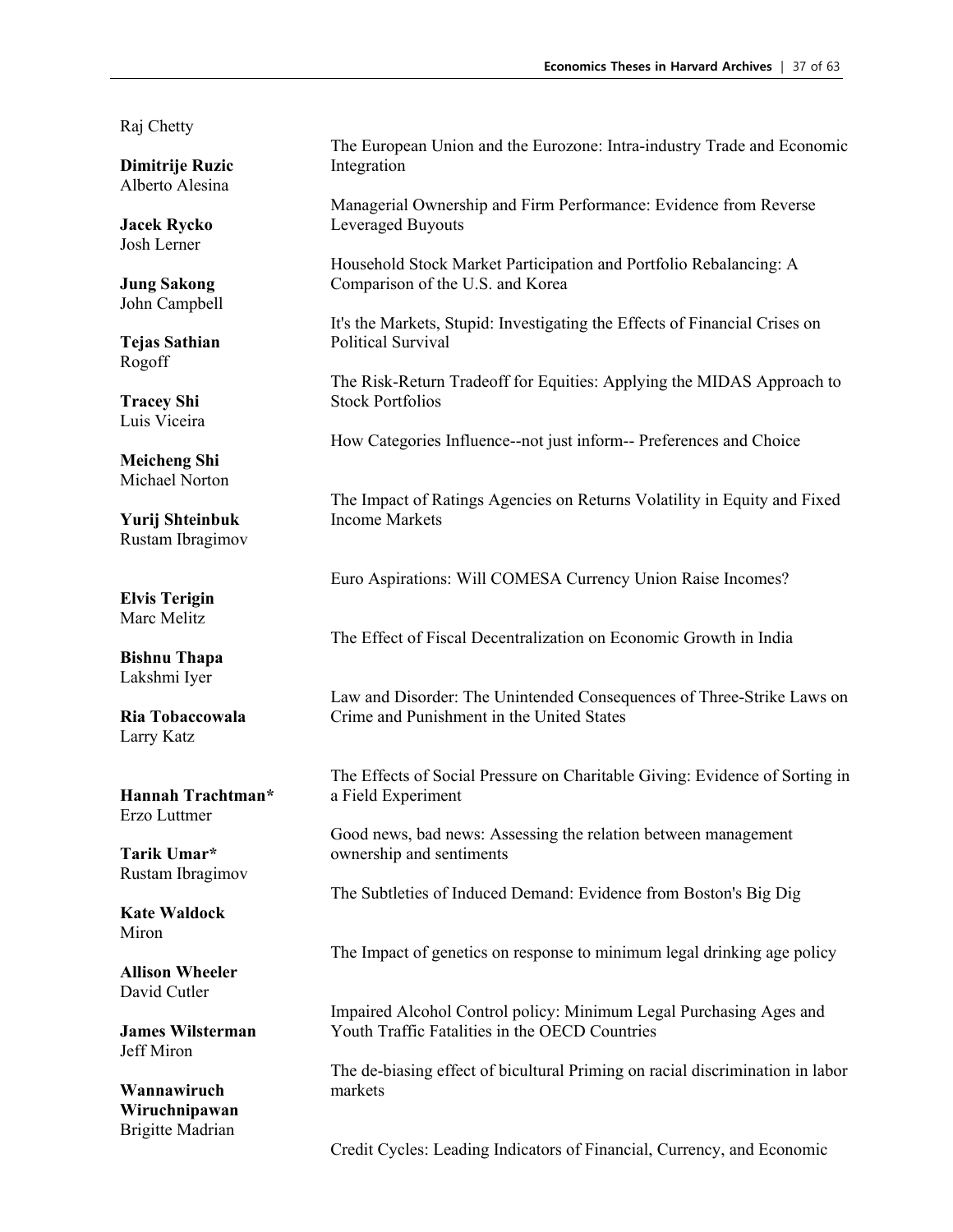| <b>Christopher Wu</b><br>Ken Rogoff | Crises                                                                |
|-------------------------------------|-----------------------------------------------------------------------|
|                                     | Forced out: The Personal Costs of Managerial Failure                  |
| Anna Zhang                          |                                                                       |
| Efraim Benmelech                    |                                                                       |
|                                     | Do Foreign Dollars Discourage Domestic Entrepreneurship? FDI's Effect |
| <b>Yifan Zhang</b>                  | on Small Businesses in China                                          |
| Felix Oberholzer                    |                                                                       |
|                                     | The Effect of Fear on Ambiguity Aversion                              |
| <b>Ting Zhang</b>                   |                                                                       |
| Tomasz Strzalecki                   |                                                                       |
|                                     | Cross-Country Neighborhood Effect: Do Countries Benefit from Rich     |
| <b>Yuan Zhu</b>                     | Neighboors?                                                           |
| Robert Barro                        |                                                                       |
|                                     |                                                                       |

| <b>John Samuel Abbott</b>                                  | Uncovering the Utility of Videogames: A Multiplatform Empirical Analysis  |
|------------------------------------------------------------|---------------------------------------------------------------------------|
| Ulrich Doraszelski                                         | <b>Using Game Review Scores</b>                                           |
| Sergali Adilbekov                                          | A Study of the Correlation between Executive Compensation and Company     |
| Jordan Siegel                                              | Performance                                                               |
| Ning Ai                                                    | Optimal Network Structure and Equilibrium Strategy for Network Collective |
| Markus Mobius                                              | Cooperation                                                               |
| Titan Alon <sup>1</sup>                                    | State of Business: Institutional Analysis and the Determinants of Chinese |
| <b>Richard Caves</b>                                       | <b>OFDI</b>                                                               |
| <b>Kelly Alverson</b>                                      | Deconstructing the Mortgage Meltdown: The Role of Adjustable Rate         |
| Martin Feldstein                                           | Mortgages in Foreclosures                                                 |
| <b>Seema Amble</b><br>Richard Freeman                      | Coping with Illness and Death                                             |
| <b>Clara Anderson</b>                                      | Who Moves Preferences and Why? Quantifying Social Influence in an         |
| Susan Athey                                                | <b>Experiment Involving Harvard Undergraduates</b>                        |
| <b>Anna Katherne Barnett-</b><br>Hart*<br>Efraim Benmelech | The Story of the CDO Market Meltdown: An Empirical Analysis               |
| <b>Natalie Bau</b><br>Michael Kremer                       | Determinants of Health Insurance Utilization in Rural Karnataka           |
| Julia Inge Bertelsmann<br>Kenneth Rogoff                   | Barro Meets Laibson In The Tax-Smoothing Model                            |

<span id="page-37-0"></span><sup>&</sup>lt;sup>1</sup> Joint Concentrator: Economics and Math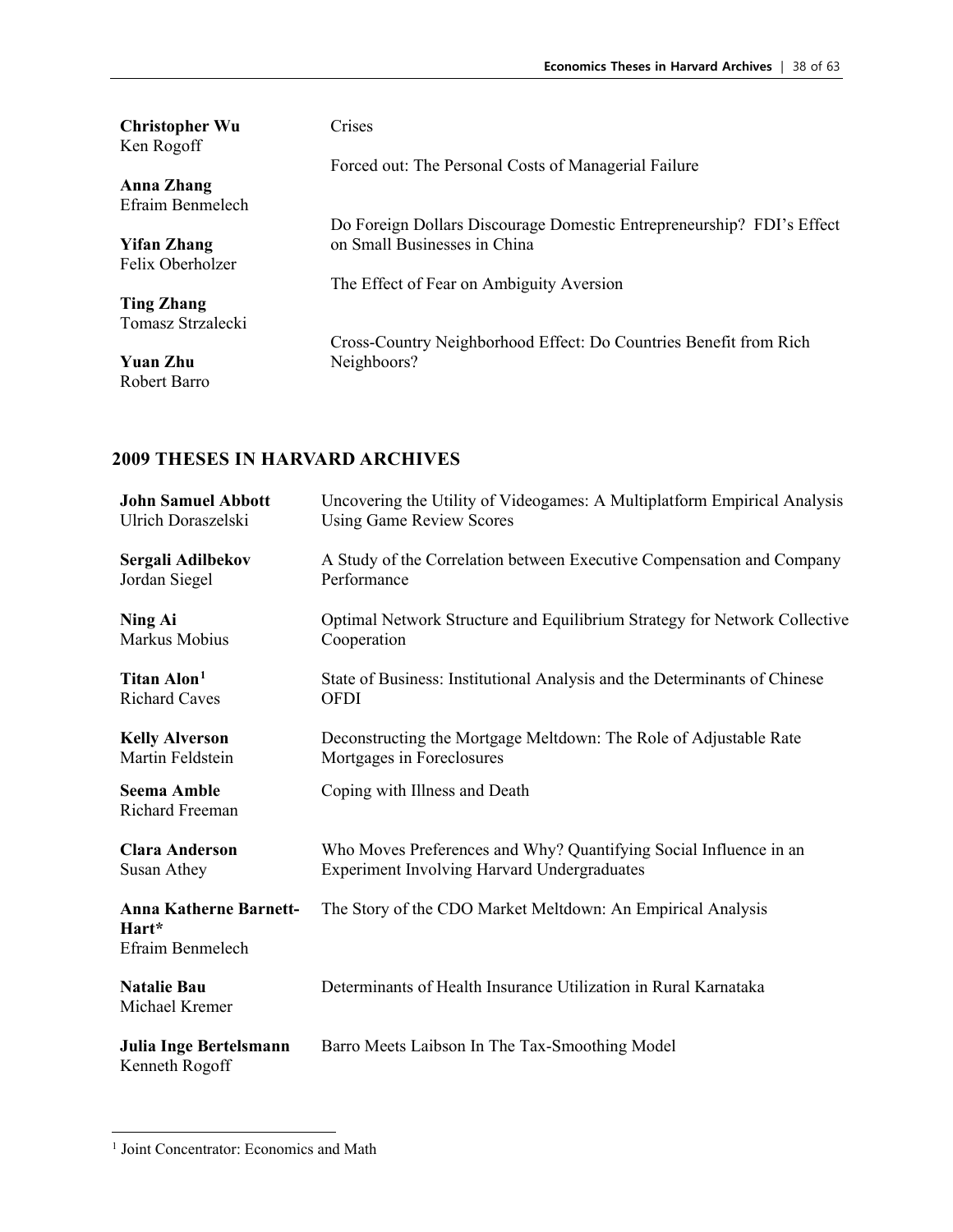**Shubha Lakshmi Bhat** Erica Field Element of Survival: Isolating the Causal Effect of Access to Iodized Salt on Child Health in India **Andrea Blankmeyer** Nathan Nunn/ Michael Szonyi Does China Favor Autocracies in Trade? The Effect of Regime Similarity on Dyadic Trade Relationships **Roxannae Bras** Martin Feldstein Is Counterinsurgency the Graduate Level of Warfare? Evidence from Commanders in Operation Iraqi Freedom **Neel Butala** Erica Field The Health Impact of Slum Upgrading in Ahmedabad, India **Kedamai Fisseha[2](#page-38-0)** Larry Katz Linguistic Discrimination: Accent Perception in the Boston Apartment Rental Market **Matthew Fleck** Markus Mobius The Value of Talking: An Empirical Study of the Influence of Social Effects on Valuation Formation in a Social Network **Trevor Frankel** Greg Lewis A Market of Lemons?: Adverse Selection in EBay Motors Auctions **Peter Ganong** Larry Katz Reviving Rehabilitation: The Effects of Prison on Released Offenders in Georgia **Kyle Gibler** Haiden Huskamp Worth the Cost: A Cost-Effectiveness Analysis of Short-term Clopidogrel Therapy for Patients with the Most Severe Type of Heart Attack **Meaghan Graul** Richard Freeman Misplaced Faith? An Empirical Analysis of the Effects and Implications of Government Funding of Religious Nonprofit Human Service Organizations under Charitable Choice and Faith-Based Initiatives **Adam Hallowell** Jacob Gersen Colleagues and Context: Dissent Rates on the United States Courts of Appeals **Katherine Hill3** Richard Caves Copyright as an Incentive for Musical Creation: An Examination of the Effects of Copyright Law Changes on Registrations, 1978-2006 **Nicholas Huber** John Campbell The End of No Income, No Assets, No Problem: An Empirical Analysis of Subprime Mortgage Underwriting Standards during the Credit Crunch **Tina Hwa** Claudia Goldin The Impact of No Child Left Behind on Teacher Quality: Evidence from North Carolina

<span id="page-38-0"></span><sup>2</sup> Joint Concentrator: Economics and AAAS 3 Joint Concentrator: Economics and Music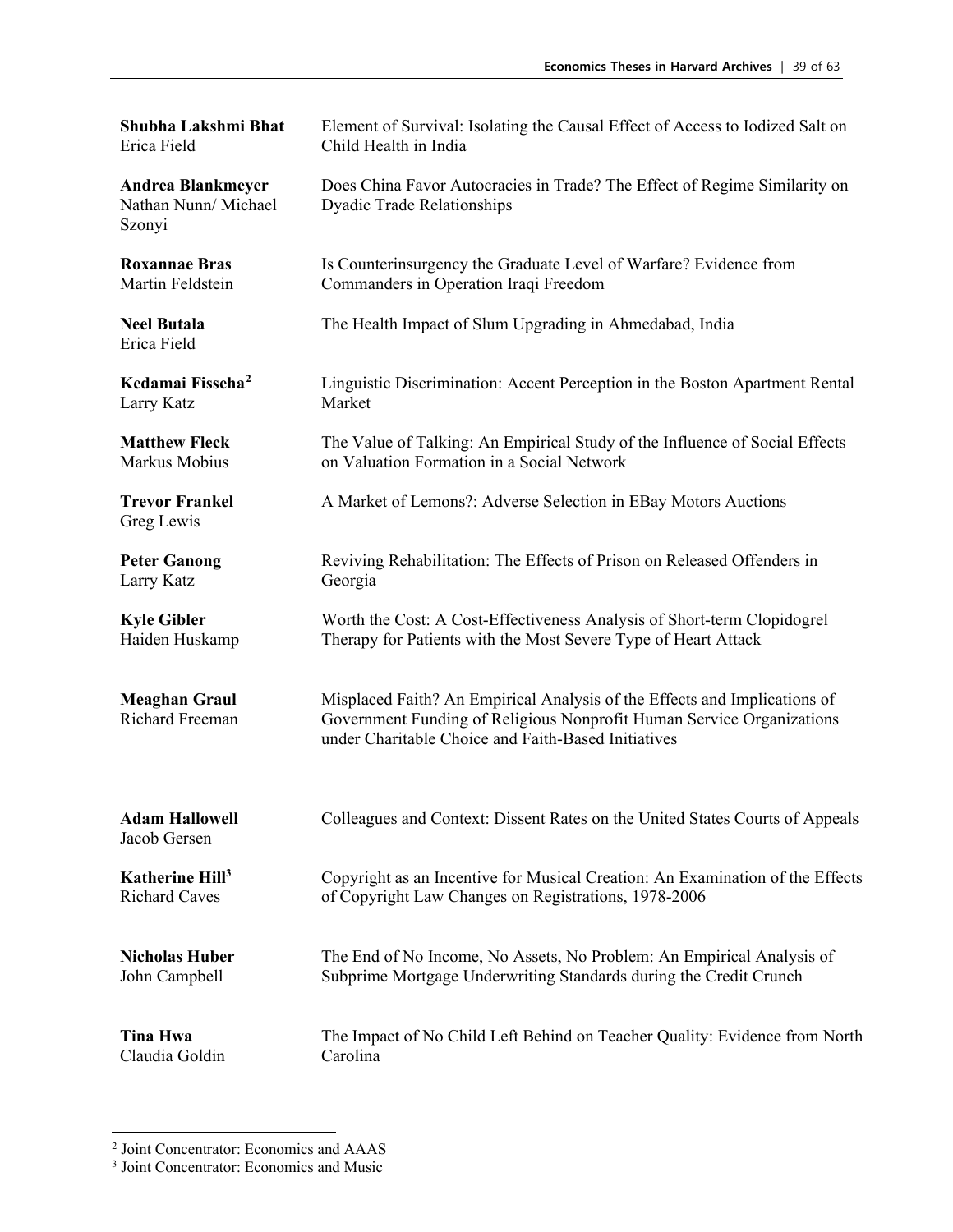| June Hwang*                                      | MIT or Tsinghua? A Panel Data Analysis of the Determinants of Domestic        |
|--------------------------------------------------|-------------------------------------------------------------------------------|
| Richard Freeman                                  | Higher Education and International Student Mobility                           |
| <b>Andrew Krumholz</b>                           | Best Buys in Tight Times: Mergers and Acquisitions of Financially             |
| Robin Greenwood                                  | <b>Constrained Firms</b>                                                      |
| <b>Andrew Lai</b>                                | How Do Hurricanes Impact Housing Markets? A Study of Hedonic Housing          |
| Martin Weitzman                                  | prices in the U.S. Southeast                                                  |
| <b>Tracy Li</b>                                  | Assigning Extra-Credit: The Impact of Urban Microcredit on Parental           |
| Erica Field                                      | Investment in Education                                                       |
| <b>Michael Libert</b><br>Erich Muehlegger        | 9/11 Travel Patterns: An Analysis of Air Travel and the Impact of Dread Risk  |
| <b>Madeline Lissner</b>                          | Prices in Retrospect: Effects of Museum Retrospective Exhibitions on Painting |
| Richard Freeman                                  | Prices at Auction 1983-2008                                                   |
| <b>Joseph Luna</b><br><b>Robert Bates</b>        | Play Your Cards Wisely: Revisiting Situational Ethnicity in Ghana             |
| <b>Alexander Marcus</b>                          | Stale Prices or Investor Psychology? An Investigation of the Opening of the   |
| Jeremy Stein                                     | Tokyo Stock Exchange                                                          |
| <b>Stephen Travis May</b>                        | Understanding Elections: Measuring Electoral Determinants with Electronic     |
| Yiling Chen                                      | <b>Prediction Markets</b>                                                     |
| <b>Cyrus Mossavar-</b><br>Rahmani<br>Eric Chaney | Social Capital in Spain: Echos from the Reconquista                           |
| <b>Jefferey Nathan</b>                           | Entertaining Violence? The Impact of Childhood Television Exposure on         |
| Lawrence Katz                                    | Crime                                                                         |
| <b>Thomas O'Connell</b><br><b>Richard Vietor</b> | Rational Expectations: An Analysis of Consumer Valuation of Fuel Savings      |
| <b>Won Hee Park</b><br>Michael Kremer            | Adverse Selection and Moral Hazard in Health Insurance in Vietnam             |
| <b>Charles Redlick*</b>                          | Average Marginal Tax Rates in the United States: A New Empirical Study of     |
| Robert Barro                                     | their Predictability and Macroeconomic Effects, 1913-2006                     |
| <b>Matt Romanczuk</b><br>James Stock             | Baseball's Juiced Era: Steroids, Swinging for Fences, or Both?                |
| Benjamin Schoefer*<br>Andrei Shleifer            | Regulation and Taxation: A Complementarity                                    |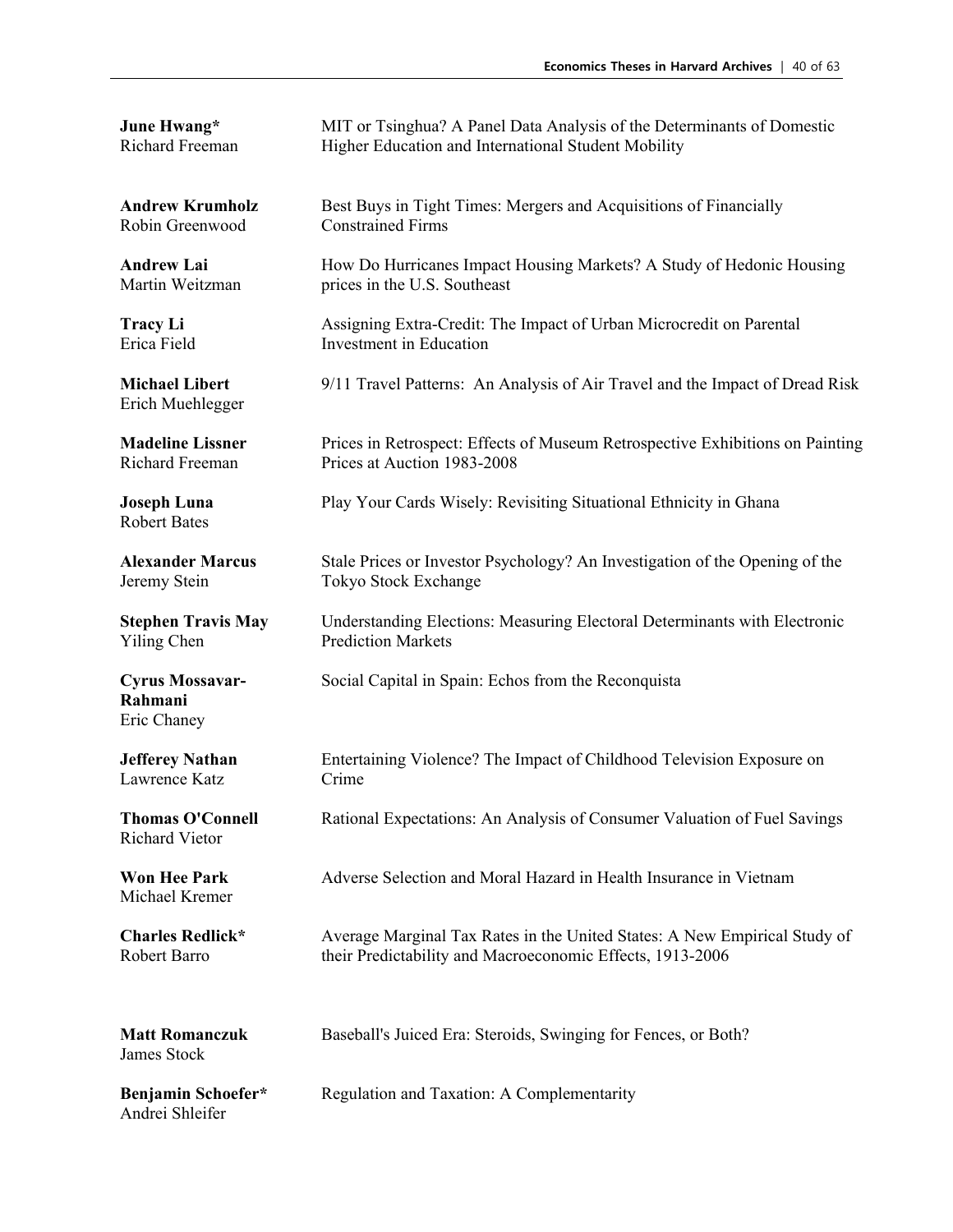| <b>Elyse Schoenfeld</b>                           | Exchanging Vows, Exchanging Political Affiliation: The Spousal Effect on    |
|---------------------------------------------------|-----------------------------------------------------------------------------|
| Claudia Goldin                                    | Party Identification                                                        |
| Prithvi Shankar<br>Erica Field                    | Family Matters: Sibling Spillovers in Rural Mexico                          |
| Diana Siu <sup>4</sup>                            | A Home of My Own: An Empirical Analysis of Parental Homeownership and       |
| Erzo Luttmer                                      | <b>Youth Educational Outcomes</b>                                           |
| <b>Zachary Smith</b>                              | Risk Segmentation in the Health Insurance Market Associated with the Spread |
| Meredith Rosenthal                                | of CDHPs: Simulations with Policy Applications                              |
| <b>John James Snidow*</b>                         | Rich Country, Rich Land, Poor People: The Effeect of Coal Endowment on      |
| Nathan Nunn                                       | Income and Local Institutions Within the United States                      |
| <b>Christopher Sullivan</b>                       | Determinants of Entry in Online Used Car Auctions: The Effect of Auction    |
| Greg Lewis                                        | Characteristics on the Probability of Entering Auctions on eBay Motors      |
| Dan Svirsky<br>Alvin Roth                         | Money is No Object: Endowment Effect Behavior for Trade Goods               |
| <b>Allison Turbiville</b>                         | The Effects of Mixed-Ethnicity Adoption and Adoptive Environments on        |
| Claudia Goldin                                    | <b>Adoptee Outcomes</b>                                                     |
| <b>Ryan Walsh</b>                                 | Age as a Handicap? An Analysis of Earnings, Human Capital, and Decision     |
| James Stock                                       | Making in Professional Golf                                                 |
| Nicholas Wells <sup>5</sup><br>Ulrich Doraszelski | Neural Network Learning in a Cournot Duopoly                                |
| <b>Eleanor Wilking</b>                            | "Of Which Countries Are Made": An Analysis of the Effects of Married        |
| Claudia Goldin                                    | Women's Property Laws on Settlement in the Western Frontier                 |
| <b>John Wilson</b>                                | An Econometric Look at the United States Temperature Record Using the       |
| Jeffrey Miron                                     | United States Historical Climatology Network                                |
| <b>Chalres Yin</b>                                | The Effects of Bank Capital Regulation: An Analysis of the Bank Lending     |
| Malcolm Baker                                     | Channel and Small Medium Enterprises in China                               |
| <b>Yuxuan Zhuang</b>                              | Beyond Morality: An Empirical Analysis of Socially Responsible Mutual       |
| <b>Richard Freeman</b>                            | Funds                                                                       |
| <b>Jan Zilinsky</b><br>Kenneth Rogoff             | Understanding Sovereign Wealth Funds                                        |

<span id="page-40-0"></span><sup>4</sup> Joint Concentrator: Economics and Math 5 Joint Concentrator: Economics and Statistics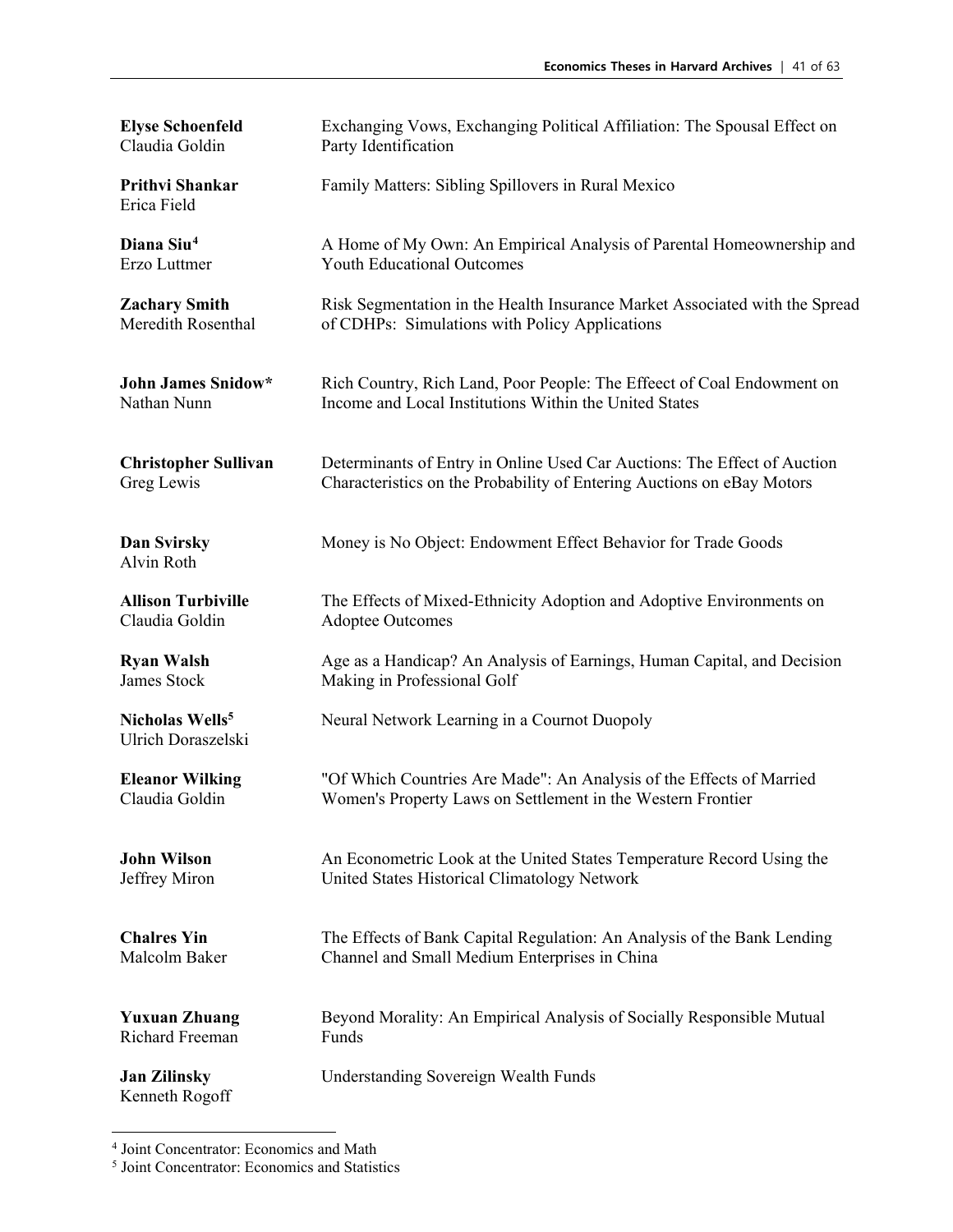| <b>Blaen Abraham</b>                                                      | From Farm to Market: Agricultural Commercialization and Productivity              |
|---------------------------------------------------------------------------|-----------------------------------------------------------------------------------|
| Ray Goldberg                                                              | in Ethiopia                                                                       |
| Andreea Akerele <sup>1</sup><br>Richard Freeman/<br><b>Timothy Colton</b> | The Effect of Government Policy on Roma (Gypsy) Welfare: Evidence<br>from Romania |
| <b>Petros Andreou</b>                                                     | Correlation of Real Estate and Stock Returns in Financial Centers: Unlike         |
| Ryan Taliaferro                                                           | any other?                                                                        |
| <b>Chethan Bachiredd</b>                                                  | Credit in Times of Crisis: An Examination of the Impact of Microcredit            |
| Rohini Pande                                                              | During the Indonesian Financial Crisis                                            |
| <b>Chaz Beasly</b>                                                        | Bad Apples? The Effect of Alternative Education on Test Scores in North           |
| Fryer                                                                     | Carolina                                                                          |
| <b>Eric Belz</b>                                                          | A New Cartel in the Pipeline: The Possibilities, Economics and National           |
| Feldstein                                                                 | Security Implications of a Natural Gas Cartel                                     |
| <b>Eric Bodnar</b><br>Efraim Benmelech                                    | Bondholder Losses in Leveraged Buyouts: The New Wave                              |
| <b>Robert Cecot*</b>                                                      | People Helping (White) People: Evidence of Racial Discrimination in               |
| Mullainathan                                                              | Peer-to-Peer Lending                                                              |
| <b>Ieva Chaleckyte</b><br>Paola Giuliano                                  | Does Cooperation Result in Better Innovation Outcomes                             |
| <b>Daniel Chen</b>                                                        | The Pricing Dynamics of Residential Amenities: A Hedonic Approach To              |
| <b>Ed Glaeser</b>                                                         | The Manhattan Residential Real Estate Market                                      |
| <b>Connie Chen</b>                                                        | Who Becomes a Sex Worker? Participation and Return to Transactional               |
| Michael Kremer                                                            | Sex in Kenya                                                                      |
| <b>Rika Christanto</b>                                                    | In the Eye of the Beholder: The Sources of Systematic Bias in Perceptions         |
| Robert Barro                                                              | of Corruption                                                                     |
| <b>Ryan Darnell</b>                                                       | Evaluating Short-Term Incentives and Managerial Behavior                          |
| Dan Bergstresser                                                          | Compensation: Evidence from the Executive Compensation Data                       |
| <b>Deanna Dong</b>                                                        | Outcasts in Chna's Urban Labor Market: A Comparison of Wages and                  |
| <b>Richard Freeman</b>                                                    | Fringe Benefits Between Rural Migrants and City Residents                         |
| <b>Patrick Griffin</b>                                                    | Analyzing the Market's Reaction to Activism: A Study of Non-Target                |
| Efraim Benmelech                                                          | Portfolio Returns                                                                 |

<span id="page-41-0"></span><sup>&</sup>lt;sup>1</sup> Joint Concentrator: economics and government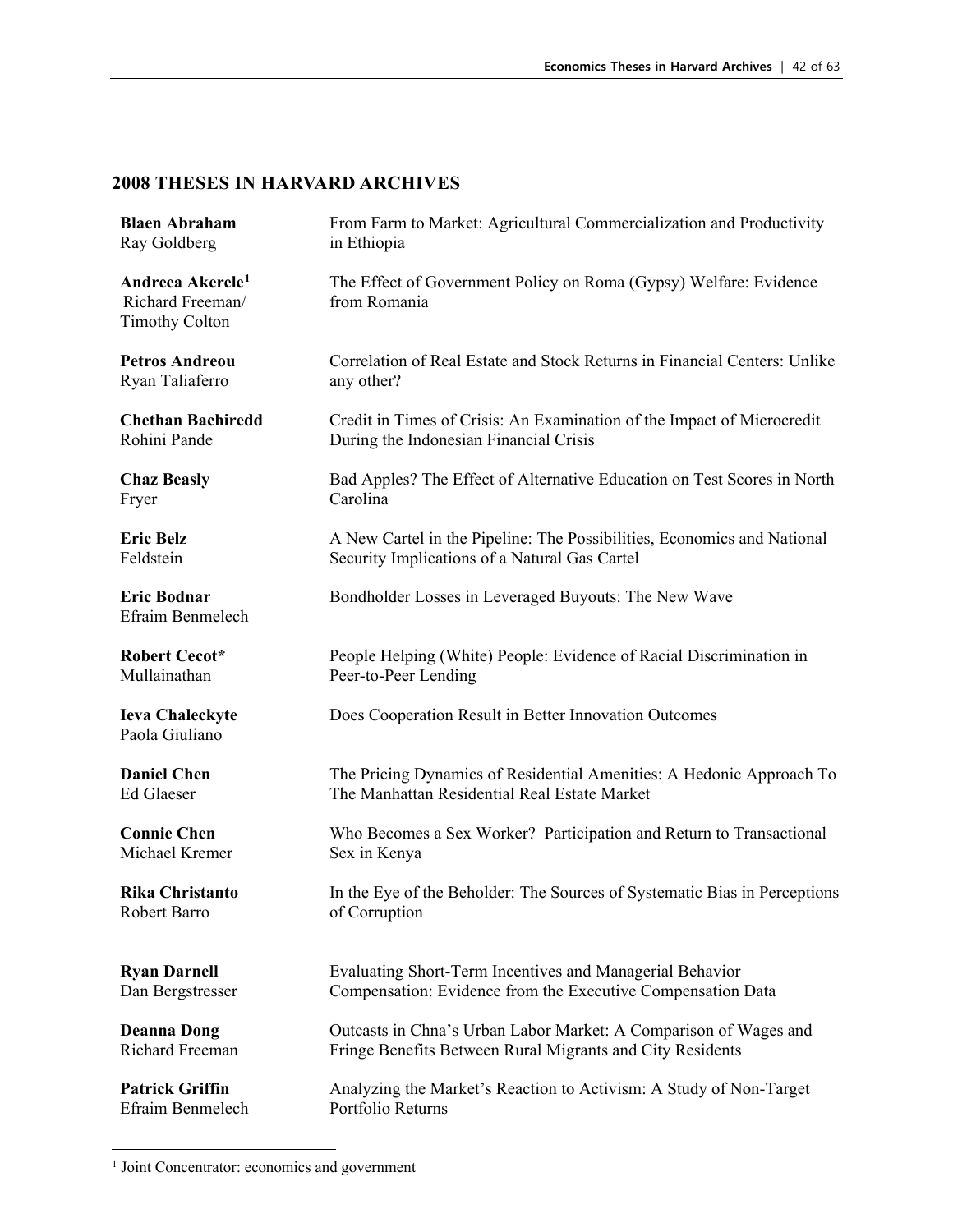**Gretchen Guo** Meredith Rosenthal

**Chicki Gupta** Frank

**Parag Gupta** Efraim Benmelech

**Adam Guren\*** Larry Katz

**Yinliang He** Oliver Hart

**Jack Hsiao** Jorgenson

Martimer

**Eric Kouskalis\*<sup>2</sup>** Mary Brinton/ Kremer

**James Kwok** Richard Freeman

**Stephanie Kwong** Robin Greenwood

**Hyun Lee** Alberto Alesina

**Jonathan Lee\*** David Laibson

**Steven Leung[2](#page-42-0)** Auraham Ebenstein

**Yiran Michelle Li** David Bloom

**Michael Love** Larry Katz

**Yao Lu** Claudia Goldin Cluttering the Health Care Landscape: Location Determinants of Retail Clinics

Country of First Global Launch: The Effects of Economic, Regulatory, and Competitive Factors on a Pharmaceutical's Drug Launch Decision

Winning on and Off the Field: The Advertising Effect of Universities' Athletic Success on Incoming Applications

The Marriage Market Returns to College Equity

Buddenbrooks Revisited: The Performance of Family Firms in Germany

Informational Prices in Closed End Funds: A Study of Fund Discount Convergence with Cointegration

**Adam Kapor Cueing and Novelty Effects in Consumer Demand** 

The Introduction of Technology to South African and Namibian Schools

Why Do They Leave Canada? An Analysis of the Return Migration Behavior of International Immigrants

Does Activism at Heinz Spill Over to Campbell Soup? Shareholder Activism and its Effect on Peer Firm Stock Returns

Determinants of Social Expenditure: Power of Ethnic Antipathy versus Power of the Family

Investigating the Labor Supply Implications of Kahneman's Peak-End Rule

The Search for China's Missing Women: Old Age Security and the Mitigating Effects of Rural Pension Programs

Pathogens and Passports: The Effect of Infectious Disease on International Tourist Arrivals

Learning to Battle the Legacy? The Impact of Education Quality on Employment Outcomes of Young Adults in South Africa

Do Chinese Women Really Hold Up Half the Sky? The Gender Earnings Gap in Urban China, 1988-2002

<sup>2</sup> Joint concentrator: social studies and economics

<span id="page-42-0"></span><sup>2</sup> Joint concentrator: economics and east Asian studies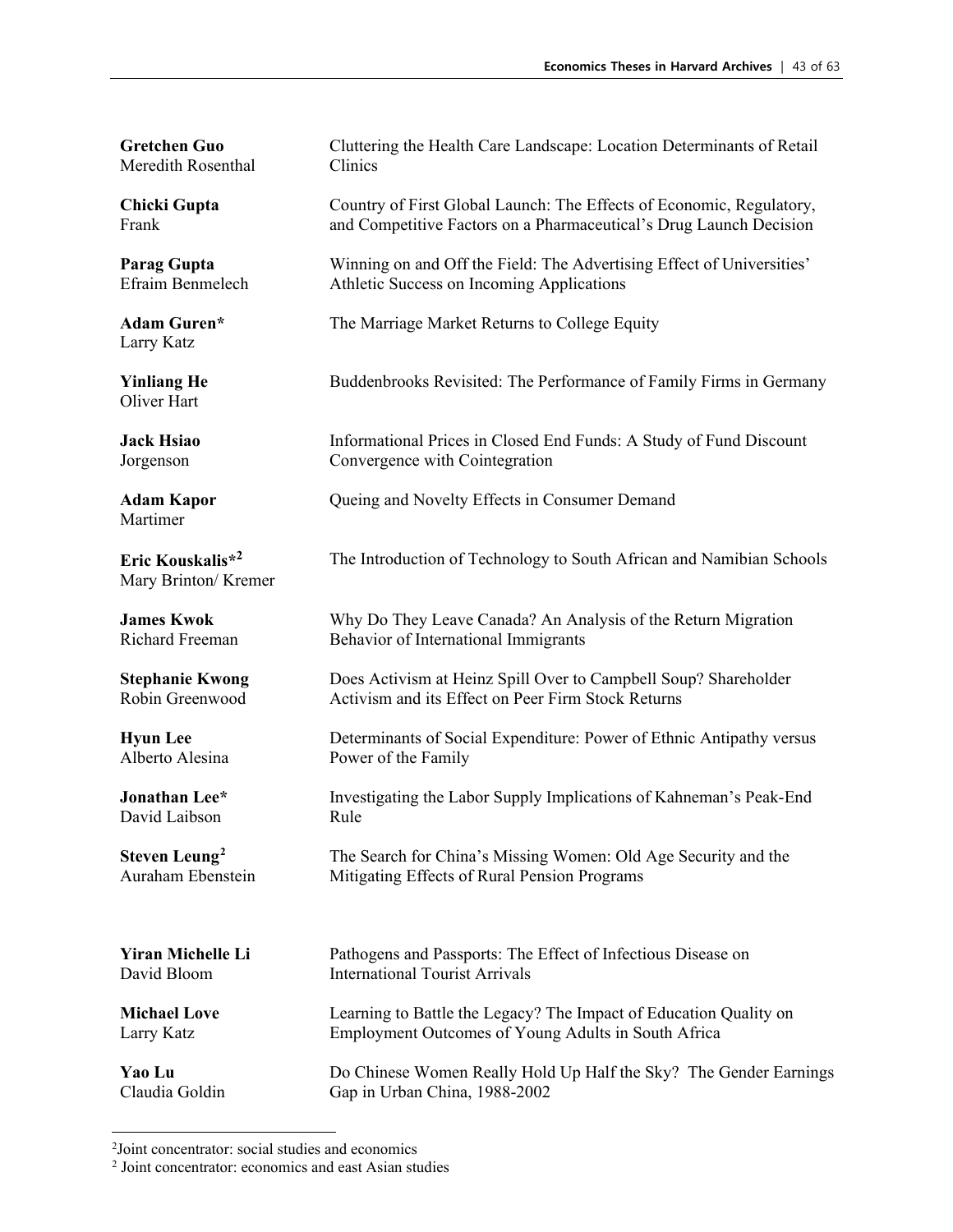**Ravi Metha** Miron

**Elizabeth Ndor** Nathan Nunn

**Eiko Okamoto** Ulrich Doraszelski

**Elisa Olivieri** Claudia Goldin

**Taylor Owings** Sendhil Mullainathan

**Alex Radu** Effrain Benmelech

Andrei Shleifer

**Brian Rose** Ellen Meara

Robert Barro

**Carolyn Sheehan** Paul Healy

**Jonathan Siegel\*** Ed Glaeser

**Dhruv Singh** Victoria Ivashina

**Maya Tsukernik** Claudia Goldin

**Lauren Walker[4](#page-43-0)** David Cutler

**Yu-Ann Wang** Josh Lerner

**Ying Wang** What's To Blame?: Decomposing the Effects of Intentions and

Comparing the Social Costs of Waste Management: The Role of Emissions in a Cost-Benefit Analysis of Recycling Versus Landfilling

From Historical Participation in Subsistence Economies to Today's Labor Force Participation and Literacy Gender Gaps: An Analysis of Women's Economic Role Across the World

Snipers and Jumpers in eBay Motors: Do Early Bids Matter?

The Impact of the Earned Income Tax Credit on the Educational Investments of Single Mothers

Making Good Grades Scarce: The Effect of Classroom Competition on Student Effort and Performance

Discrimination in the Housing Market: Bargaining Power and its **Determinants** 

**Reed Rayman** War and Economic Development

A Poison Pill? Explanations for Black/White Differentials in the Prevalence of Severe Hypertension from the Medicare Current Beneficiary Survey

**Abdallah Salam** Does Urbanization Decrease Religious Attendance?

The Information Value of Credit Ratings in The Structured Finance Market: An Event-Study on the 2007 Credit Crisis

The Local Impact of Interstates – Assessing the Effect of Highway Construction on Surrounding Neighborhoods

Do Brand Name Banks Live Up to the Hype? An Investigation of the Reputable Banks' Heightened Risk Tolerance in the Late 1990s

Russian Pronatalism Then and Now: An Empirical Analysis

Emergency Contraception in the UK: Is Over-the-Counter Too High to Reach?

Does Listing Location Matter: Study and Comparison of Different Chinese Companies' IPO Returns in NYSE, Nasdaq, London AIM, Hong Kong, Shanghai and Shenzhen Stock Exchange

<span id="page-43-0"></span> $<sup>4</sup>$  Joint concentrator: HP and Economics  $<sup>5</sup>$  Joint concentrator: math and economics</sup></sup>

<sup>6</sup> Joint concentrator: Economics and East Asian studies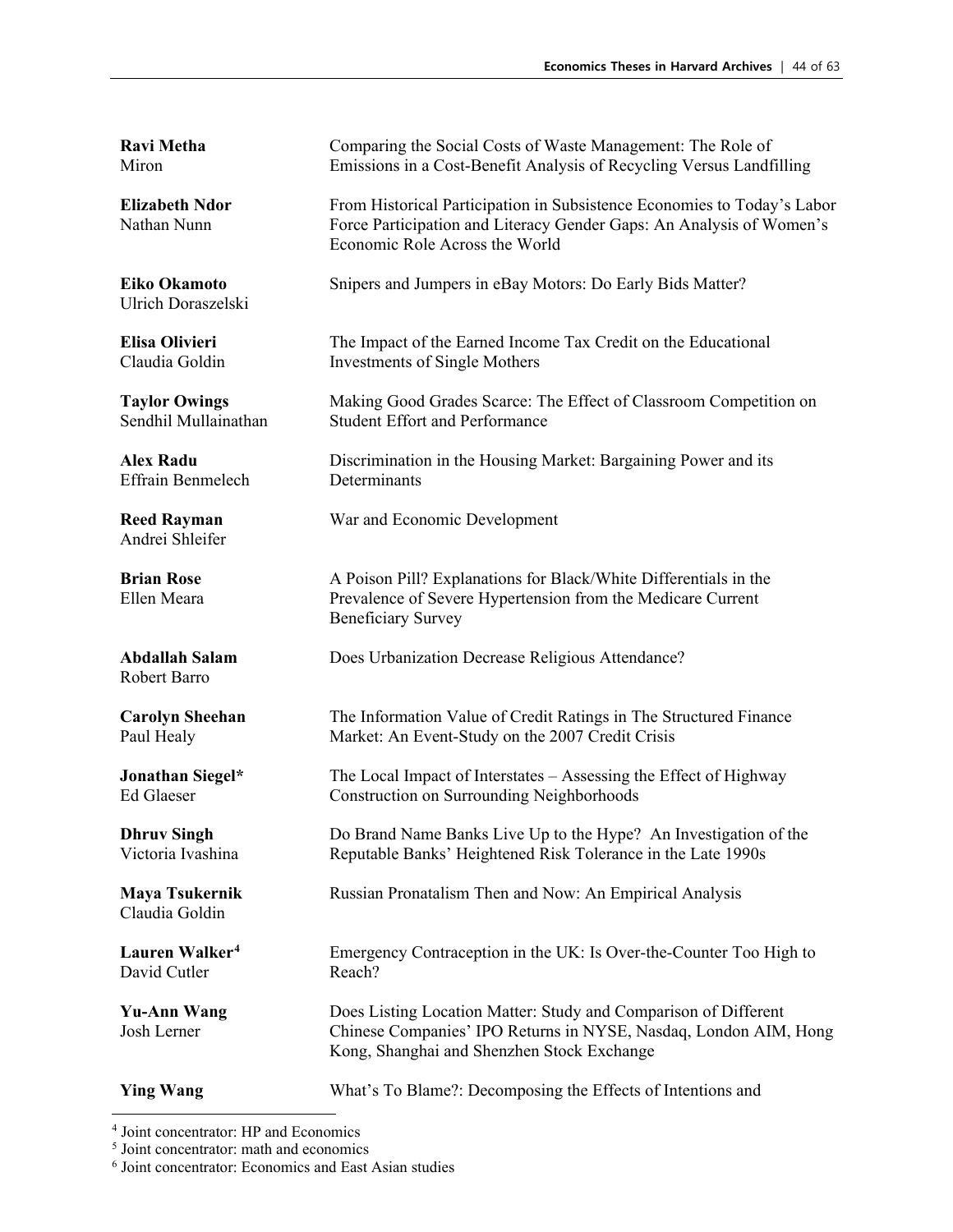| Iris Bohnet                                   | Consequences on Moral Judgments of Punishment and Reward                                                                                     |
|-----------------------------------------------|----------------------------------------------------------------------------------------------------------------------------------------------|
| <b>Helen Weng</b><br>Efraim Benmelech         | The Watchdogs of Excess: How Media and the Public's Relationship with<br>Business Evolved to Change the Governance of Corporate Corruption   |
| <b>Alex Wong</b><br>Richard Freeman           | Online Retailing and Vertical Price Controls                                                                                                 |
| Benjamin Wright <sup>5</sup><br>David Laibson | An Experimental Test of Self-Justification in Stock Sale Decisions:<br>Evidence of a Reverse Disposition Effect in Unsophisticated Investors |
| <b>Chen Xie</b><br>Richard Freeman            | The Color of Money: A Study of Race and Compensation in the National<br><b>Basketball Association</b>                                        |
| Nancy (Yinan) $Xu^6$<br>Dwight Perkins        | The Value of Relationships in Procurement Contracting                                                                                        |
| Bobby Xu*<br>Oliver Hart                      | Distortions in Shanghai's Real Estate Market                                                                                                 |
| Crystal Yang*<br>Claudia Goldin               | An Empirical Analysis of Rape Shield Legislation                                                                                             |
| <b>Zachary Yoneda</b><br>Thomas McGuire       | Medical Professionalism and Demand Inducement                                                                                                |
| <b>Edward Zhong</b><br>Efraim Benmelech       | The Strategy of Terrorism in Repeated Games                                                                                                  |

<span id="page-44-1"></span><span id="page-44-0"></span>

| <b>Joseph Abel</b>             | Take Out the Papers and the Trash: Determining the Optimal Recycling<br>Policy in Massachusetts                                                                          |
|--------------------------------|--------------------------------------------------------------------------------------------------------------------------------------------------------------------------|
| <b>Jason Borschow</b>          | Filling in the $Gap(s)$ : Examining the Effects of the Medicare Prescription<br>Drug Benefit Design on Beneficiary Drug Utilization                                      |
| Julia Chandler                 | Schooling and Sanitation: Do latrines in schools affect girls' enrollment?                                                                                               |
| <b>Ryan Duffy</b> <sup>4</sup> | The Portfolio Choice Dilemma under Stochastic Correlation: An<br>Institutional Solution                                                                                  |
| <b>Proud Dzambukira</b>        | The Political Economy of Land Reform: Clientilistic Redistribution in<br>Zimbabwe (2000-2002): Farm Expropriations and Reallocations to<br><b>Retain Political Power</b> |
| Joshua Gottlieb <sup>5</sup>   | Did Unilateral Tariff Reductions Increase Imports from Sub-Saharan<br>Africa?                                                                                            |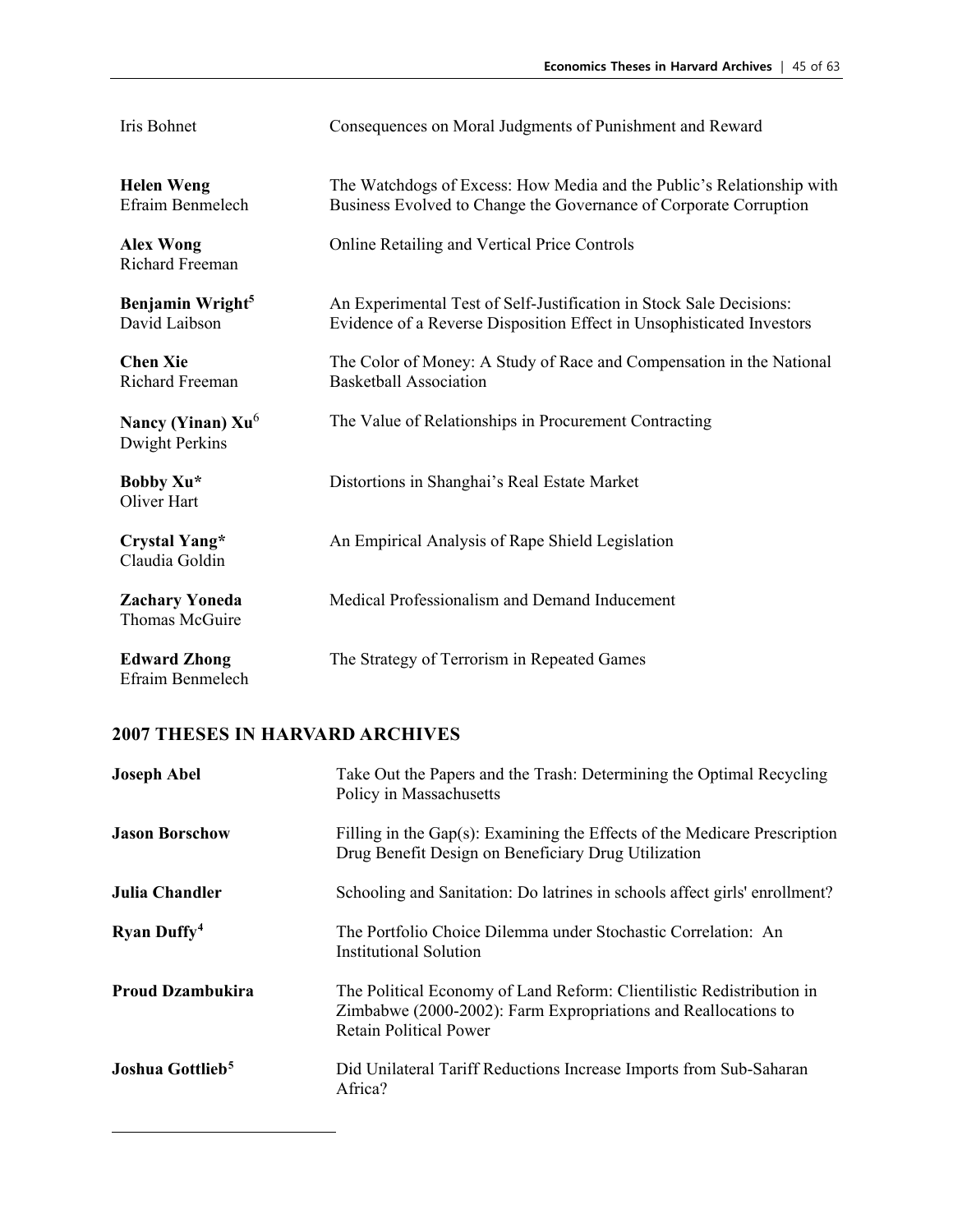| <b>Nicholas Green</b>  | Looking the Part: snap Judgments and Compensation in the Market<br>Forces                                                                                                |
|------------------------|--------------------------------------------------------------------------------------------------------------------------------------------------------------------------|
| Vaibhav Gujral         | Impact of Large-Scale Public Spending Projects on Student Outcomes:<br>An Evaluation on India's Sarva Shiksha Abhiyan Project                                            |
| May Habib <sup>6</sup> | Al-Muqawama: An Economic Approach                                                                                                                                        |
| <b>Jonathan Hall</b>   | Semi-Conspicuous Consumption: Signaling Wealth and Status in Social<br><b>Networks</b>                                                                                   |
| <b>Kevin Heaps</b>     | Toward a Rational Choice Model of Brand Loyalty                                                                                                                          |
| <b>Joycelyn Hsu</b>    | Effect of State Tax Incentives on Market Penetration Rate of Private<br>Long-Term Care Insurance                                                                         |
| <b>Shanshan Jiang</b>  | The Relative Income Effect: A Study of Habit Formation and<br>Interpersonal Comparisons in the Context of Immigration                                                    |
| <b>Niels Joaquin</b>   | Can Good Players Build Bad Reputations? An Experimental Study.                                                                                                           |
| Ashwin Kaja            | Institutionalized Insiders: Board Membership and Funding Decisions at<br>the World Bank                                                                                  |
| <b>David Katz</b>      | Are Class Rank Rules the Solution?: An Analysis of the Effects of the<br>Texas Ten Percent Plan on High School Students                                                  |
| <b>Hajin Kim</b>       | Proximity-Concentration and Network Effects: A Panel Data Analysis of<br>the Impact of Immigration on United States-Inward Foreign Direct<br><b>Investment</b> and Trade |
| <b>Aneil Kovvali</b>   | Investor Short-Termism and Classified Board Adoption                                                                                                                     |
| <b>Rich Krumholz</b>   | Terrorism Insurance in the United States: Its Origins and Effect on the<br>Insurance and Real Estate Industries                                                          |
| <b>Spencer Lazar</b>   | Online Education: The Student Behavioral Response to A Low Cost<br>Option                                                                                                |
| Xiao(Linda) Liu        | China's Missing Women: A Study of Prenatal and Postnatal<br>Discrimination                                                                                               |
| Jeremiah Lowin*        | The Fourier Copula: Theory and Applications                                                                                                                              |
| <b>Mark Lurie</b>      | The Cowles Catalyst: Why Did Economics Become a Mathematical<br>Science When It Did?                                                                                     |
| <b>Eli Nagler</b>      | The Effects of Eliminating Affirmative Action on College Enrollment<br>and Racial Achievement Gaps: Lessons from California                                              |
| <b>Eric Nielsen</b>    | The Geometry of Learning                                                                                                                                                 |

<span id="page-45-0"></span><sup>6</sup> Joint concentrator: economics and near eastern languages and civilizations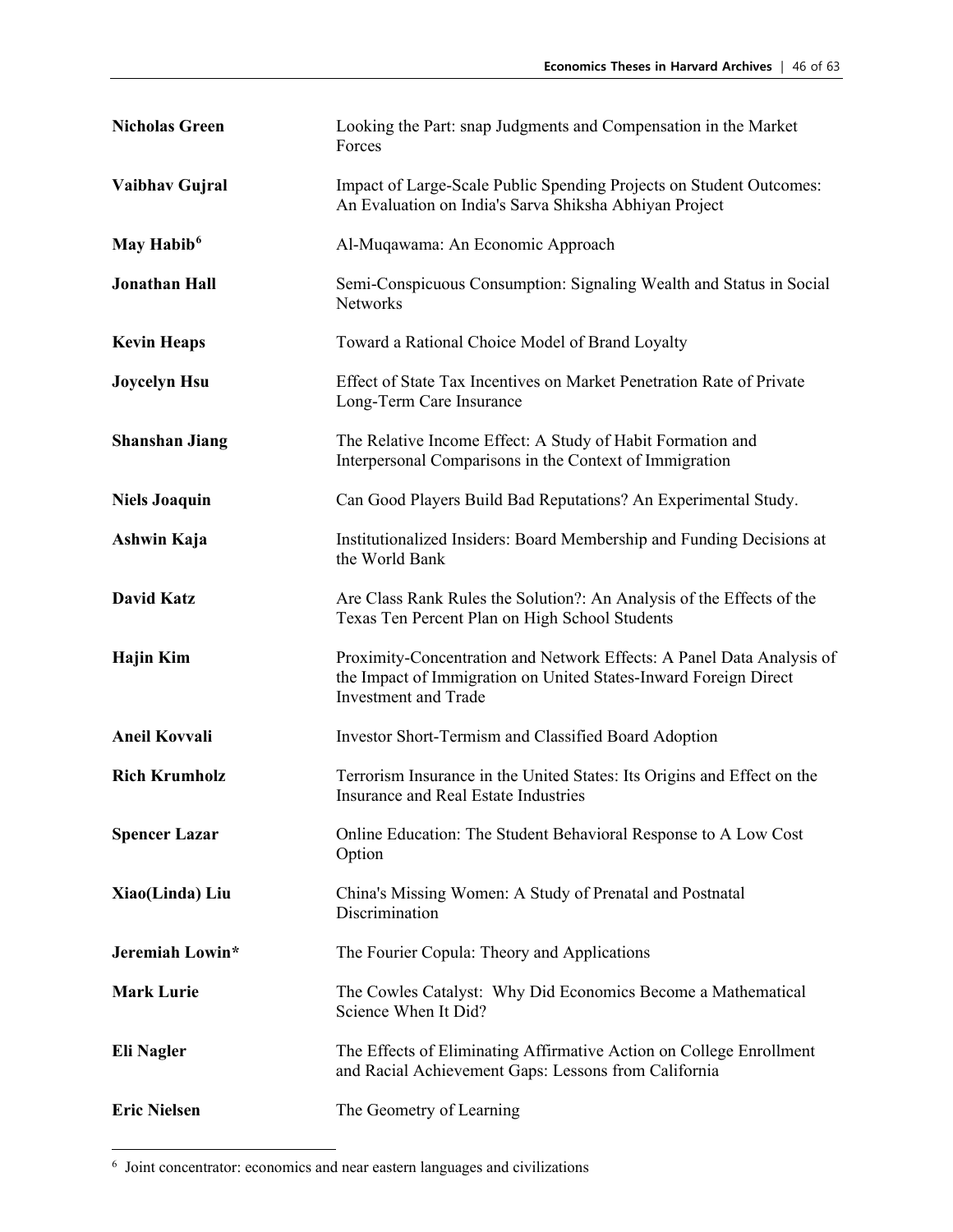| <b>Temisan Oyowe</b>          | Religion and the Politicization of the Polio Vaccination in Nigeria                                                                             |
|-------------------------------|-------------------------------------------------------------------------------------------------------------------------------------------------|
| <b>Yeunbee Jeannette Park</b> | Cash Transfers in South Africa and Bolivia: Discouraging or<br><b>Empowering Work?</b>                                                          |
| Peko Peeve <sup>7</sup>       | The Impact of Immigration on the Labor Market: Evidence from Britain                                                                            |
| <b>Andrei Pesic</b>           | Pro Imperio Mori: Economic Effects of World War I on India                                                                                      |
| <b>Robert Rogers</b>          | State-Led Efforts at Expanding Health Insurance Coverage: Was the<br>Funding Mechanism for Maine's Dirigo Health Reform Viable?                 |
| Michael Schor*                | The Returns to Activist Investing: Evidence from 13D Filings                                                                                    |
| <b>Mihir Sheth</b>            | Communal Loyalty as a Driver of Media Consumption: An Empirical<br>Study of the Gujarat Riots of 2002                                           |
| Siddhartha Sinha              | An Unscientific History of Economics: The Resurgence of Interpersonal<br>Comparisons and the Changing Definition of Economic Science            |
| Ana Sirbu                     | Migrate to Find a Job or to Get Married? Destination Selection by<br>Moldovan Emigrants                                                         |
| <b>Siddarth Suchde</b>        | Venture Capital Unraveled: An Empirical Study in the Indian Context                                                                             |
| <b>Anushka Sunder</b>         | Targeting the Poor with India's Public Distribution System? The Impact<br>of Regional Variance and Social Fragmentation                         |
| <b>Alka Tandon</b>            | Valuing a Child's Life in Africa: A Hedonic Analysis of the Market for<br><b>Bed Nets</b>                                                       |
| Elina Tetelbaum*              | A Sobering Look At How Minimum Drinking Age Laws Affect Traffic<br>Fatalities                                                                   |
| <b>David Toniatti</b>         | Group Lending with Replacement in Microfinance: A new model of<br>Micro-credit lending                                                          |
| Pablo Tsutsumi                | Domestic Intentions, International Repercussions: An Empirical Study<br>on the Impact of Sarbanes-Oxley on Latin American ADRs                  |
| <b>Derek Vance</b>            | Superior's Fleeting Superiority: An Analysis of Acquisitions of Dual-<br>class Firms in the United States                                       |
| <b>Russell Weinstein</b>      | Teacher Knows Best: Using the Abbott Decisions to Measure the<br>Importance of Teachers for Student Achievement in New Jersey Public<br>Schools |
| Alexander Wolitzky*8          | <b>Fully Sincere Voting</b>                                                                                                                     |

<span id="page-46-0"></span> $\frac{7}{8}$  Joint concentrator: economics and math  $\frac{8}{8}$  Joint concentrator: economics and math

<span id="page-46-1"></span>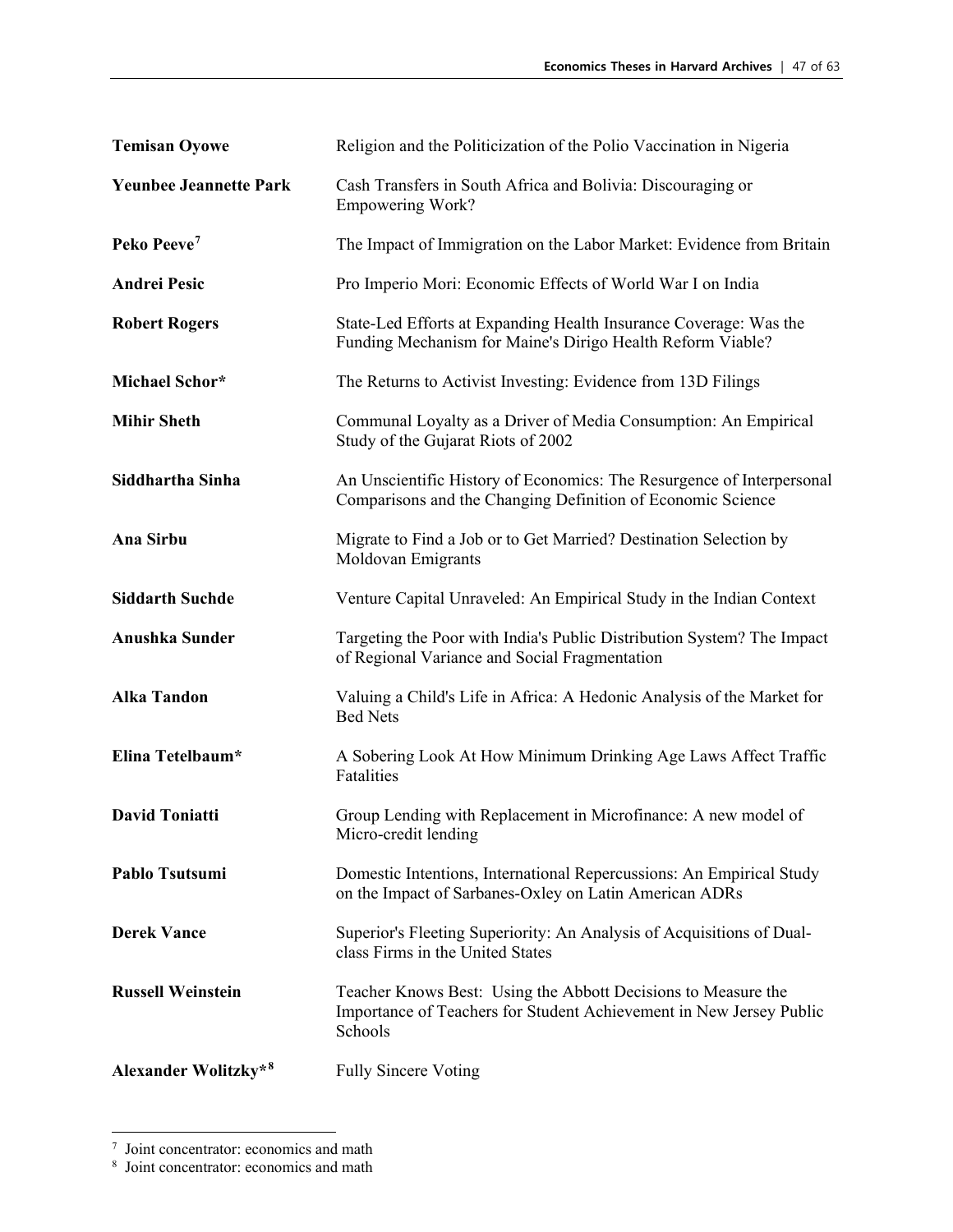| Chris Yetter* <sup>9</sup> | "Hey, did you vote?" A Social Learning Explanation of Voter Turnout                                                         |
|----------------------------|-----------------------------------------------------------------------------------------------------------------------------|
| <b>Yiding Yu</b>           | Declining Fecundity and Women's Marriage Decisions: Evidence from<br><b>State Infertility Insurance Mandates</b>            |
| Yan Zhao                   | Timing of Seasoned Equity Offerings: An analysis Using Closed-End<br><b>Funds</b>                                           |
| <b>Julie Zhou</b>          | The Role of Pre-Existing Interest Levels on Online Advertising<br>Effectiveness: An Experimental Analysis on TheCrimson.com |
| Peter Zuckerman            | Downgrade to Hold: A Research Report on the Ramifications of Recent<br>Research Reforms                                     |

| <b>Jason Abaluck</b>           | Collaboration and Ability in Undergraduate Science Classes: Theoretical<br>and Empirical Analyses                                                                |
|--------------------------------|------------------------------------------------------------------------------------------------------------------------------------------------------------------|
| Jennifer Bennett <sup>10</sup> | More Than Skin Deep: Portugese Labor Importation and the Hawaiian<br>Sugar Industry, 1878-1913                                                                   |
| <b>Kaitlin E. Burek</b>        | "Compassion in Action": The Determinants of Faith-Based Social<br>Service Provision and Government Crowd-Out Effects                                             |
| <b>Andrew Campbell</b>         | Liquid Under Pressure: The Effect of Index Reconstitutions on the S&P<br>500 Futures Market                                                                      |
| <b>Alexander Captain</b>       | The Price is Wrong: Evaluating Inter-Spatial Price Efficiency in Indian<br><b>Agricultural Markets</b>                                                           |
| <b>Caroline Cecot</b>          | Exploring Second-Generation Immigrant Educational Achievement:<br>Evidence from Children of Native-Immigrant Parents                                             |
| <b>Oana Ciorbea</b>            | Collective Action Clauses and the Resolution of Sovereign Debt Crises                                                                                            |
| <b>Grant D'Arcy</b>            | "Play to Win" or "Pay to Win": The Revenue Effects of Success in<br>Division 1-A NCAA Sports                                                                     |
| Sabrina de Abreu               | Business Groups and Tunneling in Brazil: An Empirical Analysis                                                                                                   |
| <b>Andrea Ellwood</b>          | Putting School Accountability to the Test: A Cross State Analysis of the<br>Effect of School Accountability on Test Scores and Other Student<br>Outcomes         |
| <b>Niyum Gandhi</b>            | Corporate Investment in the Presence of Inefficient Markets and<br>Managerial Optimism                                                                           |
| <b>Jonathan Hay</b>            | Can Flows Predict Price Movements? The Relationship between Order<br>Flows, Trader Positioning, and Returns in the Ten-Year U.S. Treasury<br>Note Futures Market |

<span id="page-47-0"></span><sup>&</sup>lt;sup>9</sup> Joint concentrator: economics and math

<span id="page-47-1"></span><sup>&</sup>lt;sup>10</sup> Joint concentrator: history and economics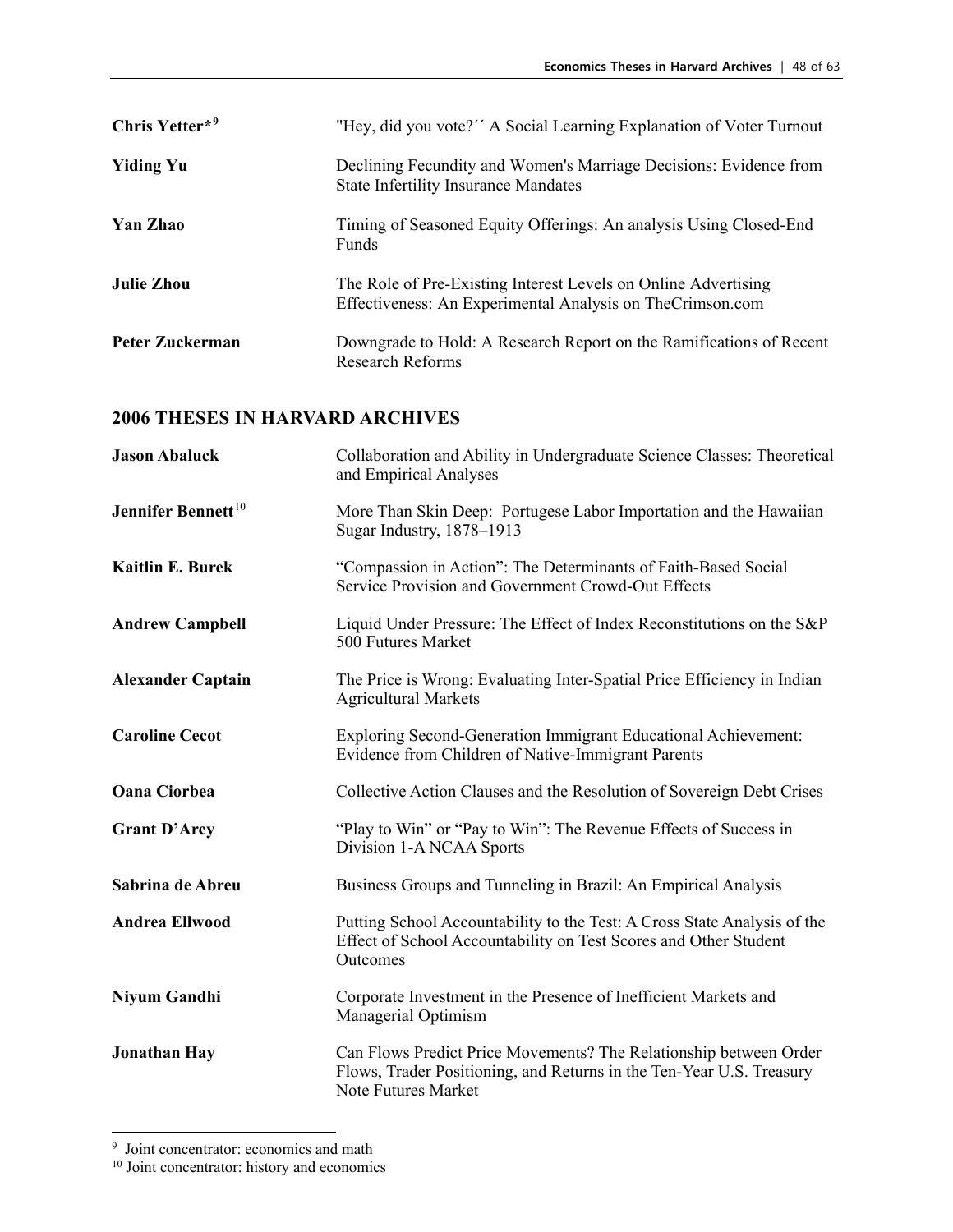| <b>Morgan Henderson</b>              | The Migration Response to Military Base Closures                                                                                      |
|--------------------------------------|---------------------------------------------------------------------------------------------------------------------------------------|
| <b>Grace Hou</b>                     | Increasing Adoptions from Foster Care: An Empirical Study of the<br>Adoption and Safe Families Act of 1997                            |
| Bukamu Laone Hulela <sup>11</sup>    | Raising the Living Standards of HIV/AIDS Survivors: The Impact of<br>HIV/AIDS on Fertility and Human Capital Accumulation in Botswana |
| Stephanie Hurder <sup>12</sup>       | Interdependent Preferences and the Universal Type Space                                                                               |
| <b>Benjamin Istvan</b>               | The Effect of S&P 500 Inclusion on Investment and Security Issuance                                                                   |
| <b>Michael R. James</b>              | Right Opinions, Real Profits: Measuring the Efficiency of Online Futures<br>Markets                                                   |
| Prital Sailesh Kadakia               | Habitual Savings Behavior: The Effects of Context and Income Shocks<br>on Recurring Deposit Microsavings Accounts                     |
| <b>Kyle Christopher Klopcic</b>      | Does Paying Teachers More Increase School Quality? The Effects of<br>Slowing Salary Growth on Student Achievement in Wisconsin        |
| Julian Kolev*                        | Endogenous Group Formation and Non-Assortative Matching in<br>Adverse-Selection Microfinance Lending                                  |
| <b>Seung-Kyu Kong</b>                | Competitive Balance in College Football: Testing for Structural Breaks                                                                |
| <b>Brian Kozlowski</b>               | Evidence for Intra-Industry Effects Following Earnings Restatements:<br>Temporal Clustering and Business Transfer                     |
| Jonathan Y. Lai                      | A Study of Inflation-Indexed Debt: Risk Measurement, Return<br>Prediction, and Inflation Forecasting                                  |
| <b>William W. Lambert</b>            | Household Vehicle Choice and Travel Behavior: An Analysis of<br><b>Consumer Reaction to Gas Price Fluctuations</b>                    |
| <b>James Ginns Levine</b>            | Does the Opportunity to Obtain a GED Credential Encourage Students to<br>Drop out of High School?                                     |
| Shih En Lu*                          | Quasi-Hyperbolic Discounting and the Dual-Self Model in Rubinstein-<br><b>Stahl Type Bargaining</b>                                   |
| Qicheng $\mathbf{M} \mathbf{a}^{13}$ | Utility-Based Bandwidth Allocation and Link Scheduling in Wireless<br>Networks: Linear Programming and Market-Oriented Approaches     |
| Michael M. Mathai                    | Evidence for Preference Variation Based on Cue Exposure: An Empirical<br>Analysis of Laibson's Cue-Theory of Consumption              |
| Sarah Maxwell <sup>14</sup>          | Understanding Charter School Achievement: Assessing the Academic<br>Achievement of California Charter School Students                 |
| Divya MInisandram                    | Does Pro-Labor Regulation Actually Hurt Workers: Evidence from India                                                                  |

<span id="page-48-0"></span><sup>&</sup>lt;sup>11</sup> Joint concentrator: economics and A&AAS

<span id="page-48-1"></span><sup>&</sup>lt;sup>12</sup> Joint concentrator: math and economics

<span id="page-48-2"></span><sup>&</sup>lt;sup>13</sup> Joint concentrator: computer science and economics  $14$  Joint concentrator: sociology and economics

<span id="page-48-3"></span>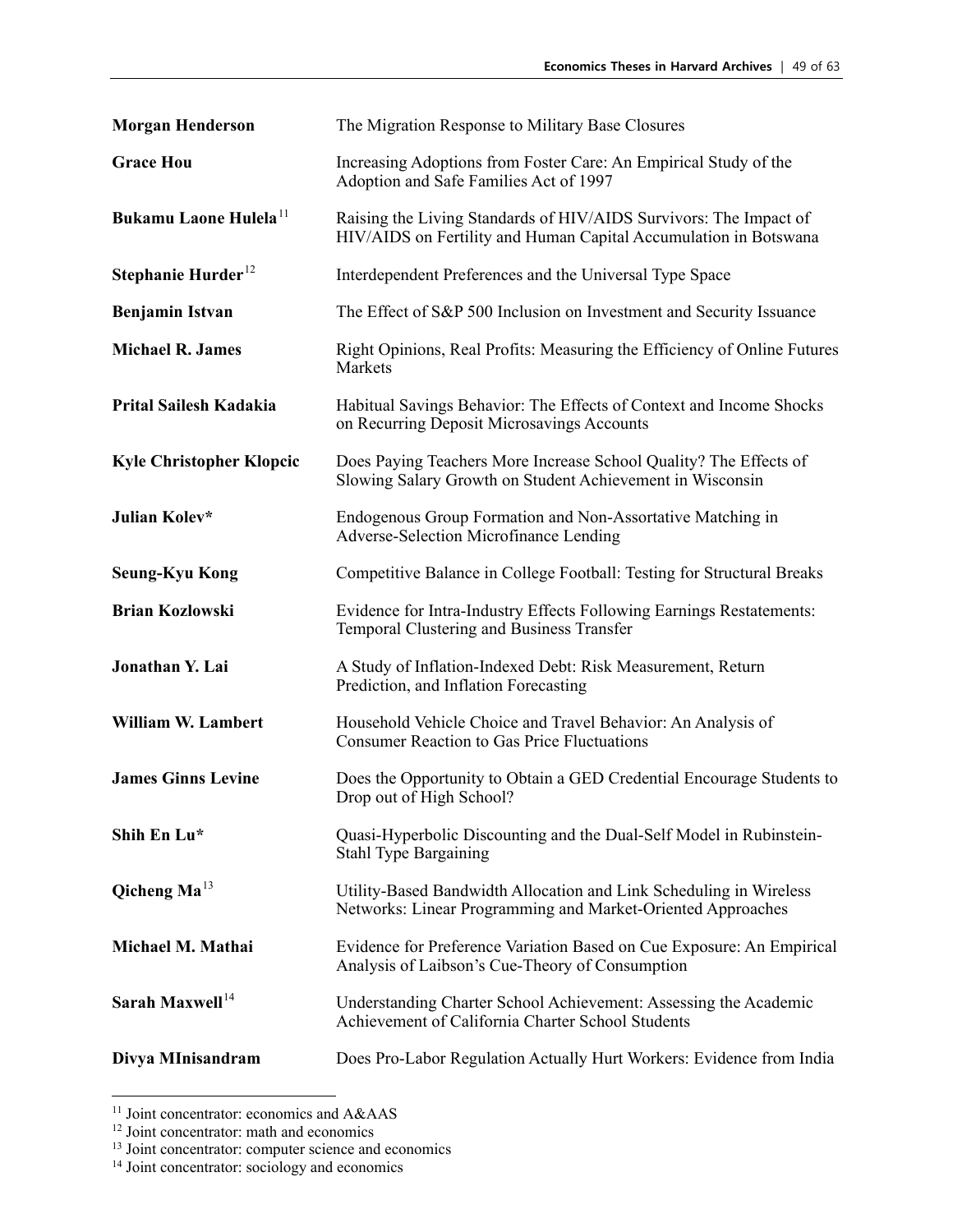| Dina Mishra                   | The Effects of Relative Performance Feedback and Task Domain on<br>Gender Differences in Entry into Competitive Environments: An<br><b>Experimental Analysis</b> |
|-------------------------------|------------------------------------------------------------------------------------------------------------------------------------------------------------------|
| Sarah L. Paiji*               | How Black is the Iraq War? Racial Representations of U.S. Troops in<br>Newspaper Images                                                                          |
| <b>Glenn Poppe</b>            | Specialization in the Multitask Principal-Agent Model: A New<br>Perspective from Professional Tennis                                                             |
| <b>Azra Pravdic</b>           | Searching for a Negative Impact of Immigration on Social Spending:<br>Evidence from the Advanced Industrial States                                               |
| <b>Mridula Raman</b>          | The Other Side of the Abortion Debate: The Impact of Legalizing<br>Abortion on American Women's Education, Labor, and Marital<br>Outcomes                        |
| <b>Neel Rao</b>               | Social Effects on Health Care Decisions: Evidence from Harvard<br>Undergraduates                                                                                 |
| <b>David Reynolds</b>         | The Costs of Financial Distress: Evidence from Former Asbestos<br>Producsing Firms                                                                               |
| <b>Allison Kristine Rone</b>  | Hedonic Pricing in Differentiated Product Markets: A Case Study of the<br>Toyota Prius and the Warm Glow                                                         |
| Ruchira Saha                  | The Impact of School Familty Planning Policies on Teenage Sexual<br>Behavior                                                                                     |
| Aditya Sanghvi <sup>15</sup>  | An Online, Budget-Constrained Truthful Mechanism                                                                                                                 |
| <b>Timothy John Schwuchow</b> | Do Differences in State Welfare Policy Affect the Residential Choices of<br>the Poor?                                                                            |
| Daniel W. Shoag               | Unemployment Benefits and Disinflation: A New Theory of the Rise in<br><b>Unemployment Rates</b>                                                                 |
| Lisa L. Shu* <sup>16</sup>    | Is the Endowment Effect Due to Loss Aversion or Mere Ownership?                                                                                                  |
| James R. Sigel $^{17}$        | The States, the Railroads, and Protectionist Barriers: Trade Globalization<br>among the 19th Century U.S. States                                                 |
| <b>Zachary B. Singer</b>      | Estimating the Elasticity of Demand for Electricity in New Zealand:<br>River Flow as a Supply Shifting Instrument                                                |
| <b>David Sokolor</b>          | Cross-Border Corporate Campaign Contributions and Foreign Direct<br>Investment: Hand-in-Hand or Worlds Apart?                                                    |
| <b>Ella Spottswood</b>        | Trade Dynamics in the West African Economic and Monetary Union<br>1980-2004                                                                                      |

<span id="page-49-0"></span><sup>&</sup>lt;sup>15</sup> Joint concentrator: computer science and economics

<span id="page-49-1"></span><sup>&</sup>lt;sup>16</sup> Joint concentrator: economics and psychology

<span id="page-49-2"></span><sup>&</sup>lt;sup>17</sup> Joint concentrator: government and economics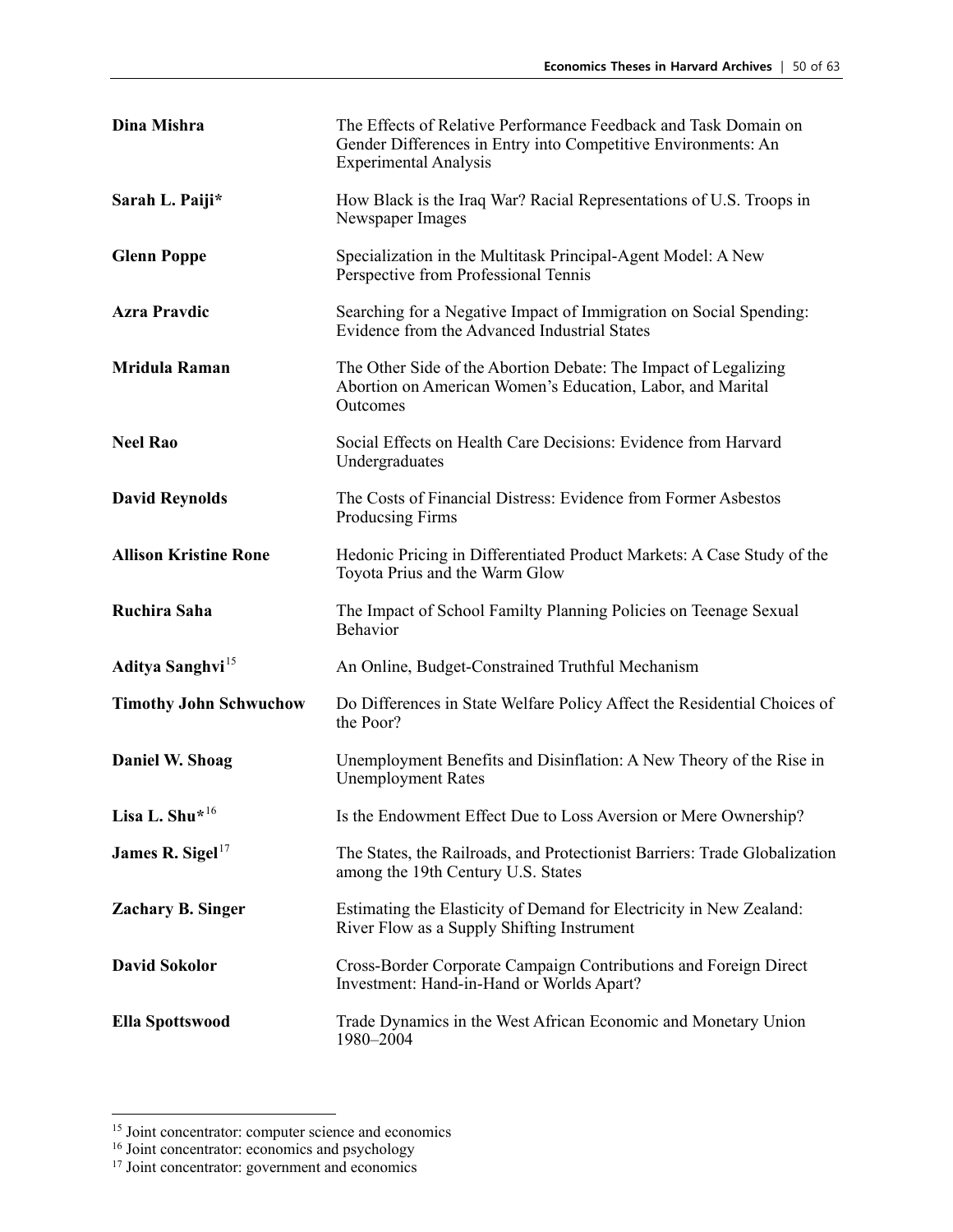| Lakshmi Sridharan                        | Positive Externalities of HAART on Employment and Income: The<br>Malaysian Case                                                  |
|------------------------------------------|----------------------------------------------------------------------------------------------------------------------------------|
| <b>Matthew Steinert</b>                  | The Return on Education: Productivity and the Signaling of Ability                                                               |
| <b>Maile Sinn Fong</b><br>Tavepholjalern | Playing by the Rules: An Empirical Analysis of Doping in Athletics                                                               |
| <b>Georgios Theophanous</b>              | The Causes and Consequences of Judicial Radicalism: A Study of the US<br><b>Appeals Courts</b>                                   |
| Conor Tochilin <sup>18</sup>             | Advancing the Identity Approach: Moral Norms and Economic Behavior                                                               |
| <b>Miray Topay</b>                       | In the Wake of the Storm: The Solow Model, Natural Disasters, and<br>Openness                                                    |
| Vasudev Vadlamudi                        | Technology in the Classroom: Assessing the Impact of California's<br>Digital High School Program                                 |
| <b>William Atlee Woolston</b>            | Do "Great Expectations" Matter? The Relationship between Teacher<br><b>Expectations and Student Academic Success</b>             |
| Danny Ferris Yagan*                      | Decisions under the UC Affirmative Action Ban: Evidence from Law<br>School Applications of Harvard College Seniors and Graduates |
| <b>Shengping (Shelby) Yu</b>             | 7-Eleven Here and 7-Eleven There: Market-type Dispersion in<br>Convenience Store Chains                                          |

| <b>Zareef Ahmed</b>                                                                                                                                                                              | Does Microfinance Help Increase Education? A Case Study of Rural<br>Bangladesh                                                                          |
|--------------------------------------------------------------------------------------------------------------------------------------------------------------------------------------------------|---------------------------------------------------------------------------------------------------------------------------------------------------------|
| Victor Olayemi Alaran How Oil Revenue Affects Growth at the State Level in Nigeria: Using Amoo <sup>19</sup><br>Ethnicity as an Exogenous Instrument in the Governance of Resource<br>Allocation |                                                                                                                                                         |
| <b>Hayley Bay Barna</b>                                                                                                                                                                          | Wanting to Win: A Motivational Account of the Winner's Curse                                                                                            |
| <b>David Palmer Borden</b>                                                                                                                                                                       | When Good Weather Goes Bad: Retrospective Utility Evaluation and<br>Return Decisions in the Cruise Industry                                             |
| <b>Joseph Bress</b>                                                                                                                                                                              | What Impact Does Direct-to-Consumer Advertising of Prescription<br>Drugs Have on the Advancement of Drug Candidates within<br>Pharmaceutical Pipelines? |
| Sebastián Andrés Brown                                                                                                                                                                           | Money, Crucifixes and Ballot Boxes: Abortion Legislation and the<br>Theory of Institutions                                                              |
| <b>Clay Calhoon</b>                                                                                                                                                                              | Why Do People Give to Sure Winners? Rational Voter Theory, Identity,<br>and Political Contributions                                                     |

<span id="page-50-0"></span><sup>&</sup>lt;sup>18</sup> Joint concentrator: economics and philosophy

<span id="page-50-1"></span><sup>&</sup>lt;sup>19</sup> Joint concentrator: economics and A&AAS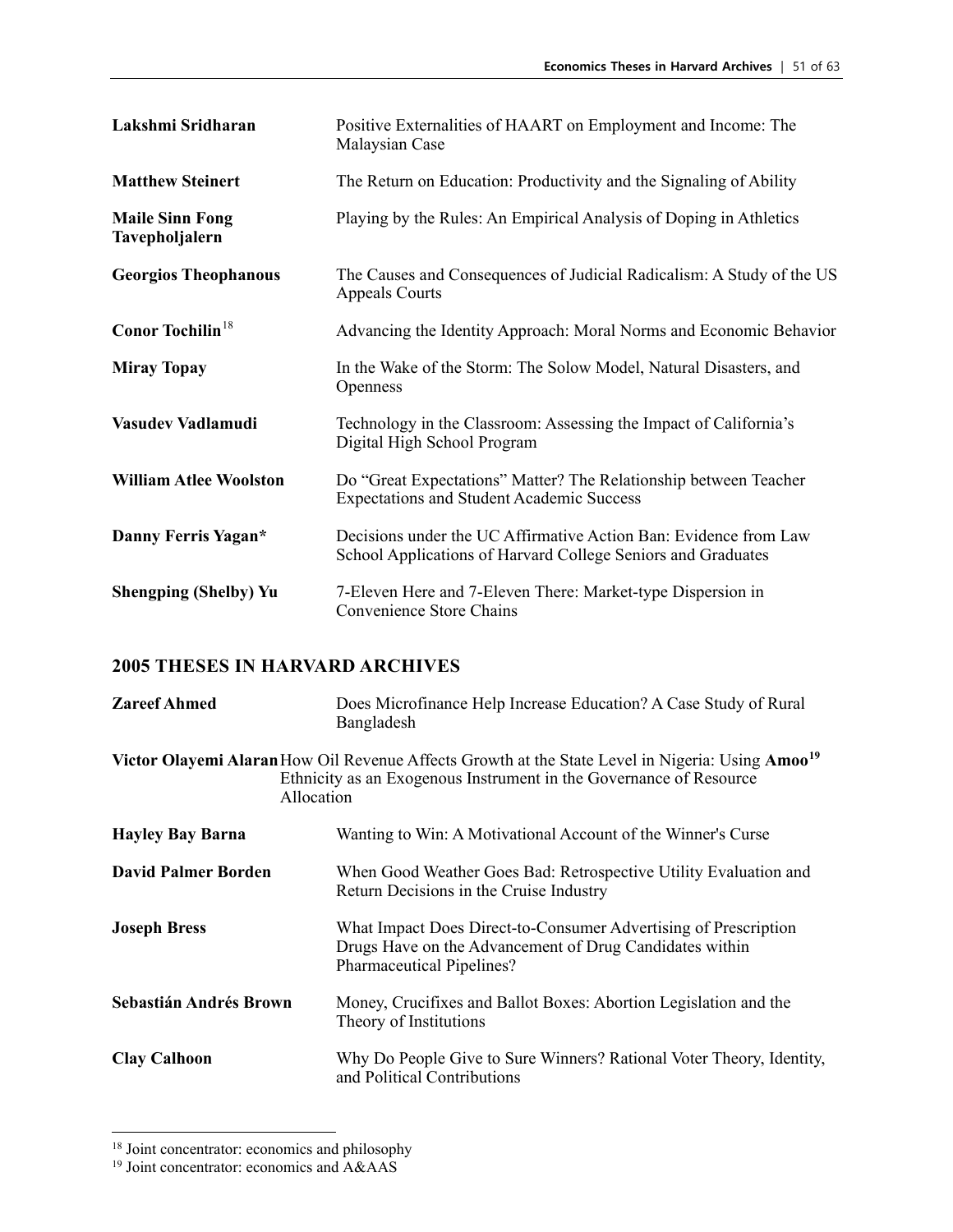| <b>Robert Cantwell</b>         | The Effect of Additional Community Development Spending on Job and<br>Income Growth: Evidence from the Community Development Block<br><b>Grant Program</b> |
|--------------------------------|------------------------------------------------------------------------------------------------------------------------------------------------------------|
| Matt Chingos*20                | The Effects of Florida's A-Plus Accountability and School Choice<br>Program on Student Achievement                                                         |
| Jie Hae Choi <sup>21</sup>     | The Boundaries between Us and Others: An Anthropological and<br>Economic Analysis of the Chad-Cameroon Oil Pipeline's Impact on<br>Social Group Identities |
| Jeffrey P. Clemens*            | Opium in Afghanistan: Prospects for the Success of Source-Country<br>Drug Control Policies                                                                 |
| <b>Michael Robert Conti</b>    | The Effect of Consolidation in the Hospital Market on Prices and Costs                                                                                     |
| Melissa L. Dell*               | Widening the Border: The Impact of NAFTA on Female Labor Force<br>Participation in Mexico                                                                  |
| <b>Deepa Bholanath Dhume</b>   | The Effect of Women's Education on Terrorism: Examining a Causal<br>Chain Involving Fertility and Young Male Populations                                   |
| <b>P. Shane Dinneen</b>        | The Delaware Anomaly: An Empirical Investigation of the District of<br>Delaware's Abnormally High Bankruptcy Refiling Rate                                 |
| <b>Rui Dong</b> <sup>22</sup>  | Combinatorial Clock Auction for Airport Time Slots: An Agent-Based<br>Analysis                                                                             |
| Jonathan Doochin <sup>23</sup> | Duchenne Smiles Trigger Motivation: Smiling Makes a Monetary<br>Difference in Adverstisements                                                              |
| <b>Fuad Faridi</b>             | Does the Availability of Immigrant Labor Make the Bite of Minimum<br>Wage Increases Worse?                                                                 |
| <b>Magali Fassiotto</b>        | How Pineapple Changed Eight Islands: The Economic Impact of Canned<br>Pineapple on the State of Hawaii, 1900-1935                                          |
| James Fordyce <sup>24</sup>    | Signals or Noise? Accounting for Variation in the Price Responsiveness<br>of Residential Water Demand                                                      |
| <b>Ryan M. Geraghty</b>        | Globalization in the Roman Empire: A Formal Model of Rome's<br>Expansion, 200 B.C. - A.D. 100                                                              |
| Emira Gjata                    | What Really Matters in Bilateral Microfinance: The Case of Albania's<br>ProCredit                                                                          |
| <b>Julia Gluck</b>             | Sex, Teens, and U.S. Schools: Identifying Peer Influence on Adolescent<br>Sexual Behavior                                                                  |

<span id="page-51-0"></span>

<span id="page-51-2"></span><span id="page-51-1"></span>

<sup>&</sup>lt;sup>20</sup> Joint concentrator: government and economics<br><sup>21</sup> Joint concentrator: anthropology and economics<br><sup>22</sup> Joint concentrator: computer science and economics

<span id="page-51-3"></span><sup>&</sup>lt;sup>23</sup> Joint concentrator: psychology and economics

<span id="page-51-4"></span><sup>&</sup>lt;sup>24</sup> Joint concentrator: ESPP and economics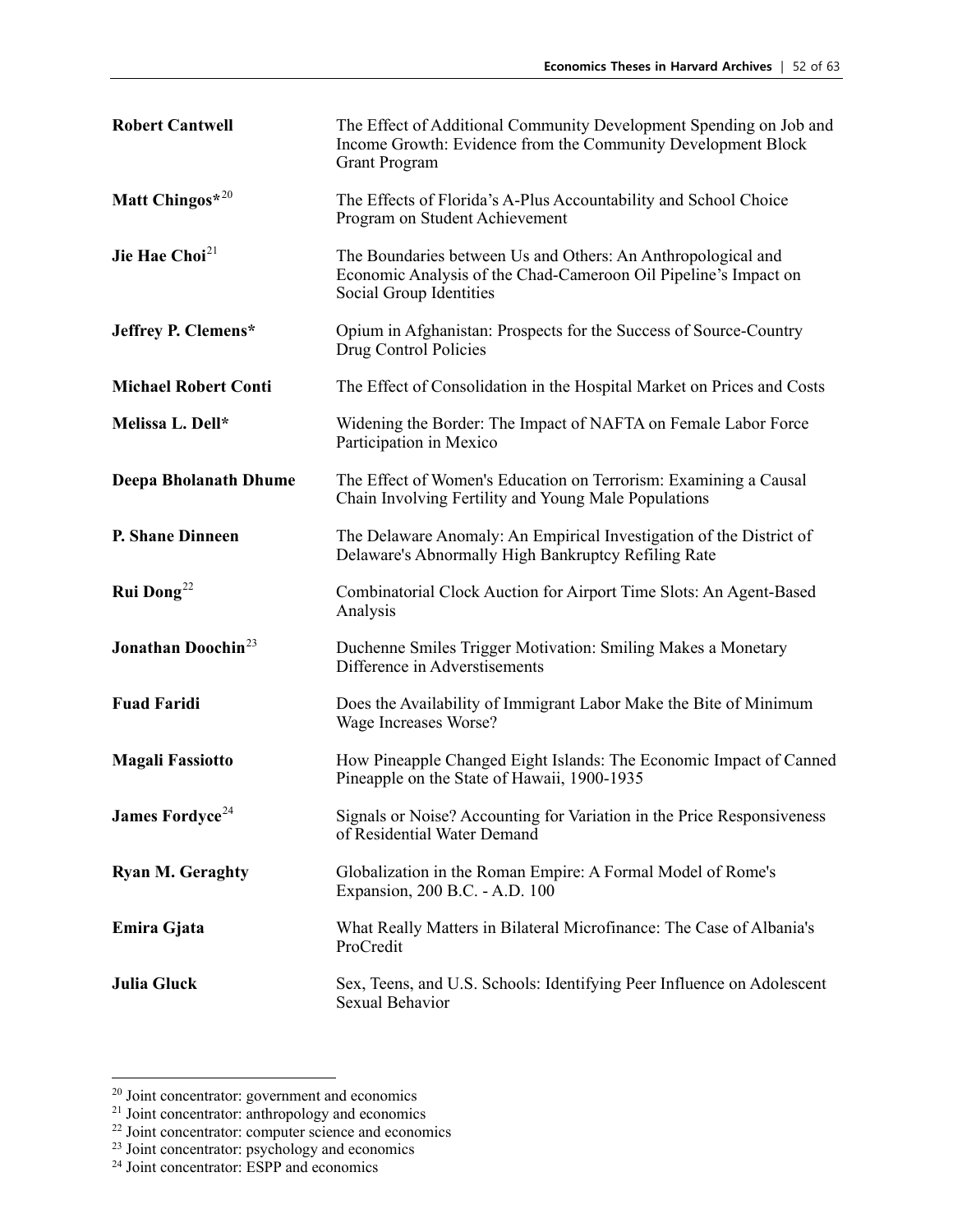| Nilanthi D. Gunawardane          | Little Emperors: Estimating the Health Impacts of the Quantity-Quality<br>Tradeoff                                                                          |
|----------------------------------|-------------------------------------------------------------------------------------------------------------------------------------------------------------|
| <b>Asher R. Hochberg</b>         | Institutional Equity Trading Around Demand and Supply Shocks                                                                                                |
| Leif Holtzman <sup>25</sup>      | Why Size Matters: Framing and Mental Accounting in the Domains of<br>Time and Accounting                                                                    |
| Daniel J. Irom                   | The Informational Efficiency and Price Discovery Mechanism of<br><b>Emerging Sovereign Credit Markets</b>                                                   |
| <b>Megan Elizabeth Kohout</b>    | Check the Tag: An Analysis of Changes in United States Apparel Imports<br>Following the Partial Implementation of the Agreement on Textiles and<br>Clothing |
| <b>Lia Christine Larson</b>      | When Girls Stop Competing Against Boys: An Experimental Analysis of<br>the Competitive Behavior of Young Children                                           |
| Li Lin                           | What Are the Consequences of Ending Court-Ordered Desegregation<br>Plans?                                                                                   |
| Zachary Liscow*26                | The Impact of Tenancy Insecurity on Forest Cover in Nicaragua's<br><b>Agricultural Landholdings</b>                                                         |
| David Mericle <sup>27</sup>      | The Effect of the Taiping Revolution on the Nineteenth-Century Chinese<br>Economy                                                                           |
| <b>Kyle E. Nasser</b>            | Rival Views of the Origins of Liberal Economics                                                                                                             |
| Nina Ni                          | Television Viewers' Perception of Media Bias                                                                                                                |
| Natalija Novta                   | The Effect of Ethnic Heterogeneity on Public Goods Provision: Serbia,<br>1981 and 2002                                                                      |
| <b>Shira Rebecca Anne Pinnas</b> | Social Welfare Implications of Medical Liability Tort Reform                                                                                                |
| Krishna Ajit Rao                 | Who Pays for Pension Plan Reform? The Economic Implications of<br>ERISA                                                                                     |
| <b>George M. Saalouke</b>        | Does Medical Malpractice Reform Affect Physician Location? The<br>Economic Effect of Damage Caps                                                            |
| <b>Noah Saft</b>                 | Cross-Country Effectiveness of Select Donor Aid Portfolios                                                                                                  |
| <b>Matthew Salzberg</b>          | Israeli Government Debt: Altruistic Investors in the Absence of<br>Arbitrageurs                                                                             |
| <b>Heather Ward Schofield</b>    | The Health Implications of Microcredit in Indonesia                                                                                                         |
| <b>Griffin Schroeder</b>         | Relative Investment Performance of Foreign Direct Investment in China:<br>Discrepancy in Outcome between Greater China and "True" Foreign<br>Investment     |

<span id="page-52-1"></span><span id="page-52-0"></span> $\frac{25}{26}$  Joint concentrator: psychology and economics  $\frac{26}{27}$  Joint concentrator: economics and history

<span id="page-52-2"></span>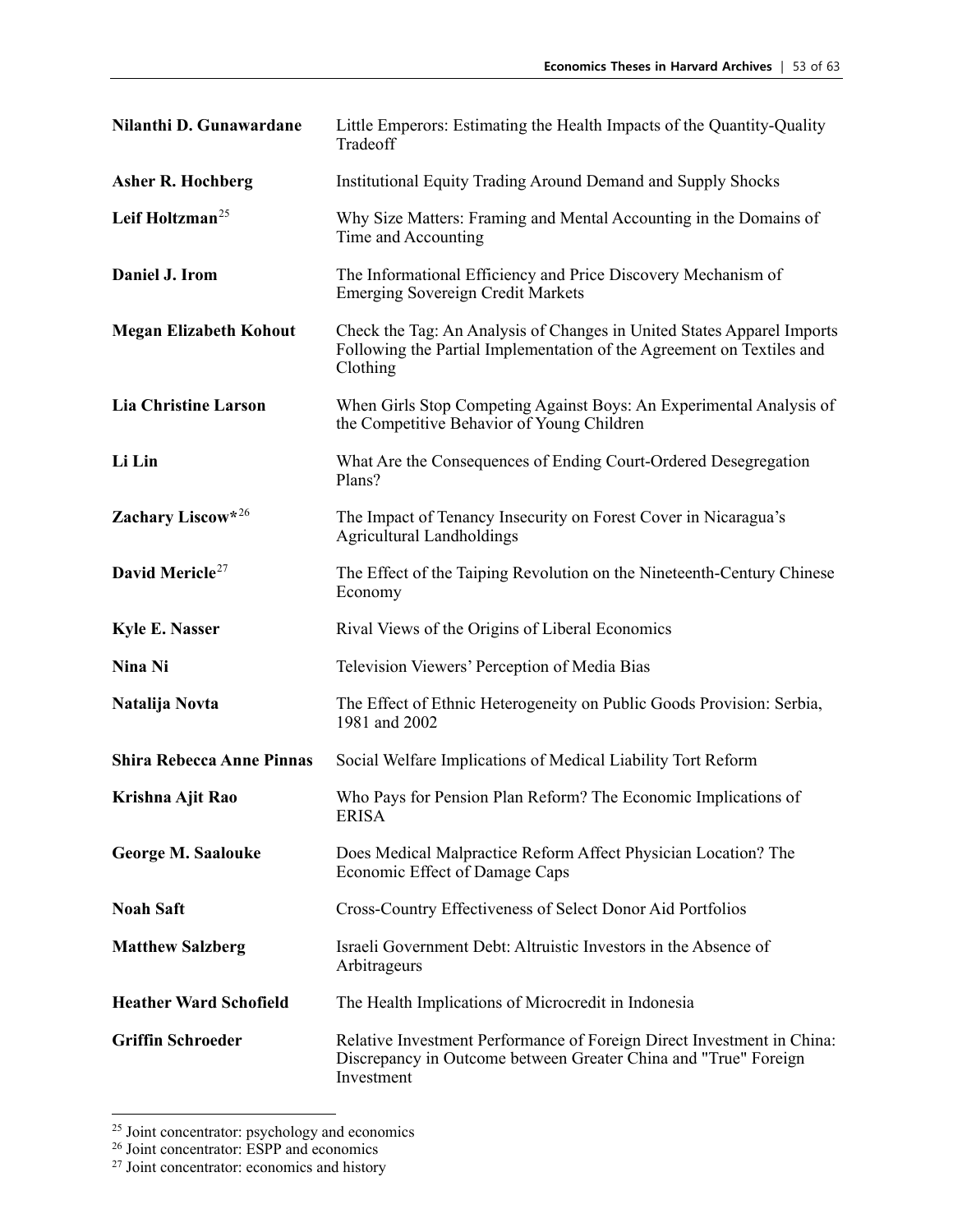| <b>Neil Naresh Shah</b>                | Bridging the Gap: The Role of Son Preference in Explaining India's<br><b>Fertility Variation</b>                                                           |
|----------------------------------------|------------------------------------------------------------------------------------------------------------------------------------------------------------|
| <b>Matthew L. Siegel</b>               | In the Boardroom, Shareholders Get What They Pay for: CEO<br>Compensation as a Determinant of Board Independence and its Impact<br>on Firm Valuation       |
| Jenifer L. Steinhardt                  | The Effects of Anti-Smoking Efforts in the Wake of the Tobacco<br>Settlement: Ifs, Ands, Butts                                                             |
| Albert Joshua Strickland <sup>28</sup> | Cultural Influences on Time Preference: The Effect of Group Stereotype<br>and Identity Activation on the Intertemporal Discount Rates of Asian<br>Students |
| Aditya Sunderam <sup>29</sup>          | An Economic Approach to the Analysis and Design of Wireless MAC<br>Protocols                                                                               |
| Kanittha Tambunlertchai <sup>30</sup>  | Benefits of Going Green                                                                                                                                    |
| <b>Radu Tatucu</b>                     | The Impact of Remittances from Abroad on Economic Development in<br>Rural Romania                                                                          |
| <b>Alexander Turnbull</b>              | Why is Housing So Expensive in Sydney?                                                                                                                     |
| Andres Vivas <sup>31</sup>             | Argentina's Capital Crisis following the First World War: How<br>Government Financial Diplomacy Failed                                                     |
| <b>Ajit Vyas</b>                       | Consumer Behavior in Response to Prescription Drug Price Increases:<br>Theory and Evidence from the Massachusetts Group Insurance<br>Commission            |
| <b>Anwen Alice Wang</b>                | Simulation Analysis of the Health Savings Account                                                                                                          |
| <b>Christopher H. Wang</b>             | Anthropometric Outcomes of Intrahousehold Bargaining: The Case of<br>Indonesia                                                                             |
| Gretchen Weingarth*                    | Taking Race out of the Equation: The Effect of Changing Classroom<br>Poverty Concentrations on Student Achievement                                         |
| <b>Brian Wendell</b>                   | Glamour Games and Spread Shading: Inefficiencies in Sports Wagering<br>Markets                                                                             |
| <b>Elizabeth Whitman</b>               | The Effect of State Sexuality Education Policies on the Teen Birthrate                                                                                     |
| <b>Mahmound A. Youssef</b>             | Cultivating Educational Reform in the Garden State: Spending<br>Equalization and Its Impact on Student Achievement in New Jersey                           |
| <b>Wen-Chi Alice Yuan</b>              | The Static and Dynamic Effect of <i>Mapp v. Ohio</i> on Crime Rates: An<br>Economic Analysis of the Exclusionary Rule                                      |
| <b>Brian Zingale</b>                   | Investor Sentiment and the Long-Run Underperformance of New Issues                                                                                         |

<span id="page-53-0"></span><sup>&</sup>lt;sup>28</sup> Joint concentrator: economics and psychology

<span id="page-53-1"></span><sup>&</sup>lt;sup>29</sup> Joint concentrator: computer science and economics

<span id="page-53-2"></span><sup>&</sup>lt;sup>30</sup> Joint concentrator: ESPP and economics

<span id="page-53-3"></span><sup>&</sup>lt;sup>31</sup> Joint concentrator: history and economics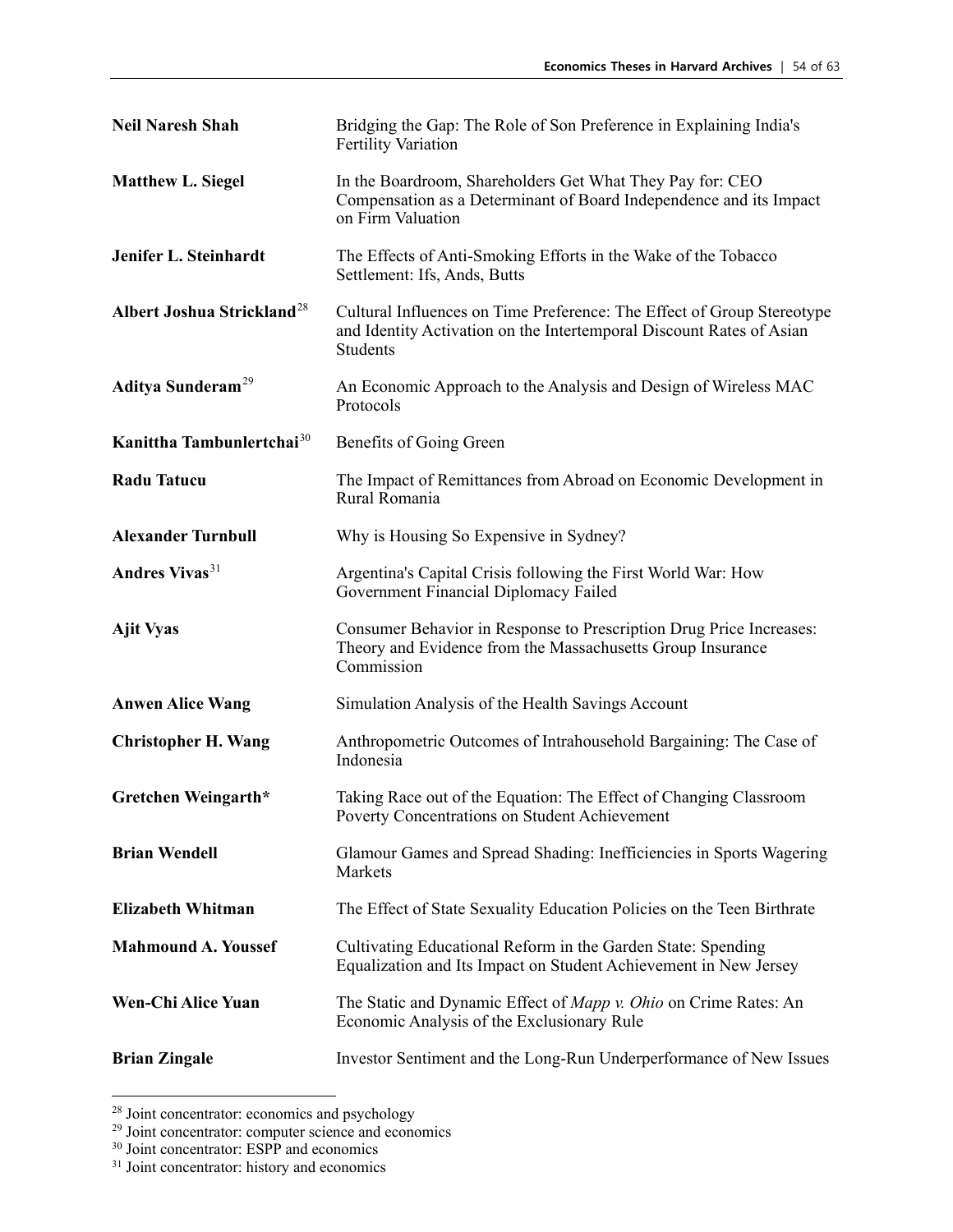| <b>Daniel Bergman</b>         | The Syndication of Leveraged Buyout Deals: An Analysis of Causes                                                              |
|-------------------------------|-------------------------------------------------------------------------------------------------------------------------------|
| <b>John L. Beshears</b>       | CEO Incentives and Earnings Management to Thresholds                                                                          |
| <b>Rebecca Nichole Esther</b> | The Effect of School Facilities on Student Achievement: Evidence from<br>the Texas                                            |
| <b>Dizon-Ross</b>             | <b>Instructional Facilities Allotment Program</b>                                                                             |
| Katarzyna Dratewska           | Insider Trading: Information in Option Volume Preceding M&A<br>Announcements                                                  |
| <b>Melissa Ann Eccleston</b>  | In the General's Command: The Determinants and Socioeconomic<br>Effects of Military Rule in the Modern World                  |
| <b>Matthew Eckhouse</b>       | Hooked on Quotas: The Effect of Licit Opium Production on the World<br>Heroin Market                                          |
| <b>Paul Eisenstein</b>        | Welfare Policy and Fertility: Evidence from the 1996 Welfare Reforms                                                          |
| <b>Emilie R. Feldman</b>      | Arthur Andersen: A Lesson in How Not to Punish an Oligopolistic<br>Competitor                                                 |
| <b>Brian Fuchs</b>            | The Effects of Sexual Orientation on Earnings for Men with Homosexual<br>Experience                                           |
| <b>Derek Haas</b>             | The Effect of Public Knowledge of Worker Quality on Worker Mobility:<br>Evidence from the Labor Market for Financial Analysts |
| Naomi Hausman                 | For Company Profit or CEO Play? Corporate Charitable Giving and the<br>Effects of Anti-Takeover Legislation                   |
| <b>Melissa Beth Herrmann</b>  | Concierge Medicine: Does a New Model for Health Care Delivery Bring<br>New Problems – or Fix Existing Ones?                   |
| <b>Justin K. Ho</b>           | The Effect of 401(K) Match Defaults and Restrictions on Company<br><b>Stock Performance</b>                                   |
| <b>Keyu Jin</b>               | Growth Dynamics and Policy Analysis with the Becker-Mulligan<br>Preferences                                                   |
| <b>Andrew J. Kallem</b>       | Youth Crime and the Minimum Wage                                                                                              |
| David G. Kang                 | The Strategic Influence of Dominance: Capacity Competition in the<br>Airline Industry                                         |
| <b>Martin Kanz</b>            | Economics, Armed Conflict, and Forced Migration: A Cross Country<br>Study 1985-2001                                           |
| <b>David Kessler</b>          | Feeding Rome: The Roman Grain Market, 200 BC-200 AD                                                                           |
| <b>Judd Kessler</b>           | The Effect of Wage Inequality on Worker Effort: An Experimental<br>Analysis                                                   |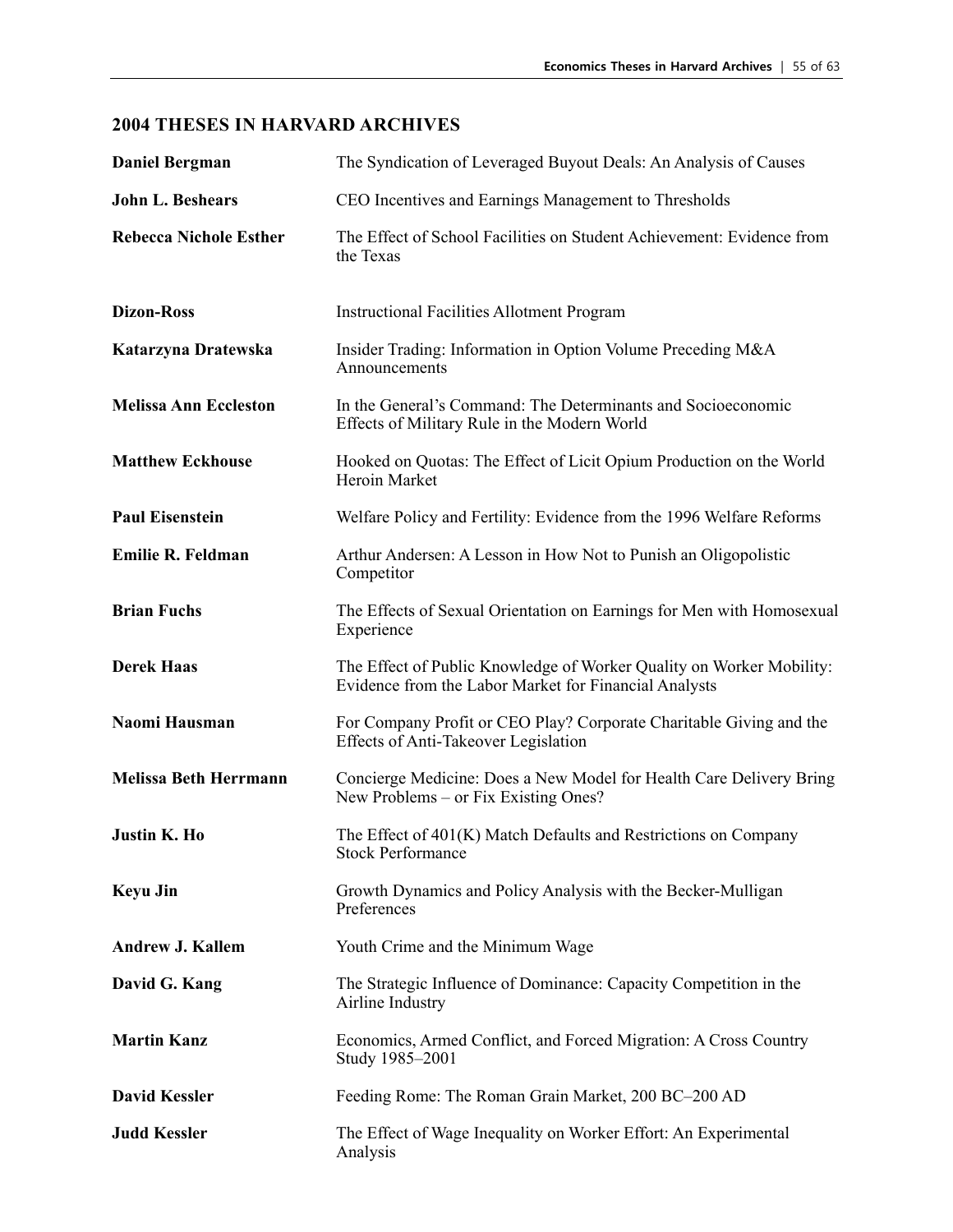| Nuri Erkut Kucukboyaci                        | Do Sovereign Ratings Have an Informative Value? An Analysis of<br>Financial Market Reaction to Ratings Announcements in Emerging<br>Markets in the Face of Recent Transparency Reforms |
|-----------------------------------------------|----------------------------------------------------------------------------------------------------------------------------------------------------------------------------------------|
| <b>Jonathan Levy</b>                          | Following the PIPE line: A Study of Private Investments in Public Equity                                                                                                               |
| <b>James Joseph Harvey</b><br><b>McKeever</b> | Of Korans and Calculus: The Effect of Islamic Schooling on Student<br>Outcomes in Indonesia                                                                                            |
| <b>Charles M. Moore</b>                       | Group Affiliations and Job Assignment Difficulty within a Corporate<br>Tournament for Promotion: A Study of Black Employees                                                            |
| <b>Neil Nabar</b>                             | Incentive or Disincentive? Does the Earned Income Tax Credit Affect the<br><b>Educational Decisions of Single Mothers?</b>                                                             |
| <b>Tanya F. Perkins</b>                       | Civil Rights, Membership, and the Free-Rider: A Case Study of the<br>NAACP, 1909-1939                                                                                                  |
| Erin E. Perzov                                | The Effectiveness of Central Bank Intervention in the Foreign Exchange<br>Market: The Case for Latin America                                                                           |
| <b>Eric J. Powell</b>                         | A Painless Tax Policy: The Effects of State Tax Amnesties                                                                                                                              |
| <b>Daniel Louis Ramsey</b>                    | Incentive Theory: Evidence and Implications from Major League<br>Baseball                                                                                                              |
| <b>Gabriel D. Rosenberg</b>                   | Small Claims Litigation and Settlement: An Empirical Study of<br><b>Expectation Formation</b>                                                                                          |
| <b>Patrick Salyer</b>                         | The Effect of HIV/AIDS on Foreign Direct Investment                                                                                                                                    |
| <b>Raphael S. Schoenle</b>                    | Evidence on the Determinants and Formation of Carpooling                                                                                                                               |
| Suchanan<br>Tambunlertchai                    | The Government's Helping Hand: A Study of Thailand's Agricultural<br>Debt Moratorium                                                                                                   |
| <b>Tripti Thapa</b>                           | The Non-Credit Component of Micro-Credit in Bangladesh: Does it Play<br>a Role?                                                                                                        |
| <b>Rachael Anne Wagner</b>                    | Maternity in the Market: How Social Influences and Economic<br>Considerations Shape the Career and Fertility Decisions of Working<br>Mothers                                           |
| <b>Paul Chee-Soong Wang</b>                   | Sheepskin Returns to Education in South Africa: An Examination of the<br>Formal and Informal Sectors                                                                                   |
| <b>Ryan Wilder</b>                            | The Effect of Abstinence Education on Adolescent Sexual Behavior                                                                                                                       |
| <b>Odette Yousef</b>                          | Rainy Day Driving Fees and Washing Machine Wars: Market<br>Segmentation for Industrial Goods in Post-Mao China                                                                         |
| <b>Qian Zhang</b>                             | Game Theory Based Incentives for Contribution to Open Source Projects                                                                                                                  |
| Evan J. Zucker                                | Cost and Consequence: The Effects of the 1992 Prescription Drug User<br>Fee Act on Firm Behavior During Drug Development                                                               |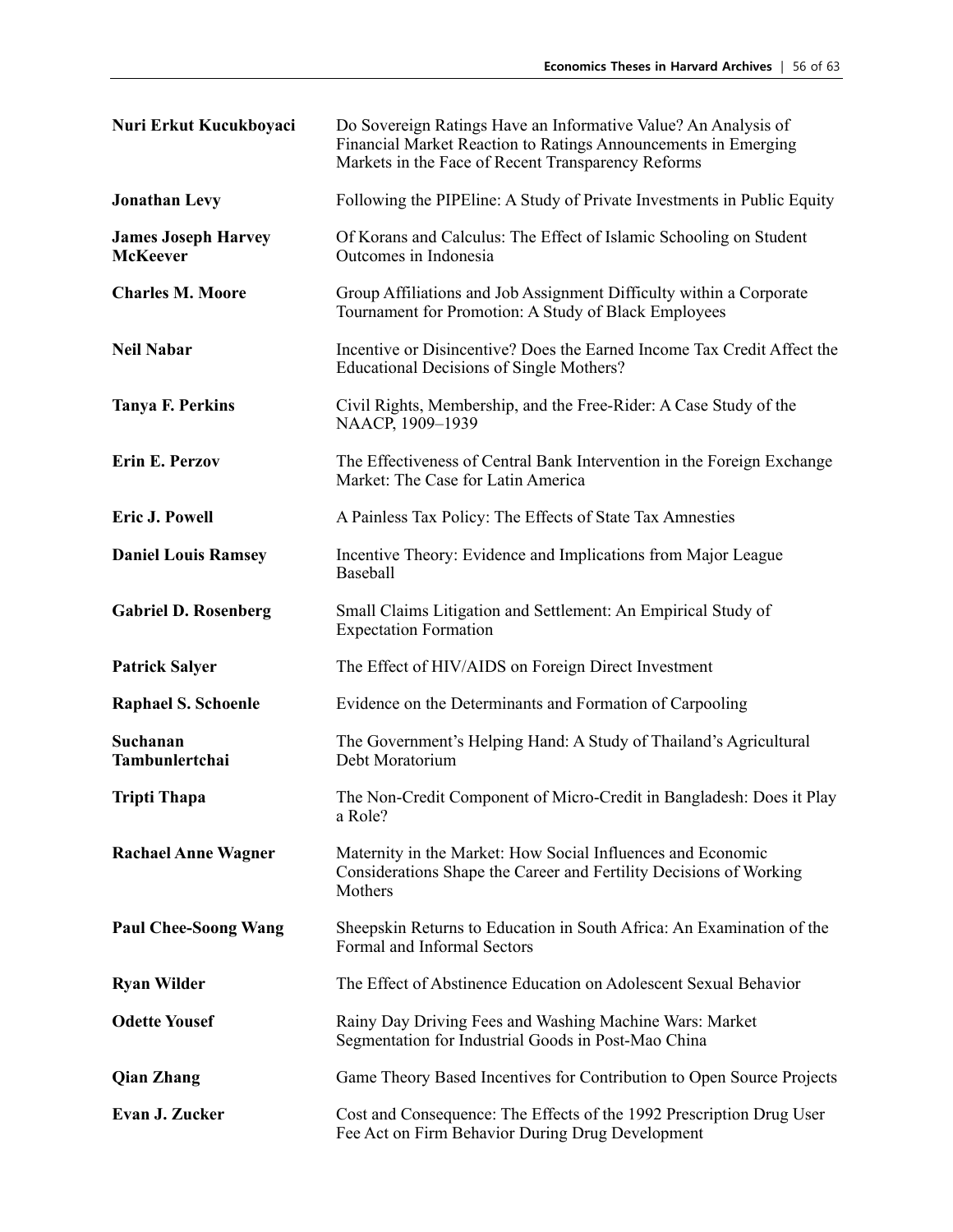| <b>Kristin Agatone</b>        | The Impact of High-Stakes Testing on the Dropout Rate: An Analysis of<br>the Massachusetts MCAS                     |
|-------------------------------|---------------------------------------------------------------------------------------------------------------------|
| <b>Emil I. Apostolov</b>      | Welfare and Happiness: The Effects of Welfare Generosity on the<br>Happiness of Welfare Recipients                  |
| <b>Justin Belobaba</b>        | Britain and the First World War: An Assessment of the Net Human<br>Capital Cost                                     |
| <b>Gregory Blank</b>          | How Does Managed Care Differ? An Analysis of Costs, Treatments, and<br><b>Health Outcomes</b>                       |
| <b>Lara Joy Dixon</b>         | Did the UK Wage Curve Survive in the 1990s?                                                                         |
| Emi D. Fong                   | Why Go to School? Labor Market Incentives for Education in China                                                    |
| <b>Keith David Gamble</b>     | Word-of-Mouth Influence on the Stock Holdings of Individual Investors                                               |
| <b>Alexander M. Gelber</b>    | Learning in Experiments                                                                                             |
| <b>Jeffrey Helfrich</b>       | Television Traders: Do Viewers Trade Based on Recommendations by<br>Guests on CNNfn?                                |
| <b>Jenny Xiao Ling Huang</b>  | Measuring Returns to Education in Shanghai: An Empirical Analysis of<br>the Cultural Revolution                     |
| <b>John Indellicate II</b>    | When It Rains: Using Weather to Measure Income Elasticity                                                           |
| <b>Evan S. Klebe</b>          | Earnings Manipulation: Timing Incentives for the CEO and Firm                                                       |
| Amanda Kowalski               | An Empirical Investigation of Direct-to-Consumer Prescription Drug<br>Advertising: Do Newer Drugs Advertise More?   |
| <b>Charmaine H. Y. Lee</b>    | How Large Are External Returns to Education?                                                                        |
| <b>Robin S. Lee</b>           | The Adoption of Standards with Incomplete Information                                                               |
| <b>Amy Christine Lenander</b> | The Faith Effect in Nonprofits: An Analysis of the Necessity and<br>Possible Outcomes of the Faith-Based Initiative |
| <b>Renat Lumpau</b>           | A Hazard Analysis of the Decision to Return to Graduate School                                                      |
| Priyanka Malhotra             | A Contribution to the Empirics of Economic Growth                                                                   |
| <b>Damien Matthews</b>        | Intertemporal Price Discrimination: An Empirical Analysis of the Home<br>Video Market                               |
| <b>Holly Ming</b>             | Teachers, Political Power, and Wages: A Cross-Country Analysis                                                      |
| <b>Ryan Myers</b>             | Crowded Out: Immigration and the American Working Woman, 1890-<br>1914                                              |
| <b>Michael Dongwoo Park</b>   | Do Incentives Encourage Managerial Deception? Evidence from an<br>Analysis of Book and Tax Income                   |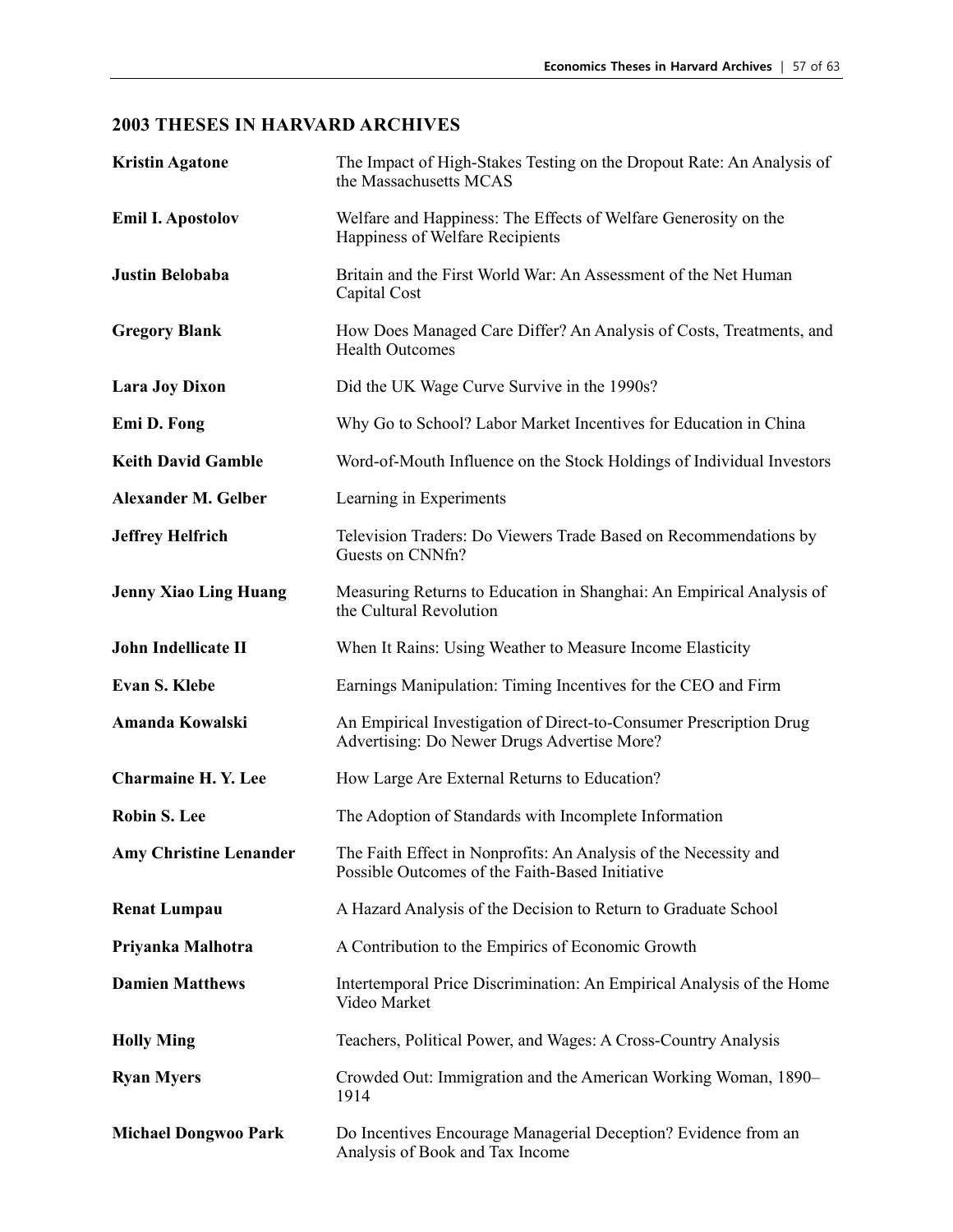| <b>J. Paul Ross</b>          | The College Financial Aid System: Its Implicit Tax and the Effect on<br>Household Savings                                                            |
|------------------------------|------------------------------------------------------------------------------------------------------------------------------------------------------|
| Eva Hongyi Shi               | The Political Economy of Ming Dynasty China: A Study of Two Interest<br>Groups and Their Impact on the Zheng He Maritime Expeditions (1405–<br>1433) |
| <b>Paul Tselentis</b>        | Race and Social Trust: An Experimental Investigation                                                                                                 |
| <b>Genevieve L. Wang</b>     | The Role of Social Networks in Promoting Economic Growth: A Cross-<br>Country Analysis of Structural Social Capital                                  |
| <b>Heather Anne Woodruff</b> | Who Cares? Charitable Activity among Members of Community and<br>Religious Organizations                                                             |
| Daniel G. Zarchan            | Evidence on Abnormal Returns from Writing Oil and Gold Futures<br>Options                                                                            |
| István Zöllei                | The Distributional Effects of the Austro-Hungarian Customs Union,<br>1850-1913                                                                       |
| <b>Yuming Zou</b>            | Barriers to International Investment: The Determinants of China's H<br><b>Share Price Discount</b>                                                   |

| <b>Travis Batty</b>       | A Credit for Success? Official Export Credits and Their Impacts on the<br>Machinery and Equipment Sector                      |
|---------------------------|-------------------------------------------------------------------------------------------------------------------------------|
| John Bingaman             | Dangerous Games: An Empirical Analysis of the Strategic Foundations<br>of Public Debt Accumulation                            |
| <b>Alexander Bongartz</b> | Do Working Mothers Raise Troubled Children? Investigating the Role of<br><b>Omitted Variable Biases and Reverse Causation</b> |
| <b>Edward Chan</b>        | Partners HealthCare: A Case Study of the Massachusetts Hospital Market                                                        |
| <b>Eun Choi</b>           | Harvard Students and Discounting: Do Economic Estimates Predict Real<br>World Behavior? An Experimental Study                 |
| <b>Benjamin Edelman</b>   | The Effect of Editorial Discretion Book Promotion on Sales at<br>Amazon.com                                                   |
| <b>Matthew Feldmann</b>   | International Evidence of the Effect of Establishment Size on Wages                                                           |
| John Friedman             | Market Timing in Mergers: Theory and Evidence                                                                                 |
| <b>Anna Harrington</b>    | Gene Patents Stifle Basic Research: An Economic Analysis                                                                      |
| <b>Gregory Kulessa</b>    | Team-Management and Conformity in the Mutual Fund Industry                                                                    |
| Diana Kudayarova          | The Question of Pace: Explaining the Differences in the Spread of<br>Privatization in the Baltic States                       |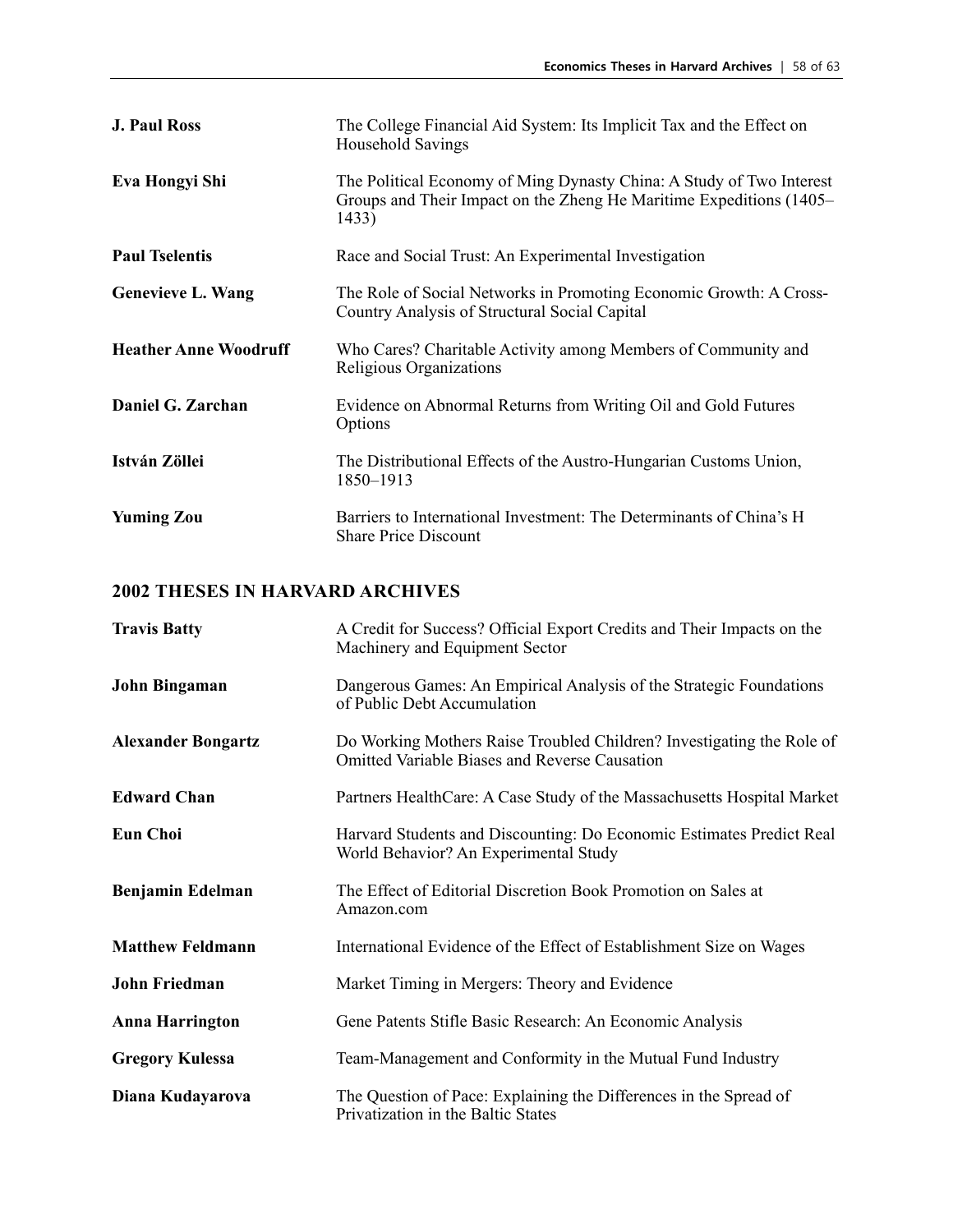| <b>Jacquelyn Kung</b>     | The Second Sex of China's Labor Force: Measuring Gender Income<br>Inequality in 2001                                |
|---------------------------|---------------------------------------------------------------------------------------------------------------------|
| Shakhi Majumdar           | Relationships and Bounds: Explaining Market Share Trends in the<br><b>Investment Banking Industry</b>               |
| Kalina Manova             | The Effect of Currency Unions on Trade: Its Evolution since 1948 and<br>with the Age of Unions                      |
| <b>Gregor Matvos</b>      | Post Merger Integration and Managerial Turnover: A Hierarchical<br>Approach to Merger Dynamics                      |
| <b>Gordon McCord</b>      | How Helpful Is Integration? Travel Time and Monetarization in Rural<br>Peru                                         |
| <b>Samuel Miller</b>      | Quantity Reactions to Plant Closures in the United States Automotive<br>Industry                                    |
| Soma Mukherjee            | On the Prospects for Monetary Union in Latin America                                                                |
| <b>David Nicoll</b>       | Assessing Over-Optimism: An Investigation of Analysts' Forecasts                                                    |
| <b>Catherine O'Gorman</b> | A Behavioral Examination of Consolidation in the Radio Industry                                                     |
| <b>Tetsuro Onitsuka</b>   | Why Do Japanese Executives Work So Hard? The Intra-Firm<br>Tournament as an Incentive Mechanism in Japan            |
| <b>Emily Oster</b>        | Dreaming Big: Why Do People Play the Powerball?                                                                     |
| <b>Andrew Park</b>        | Money, Movies, and More Money: Rent Imputation as Reflected in the<br>Compensation of Hollywood                     |
| <b>Joshua Passman</b>     | The Yield Curve and Future Output: A General Equilibrium Model                                                      |
| <b>Matthew Polisson</b>   | An Econometric Analysis of the Cost of Teaching in America's<br><b>Academic Health Centers</b>                      |
| <b>Matthew Rosenberg</b>  | The Television Broadcasting Network Affiliate Relationship                                                          |
| <b>Claudia Sitgraves</b>  | Wage Inequality in the Nonprofit, Government and For-Profit Sectors                                                 |
| <b>Pijus Virketis</b>     | Growth Differentials between Estonia and Lithuania: An Exploration in a<br>Computable General Equilibrium Framework |
| Junwei Wu                 | Educated Government Officials: Do They Really Make a Difference?                                                    |
| <b>Soojin Yim</b>         | The Effect of Short-Selling Constraints on Post-Earnings Announcement<br>Drift                                      |

| Rayd Abu-Ayyash | Exchange Rate Pass-Through in the International Hospitality Industry |
|-----------------|----------------------------------------------------------------------|
| Andrea Balan    | The Food Tragedy in Sub-Saharan Africa                               |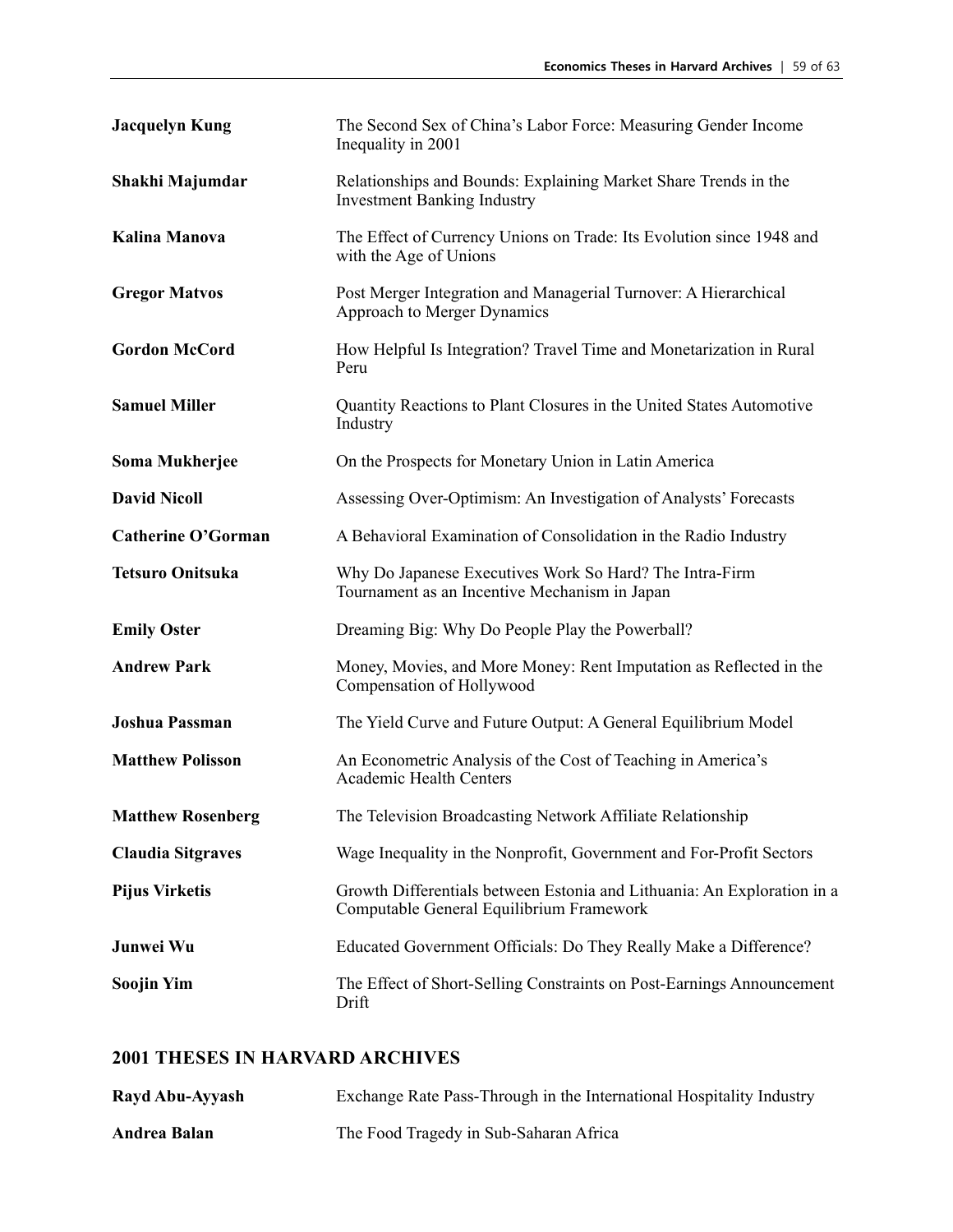| <b>Zhong-Jue Chen</b>            | Physical Geography, Government Policy and Regional Economic<br>Development in China                                                   |
|----------------------------------|---------------------------------------------------------------------------------------------------------------------------------------|
| <b>Michael Chu</b>               | The Determinants of Hospital Advertising                                                                                              |
| <b>Andrea Cid</b>                | Is Devaluation Contractionary? A Case Study of the Recent Brazilian<br>Experience                                                     |
| <b>Haninder Dhesi</b>            | The Effects of Initial HMO Market Conditions on Subsequent Market<br>Dynamics: Exploring a Hypothesis on Provider-Sponsored HMO Entry |
| <b>Nick Fox</b>                  | Who Benefits from a Tax-Free Internet?                                                                                                |
| <b>Birgit Gerlach</b>            | Health Expenditures in Japan: The Case of Myocardial Infarction                                                                       |
| <b>Francisca Geyer</b>           | The NAFTA Effect: Assessing the Determinants of Wage Inequality in<br>Mexico, 1990-1998                                               |
| <b>Eric Fleisig-Greene</b>       | You Can't Price a Book by its Cover: Using Firm Characteristics to<br>Explain Price Dispersion in the Online Book Market              |
| <b>Karen Guo</b>                 | What's on TV Tonight? U.S. Primetime Television and Post Fin-Syn<br>Restructuring 1995-1999                                           |
| Neeraj Gupta                     | Internet Auctions: A Comparative Study of Seller Options on eBay,<br>Amazon and Yahoo!                                                |
| <b>Masako Irie</b>               | Handgun Waiting Periods and Their Effectiveness on Crime Rates and<br>Homicide: A Statistical Analysis on Gun Control                 |
| Humayun Khalid                   | Executive Compensation and Excess: Is it Defensible?                                                                                  |
| <b>Jose Longoria</b>             | Mexico's Agrarian Reform: Effectiveness of the 1992 Privatization on<br>Ejido Sector Productivity                                     |
| Konstantinos<br>Papakonstantinou | Compound Real Options and the Value of Staging for Startup Ventures                                                                   |
| <b>Jean Park</b>                 | Valuing R&D Investments as Real Options                                                                                               |
| <b>Yi Qian</b>                   | Do Additional National Patent Laws Stimulate Domestic Innovation in a<br><b>Global Patenting Environment</b>                          |
| <b>Marit Rehavi</b>              | The Changing Gender Composition of State Legislatures and its Effects<br>on State Fiscal Policy                                       |
| <b>Jesse Shapiro</b>             | Local Knowledge Spillovers and Social Capital: Evidence from Patent<br>Citations                                                      |
| <b>Tegan Shohet</b>              | Emigration and Income Inequality in Canada                                                                                            |
| <b>Daryl Sng</b>                 | Bright Lights, Big City? Income and the Preference for Amenities                                                                      |
| <b>Susan Tang</b>                | A Study on the Impact of Labor Reform Legislation in Chinese Labor<br>Markets from 1988-1995                                          |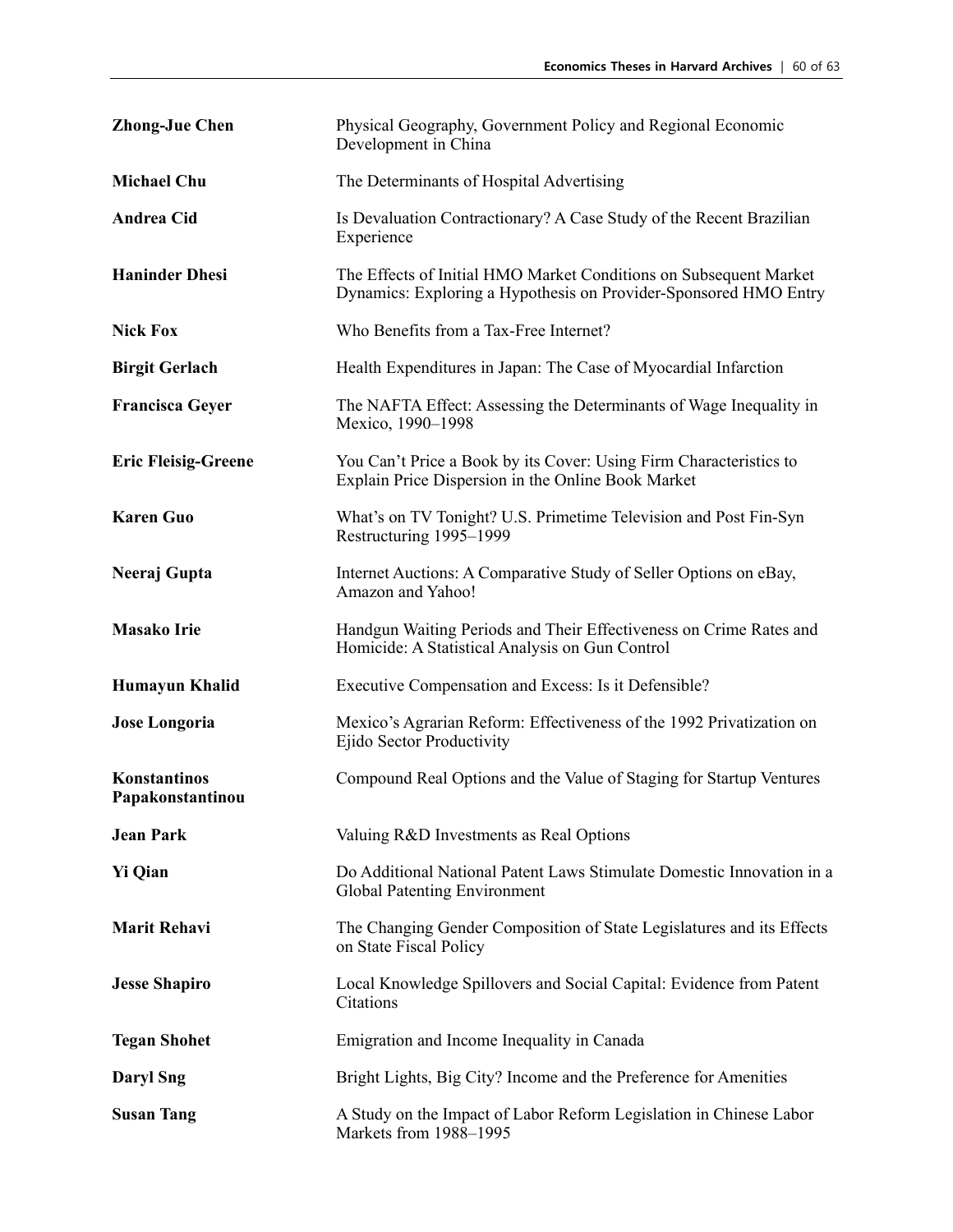| <b>Michael Thakur</b>  | The Effect of Mixed Ability Grouping on Student Performance and<br>Attitudes: A Study of Four Urban Middle Schools                                  |
|------------------------|-----------------------------------------------------------------------------------------------------------------------------------------------------|
| <b>Vincent Tuohey</b>  | The Effects of Management Incumbency on Leveraged Buyouts in the<br>United Kingdom                                                                  |
| <b>Albert Wang</b>     | The Role of Transactions Costs in Systemic and Idiosyncratic Risks in<br><b>Asset Pricing</b>                                                       |
| <b>Richard Wegener</b> | Vertical Integration in Basic Cable Television: Causes, Effects on<br>Network Carriage and Implications for the Entry of New Programming<br>Sources |
| <b>David Witken</b>    | Crossing the Atlantic and Playing Deals: An Analysis of Returns to Risk<br>Arbitrage in Europe                                                      |

| <b>Benjamin Baumann</b>    | Purchasing Online: The Markets for Books and Computer Products                                                                              |
|----------------------------|---------------------------------------------------------------------------------------------------------------------------------------------|
| Saurabh Bhargava           | The Impact of Regulation on Market Valuation in the Medical Device<br>Industry: An Event Study of the FDA Modernization Act of 1997         |
| <b>Joshua Bresler</b>      | Who's Wearing the Mustache: Regional Price discrimination in the U.S.<br>Dairy Industry and the Legacy of the Food Security Act of 1985     |
| <b>Raj Chetty</b>          | Business Investment under Uncertainty: An Alternative Approach                                                                              |
| <b>Han Ping Davin Chor</b> | Skilled and Unskilled Wages in a Globalizing World: New Cross-<br>Country Evidence 1968-1998                                                |
| <b>Chenghuan Chu</b>       | Suburban Employment in American Cities                                                                                                      |
| <b>Ileana Ciobanu</b>      | Until Death Do Us Part? An Examination of Wives' Labor Supply in<br><b>Nontraditional Marriages</b>                                         |
| <b>Eli Cohen</b>           | Argentina's Exchange Rate Choice: Real Exchange Rate Misalignment<br>as an Argument for Future Flexibility                                  |
| <b>Ovidiu Daminescu</b>    | Moving Towards Europe? An Inquiry of East-West Distortions in<br>European Trade                                                             |
| <b>Elizabeth Darst</b>     | Performance Evaluation for Alternative Investments: The Effects of Firm<br>Characteristics and Fund Style on the Performance of Hedge Funds |
| <b>David Foster</b>        | Supreme Court Swan Songs: Evaluating Game Theoretic Models<br>Through Last Period Behavior                                                  |
| <b>Manuel Garcia</b>       | The Role of Synergies in the Mergers of Financial Institutions                                                                              |
| <b>Jonathan Goldberg</b>   | The Causes and Consequences of Urban Riots in the United States:<br>1961-1968                                                               |
| <b>Joy Ishii</b>           | Corporate Governance in the 1990s: Evidence on the Role of<br>Shareholder Proposals                                                         |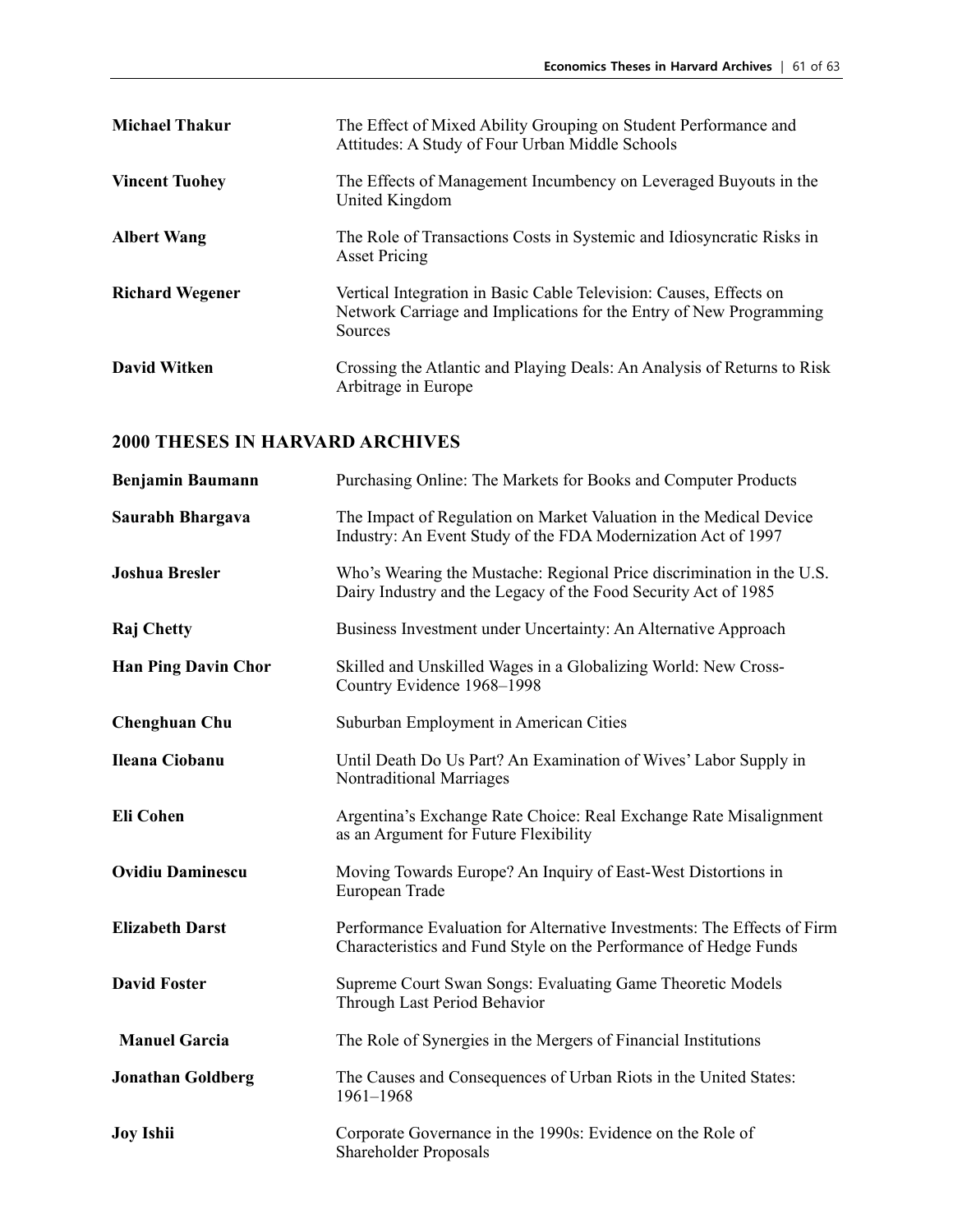| <b>Krista Jacobs</b>     | Determinants of Long-Term Nutrition for Children in the Russian<br>Federation                                         |
|--------------------------|-----------------------------------------------------------------------------------------------------------------------|
| <b>Nikolas Johnston</b>  | The Timing of Initial Public Offerings across the Business Cycle: An<br><b>Empirical Analysis</b>                     |
| <b>Cameron Kinloch</b>   | Fixed Income Market Integration and Effect on Portfolio Diversification                                               |
| Ilyana Kuziemko          | Does the Threat of Capital Punishment Lead to More Guilty Pleas in<br>Murder Cases?                                   |
| Jessica Leino            | The Effects of Community Forestry Programs on Household Fuelwood<br>Use and Labor Allocation Decisions in Rural Nepal |
| <b>Erica Mitnick</b>     | Entertainment Expenditures and Economic Well-Being: Incorporating the<br>Price of Time into Good Times                |
| <b>Craig Peskin</b>      | The Relationship between Asset Sell-Offs and Executive Compensation<br>in the 1990s                                   |
| <b>Kristy Piccinini</b>  | The Effects of 401(k) Plan Structure on Saving Behavior                                                               |
| <b>Giselle Pinto</b>     | Do Teachers Affect Student Achievement? The Case of the Bahamas                                                       |
| <b>Andrew Sacher</b>     | Risk and Distribution in an Investment-Based Social Security System                                                   |
| <b>Patricia Santos</b>   | Selling Sex and Women: Testing the Impact of Markets under the Theory<br>of Commodification                           |
| Mustafa Siddiqui         | The Effect of Economic Development on the Distribution of Land                                                        |
| Gabriella Skirnick       | The Impact of Gender on the Forecasting Performance of Equity<br>Research Analysis: A Behavioral Finance Perspective  |
| <b>Stephen Tai</b>       | Game Time: An Analysis of Income Distribution in the National<br><b>Basketball Association</b>                        |
| <b>Assen Vassilev</b>    | Entrepreneurship and Economic Growth: Evidence from the 51 States                                                     |
| <b>Matthew Weinzierl</b> | The Effects of Changes in Trade Protection on R&D Spending                                                            |
| <b>Eric Werker</b>       | The Urban/Rural Fertility Differential in the Gambia: Explaining the Gap                                              |
| <b>Susan Yeh</b>         | Network Effects and the Labor Force Participation of Immigrant Women                                                  |

| Ali Ahsan       | The Impact of IMF Programs on Social Sector Spending                                                                      |
|-----------------|---------------------------------------------------------------------------------------------------------------------------|
| Daniel Benjamin | Does 401(k) Eligibility Increase Net National Savings? Reducing Bias in<br>the Eligibility Effect Estimate                |
| Yu-Han Chang    | Exogenous Uncertainty in Computable General Equilibria Models: A<br>Study on the Effects of Tax Policy on Economic Growth |